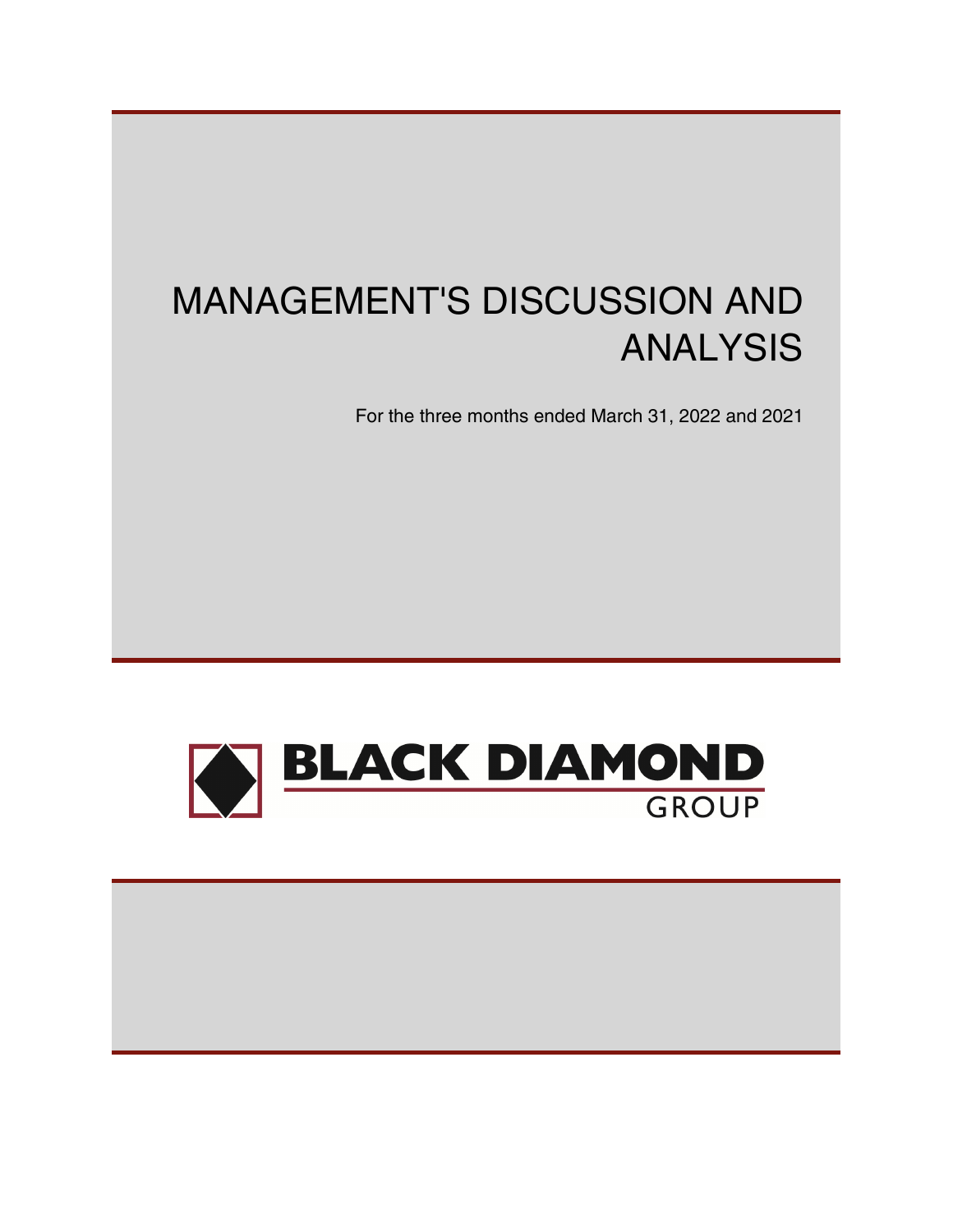## **MANAGEMENT'S DISCUSSION AND ANALYSIS**

This Management's Discussion and Analysis ("MD&A") compares the financial performance of Black Diamond Group Limited ("Black Diamond", the "Company", "our" and "we") for the three months ended March 31, 2022 (the "Quarter") with the three months ended March 31, 2021 (the "Comparative Quarter"). This MD&A should be read in conjunction with the unaudited interim condensed consolidated financial statements of the Company for the three months ended March 31, 2022 and 2021 and the audited consolidated financial statements of the Company for the years ended December 31, 2021 and 2020. The accompanying unaudited interim condensed consolidated financial statements of Black Diamond are prepared in accordance with International Financial Reporting Standards ("IFRS"). This MD&A contains non-GAAP financial measures, such as Adjusted EBITDA, Adjusted EBIT, Adjusted EBITDA as a % of Revenue, Net Debt, Net Debt to TTM Adjusted EBITDA, Funds from Operations, Free Cashflow, Gross Profit Margin, Return on Assets, VAPS as a % of Rental Revenue excluding VAPS Revenue, Gross Bookings and Net Revenue Margin which do not have a standardized meaning under GAAP and, therefore may not be comparable to similar measures presented by other issuers. For definitions, reconciliations and further information please see the "Non-GAAP Financial Measures" section of this MD&A. This MD&A was prepared as of May 4, 2022 and, unless otherwise indicated, all amounts are stated in Canadian dollars. Black Diamond's common shares are listed on the Toronto Stock Exchange under the symbol "BDI".

Additional information relating to Black Diamond, including Black Diamond's annual information form for the year ended December 31, 2021, may be found on the Black Diamond website at [www.blackdiamondgroup.com](http://www.blackdiamondgroup.com) or Black Diamond's profile on the System for Electronic Document Analysis and Retrieval at [www.sedar.com](http://www.sedar.com) ("SEDAR").

Certain information set forth in this MD&A contains forward-looking statements including, but not limited to, the amount of funds that will be expended on the 2022 capital plan, how such capital will be expended, expectations for asset sales, management's assessment of Black Diamond's future operations and what may have an impact on them, financial performance, business prospects and opportunities, expectations regarding partnership projects, changing operating environment including changing activity levels, particularly in the face of the COVID-19 pandemic and associated restrictions and lifting of restrictions, effects on demand and performance based on the changing operating environment, amount of revenue anticipated to be derived from current contracts, anticipated debt levels, economic life of the Company's assets, future growth and profitability of the Company and realization of the anticipated benefits of acquisitions and sales. With respect to the forward-looking statements in this MD&A, Black Diamond has made assumptions regarding, among other things: future commodity prices, that Black Diamond will continue to raise sufficient capital to fund its business plans in a manner consistent with past operations, that counterparties to contracts will perform the contracts as written and that there will be no unforeseen material delays in contracted projects. Although Black Diamond believes that the expectations reflected in the forward-looking statements contained in this MD&A, and the assumptions on which such forward-looking statements are made, are reasonable, there can be no assurances that such expectations or assumptions will prove to be correct. Readers are cautioned that assumptions used in the preparation of such statements may prove to be incorrect. Events or circumstances may cause actual results to differ materially from those predicted, as a result of numerous known and unknown risks, uncertainties and other factors, many of which are beyond the control of Black Diamond. These risks include, but are not limited to: the impact of general economic conditions, industry conditions, fluctuation of commodity prices, the impact of the COVID-19 pandemic, the Company's ability to attract new customers, failure of counterparties to perform on contracts, industry competition, availability of qualified personnel and management, timely and cost effective access to sufficient capital from internal and external sources, political conditions, dependence on suppliers, inflationary price pressure and stock market volatility. The risks outlined above should not be construed as exhaustive. Additional information on these and other factors that could affect Black Diamond's operations and financial results are included in Black Diamond's annual information form for the year ended December 31, 2021 and other reports on file with the Canadian Securities Regulatory Authorities which can be accessed on SEDAR. Readers are cautioned not to place undue reliance on these forward-looking statements. Furthermore, the forward-looking statements contained in this MD&A are made as at the date of this MD&A and Black Diamond does not undertake any obligation to update or revise any of the forward-looking statements, except as may be required by applicable securities laws.

## **INVESTOR INFORMATION SERVICES**

To subscribe to Black Diamond's investor news alerts please go to https://www.blackdiamondgroup.com/ investor-centre/news-alerts-subscription/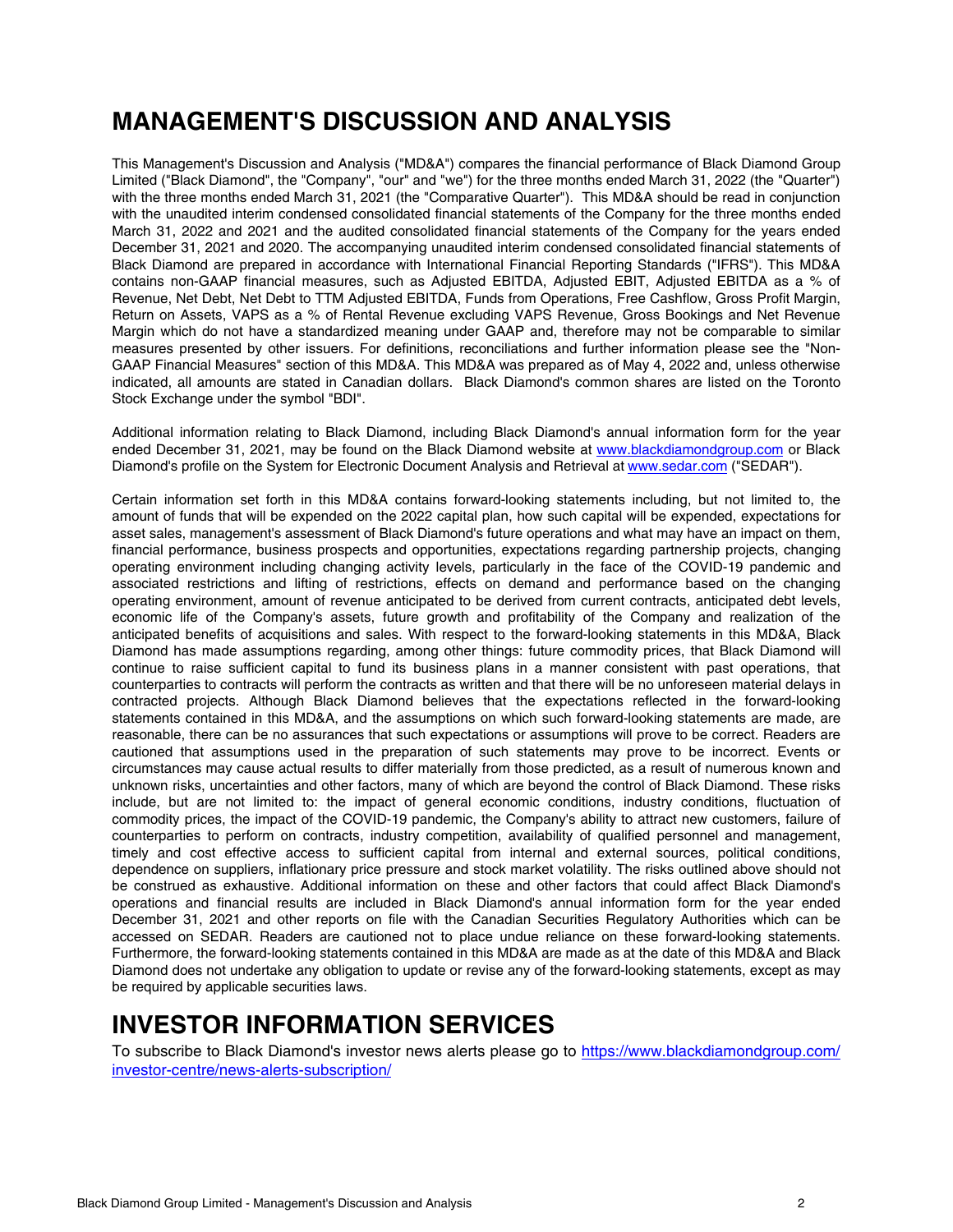## **TABLE OF CONTENTS**

| 4           | C      |
|-------------|--------|
| 4           | Liqui  |
| 5           | Finar  |
| 9           | Non-   |
| 10          | Rela   |
|             | Risk:  |
|             | Discl  |
| 18          | Cont   |
| 19          | Critic |
| 23          | Estin  |
| Operational | 11     |

| Corporate and Other                                                                | 28 |
|------------------------------------------------------------------------------------|----|
| <b>Liquidity and Capital Resources</b>                                             | 29 |
| <b>Financial Instruments</b>                                                       | 33 |
| <b>Non-GAAP Financial Measures</b>                                                 | 33 |
| <b>Related Party Transactions</b>                                                  | 39 |
| <b>Risks and Uncertainties</b>                                                     | 39 |
| Disclosure Controls and Procedures & Internal<br>Controls Over Financial Reporting | 39 |
| Critical Accounting Policies, Judgments<br>_&<br>Estimates                         |    |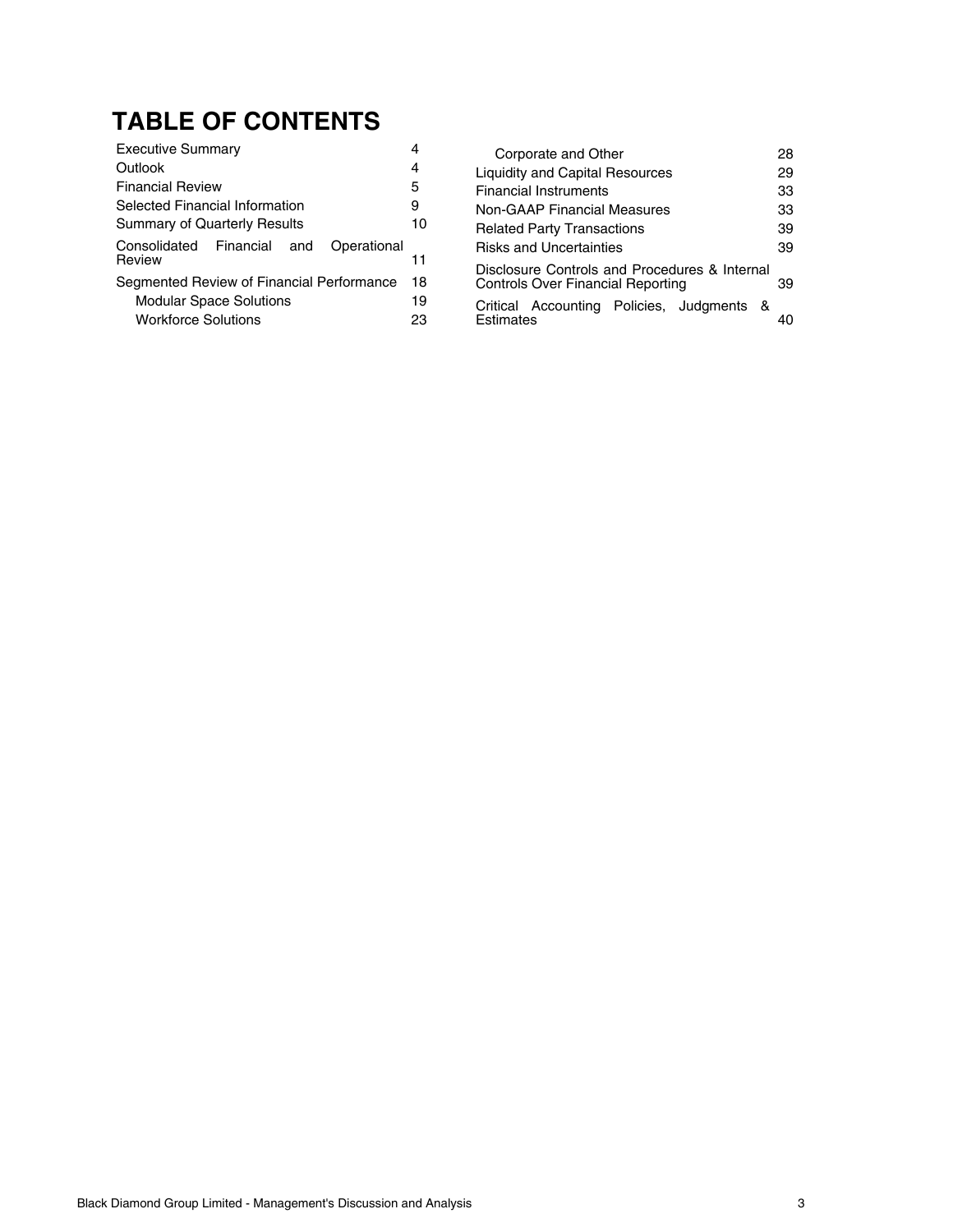## <span id="page-3-0"></span>**EXECUTIVE SUMMARY**

#### **Key Highlights from the First Quarter of 2022**

- Generated consolidated revenue of \$70.2 million and Adjusted EBITDA1 of \$17.9 million, up 7% and 35% from the Comparative Quarter, respectively.
- Consolidated rental revenue of \$26.9 million, up 26% from the Comparative Quarter.
- Modular Space Solutions ("MSS") rental revenue of \$16.1 million increased 16% from the Comparative Quarter, while total revenue of \$34.4 million declined by 3%. Adjusted EBITDA of \$10.4 million increased 1% year-over-year.
- Workforce Solutions ("WFS") rental revenue of \$10.8 million and total revenue of \$35.8 million increased 44% and 17%, respectively from the Comparative Quarter. Adjusted EBITDA of \$12.0 million increased 97% year-over-year.
- LodgeLink set another quarterly, all-time, record with 76,253 room nights booked in the Quarter, which increased 56% from the Comparative Quarter.
- Return on Assets<sup>1</sup> for the Quarter was 17%, up five percentage points from the Comparative Quarter.
- Long term debt was \$160.5 million resulting in Net Debt to trailing twelve month ("TTM") Adjusted EBITDA<sup>1</sup> of 2.3x remaining within the Company's target range of 2 to 3 times, and available liquidity was \$109.6 million at the end of the Quarter.
- Subsequent to the Quarter, The Company announced that it had acquired all of the operating assets of Cambrian Trailer Rentals Ltd ("Cambrian") consisting of a fleet of 150 rental units and associated rental agreements. Fleet utilization at the time of closing was greater than 90%. Cambrian has serviced the southern Alberta market for over 40 years and has a long-standing history of exceptional service.
- Subsequent to the end of the Quarter, the Company declared a second quarter dividend of \$0.015 payable on or about July 15, 2022 to shareholders of record on June 30, 2022.

## **OUTLOOK**

First quarter 2022 results displayed the continuation of the Company's strategy to grow and diversify its cash flow streams across its specialty rental platform, while scaling its B2B digital workforce travel management platform; LodgeLink.

MSS rental revenue of \$16.1 million was up 16% from \$13.9 million in the Comparative Quarter. The increase in rental revenue was driven by increased rental rates (up 9% year-over-year), ongoing strength in utilization, and modest fleet growth. MSS sales revenue of \$7.5 million was down 32% from the Comparative Quarter. While the sales pipeline remains robust, custom sales can vary quarter to quarter depending on sequencing and permitting of specific projects in the backlog. MSS Adjusted EBITDA of \$10.4 million was up 1% from the Comparative Quarter driven by a shift in revenue mix to more rental revenue, which yields higher margins, partially offset by one-time final costs associated with the Vanguard acquisition of \$0.6 million. The outlook into the second quarter and for the remainder of 2022 remains positive and the Company expects steady growth in its core, high-margin, rental revenues driven by strong end-market demand across North America.

<sup>1</sup>Adjusted EBITDA is a non-GAAP financial measure. Return on Assets and Net Debt to TTM Adjusted EBITDA are non-GAAP ratios. Refer to the "Non-GAAP Financial Measures" section of this MD&A for more information on each non-GAAP financial measure and ratio.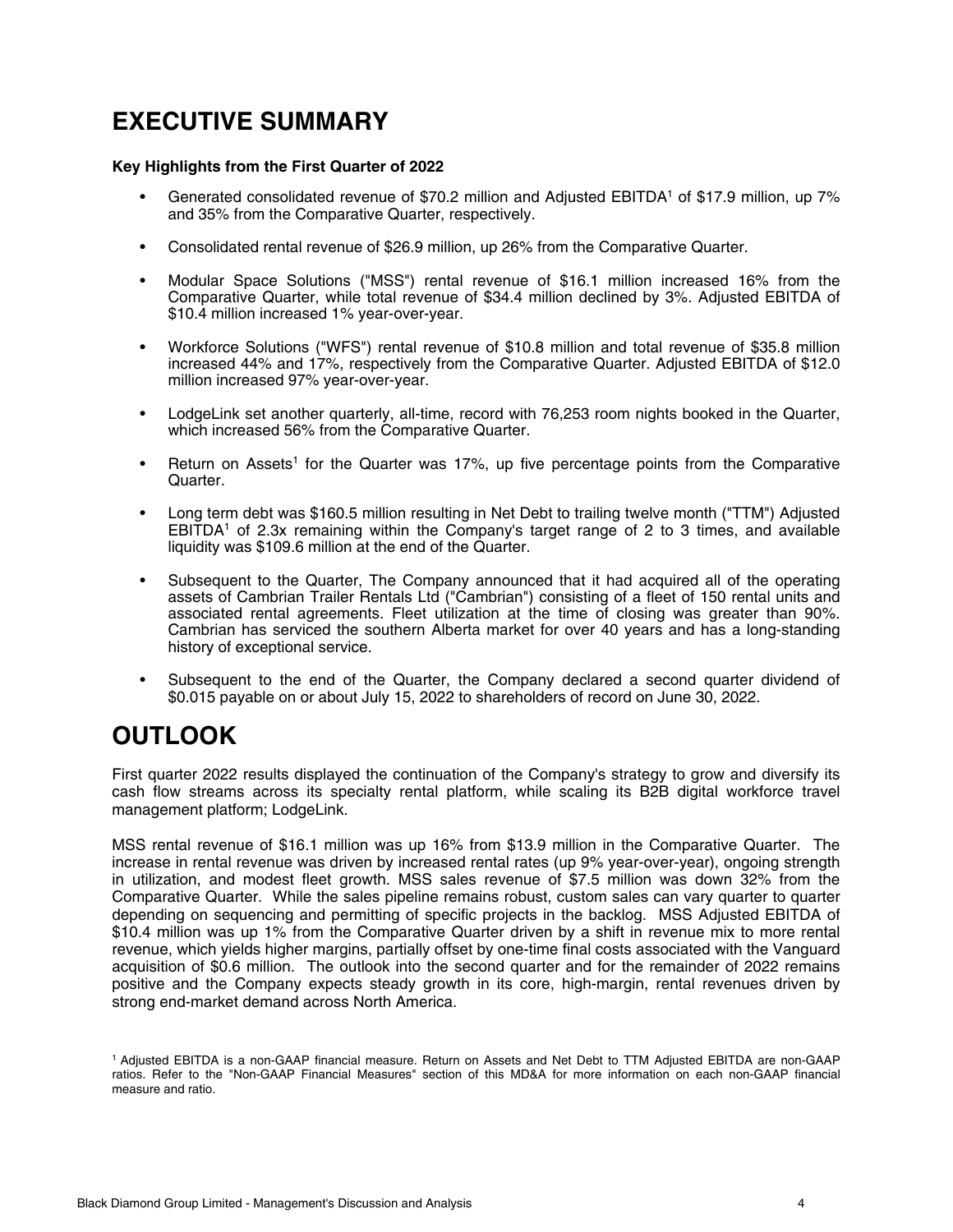WFS rental revenue of \$10.8 million was up 44% from \$7.5 million in the Comparative Quarter driven by improving utilization in all regions. Non-rental and lodge services revenues were also up 35% and 68% from the Comparative Quarter, respectively, as higher field-level activity drove increased ancillary services and occupancy levels. While the WFS segment has continued to benefit from the Company's efforts to diversify by industry and geography, WFS is also seeing improving activity levels from customers in the energy sector and expects these tailwinds to provide a supportive environment for the remainder of 2022.

LodgeLink, Black Diamond's digital marketplace platform for workforce travel and accommodation, yet again, delivered its highest ever quarter for Gross Bookings<sup>2</sup> and volume of room nights booked. Net revenue grew 86% to \$1.3 million and Gross Bookings for LodgeLink grew 55% to \$11.6 million from the Comparative Quarter. Total room nights booked for the Quarter grew 56% to 76,253 from the Comparative Quarter. At the end of the Quarter, LodgeLink had 642 unique active corporate customers on the platform with approximately 7,337 properties listed representing approximately 697,000 rooms. The Company remains highly optimistic on the future growth potential of LodgeLink as the digital platform continues to scale and build volume by continuing to add customers and suppliers to the system, as well as continuing to enhance the user experience through platform development.

For 2022, the Company expects gross capital investment in the range of \$45 to \$55 million and net capital investment of \$35 to \$45 million after expected normal course used fleet sales. The vast majority of the Company's capital investment is underpinned by long term contracts and is expected to be weighted heavily towards growth in MSS and ongoing rental fleet additions in Australia. While cost for new-build rental fleet has continued to climb due to inflationary pressures, the Company is maintaining investment hurdle rates and is offsetting increases to input costs through ongoing rate increases for newbuild products. This is also resulting in continued rental rate increases on existing rental fleet throughout the Company's operating regions which is driving ongoing improvement in return metrics with Return on Assets<sup>2</sup> increasing five percentage points year over year, up to 17%. As such, the Company's outlook for 2022 remains highly positive as growing recurring rental revenue streams in both business units is expected to generate continued growth of Free Cashflow<sup>2</sup> and the ability to re-invest in attractive opportunities across our specialty rental platform.

## **FINANCIAL REVIEW**

- Revenue for the Quarter was \$70.2 million, up 7% or \$4.4 million from the Comparative Quarter, mainly due to increased rental and non-rental revenue in both MSS and WFS along with lodge services revenue in WFS.
- Adjusted EBITDA<sup>2</sup> for the Quarter was \$17.9 million, up 35% or \$4.6 million from \$13.3 million for the Comparative Quarter primarily due to increased rental, non-rental and lodge service revenue partially offset by higher administrative expenses.
- The Company exited the Quarter with a Net Debt to TTM Adjusted EBITDA<sup>2</sup> ratio of 2.3 (March 31, 2021 - 3.8).

<sup>&</sup>lt;sup>2</sup> Gross Bookings, Free Cashflow and Adjusted EBITDA are non-GAAP financial measures. Return on Assets and Net Debt to TTM Adjusted EBITDA are non-GAAP ratios. Refer to the "Non-GAAP Financial Measures" section of this MD&A for more information on each non-GAAP financial measure and ratio.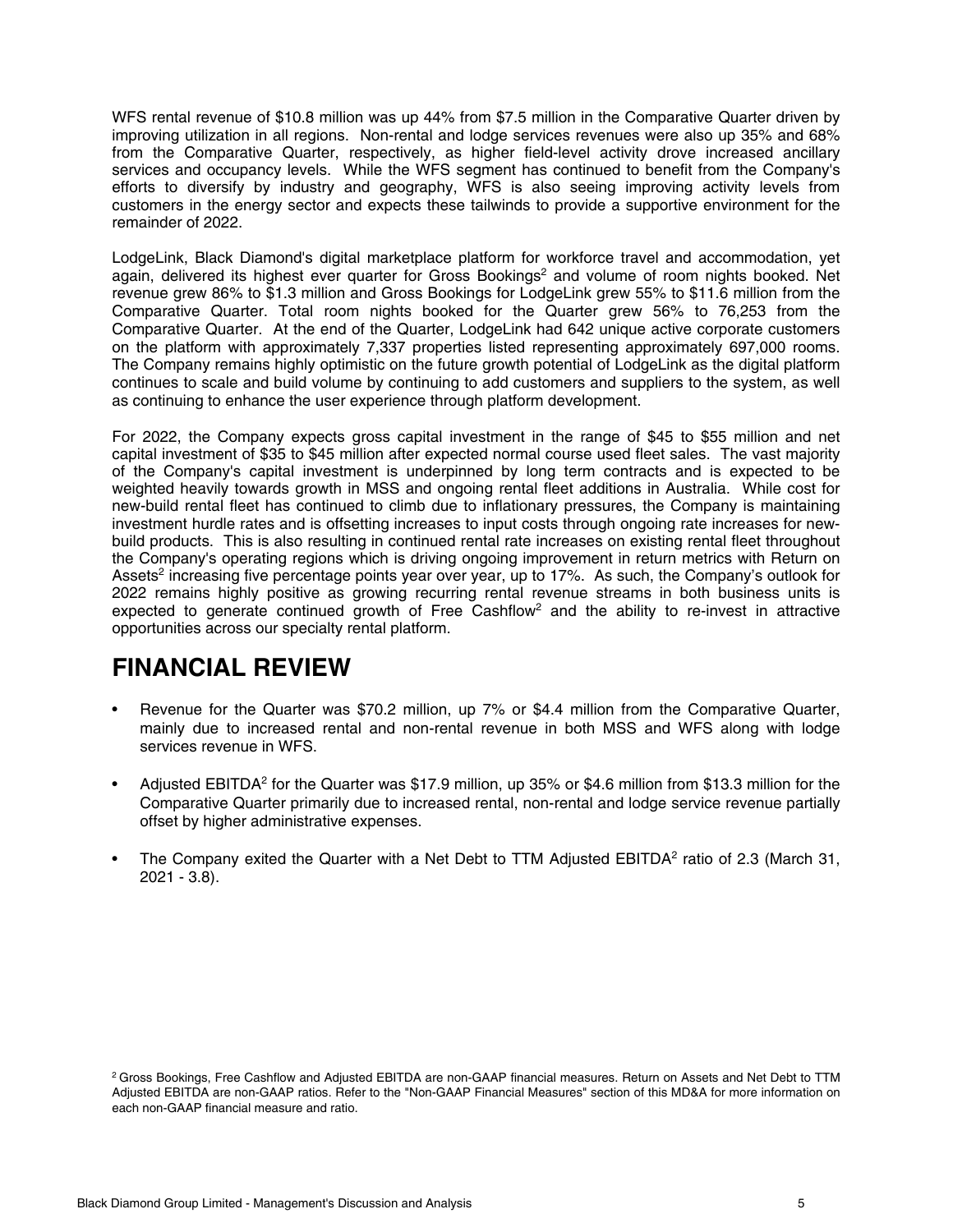

## **Geographic Revenue Segmentation**

| (\$ millions)        |      | Three months ended<br>March 31, |        |  |
|----------------------|------|---------------------------------|--------|--|
|                      | 2022 | 2021                            | Change |  |
| Revenue              |      |                                 |        |  |
| Canada               | 37.8 | 36.1                            | 5%     |  |
| <b>United States</b> | 25.9 | 22.1                            | 17%    |  |
| Australia            | 6.5  | 7.6                             | (14)%  |  |
| <b>Total</b>         | 70.2 | 65.8                            | 7%     |  |

|                             |      | Three months ended<br>March 31, |        |
|-----------------------------|------|---------------------------------|--------|
| Percentage of total revenue | 2022 | 2021                            | Change |
| Revenue                     |      |                                 |        |
| Canada                      | 54%  | 55%                             | (1)    |
| <b>United States</b>        | 37%  | 34%                             | 3      |
| Australia                   | 9%   | 11%                             | (2)    |
| <b>Total</b>                | 100% | 100%                            |        |

<sup>3</sup> Adjusted EBITDA is a non-GAAP financial measure. Refer to the "Non-GAAP Financial Measures" section of this MD&A for more information on each non-GAAP financial measure.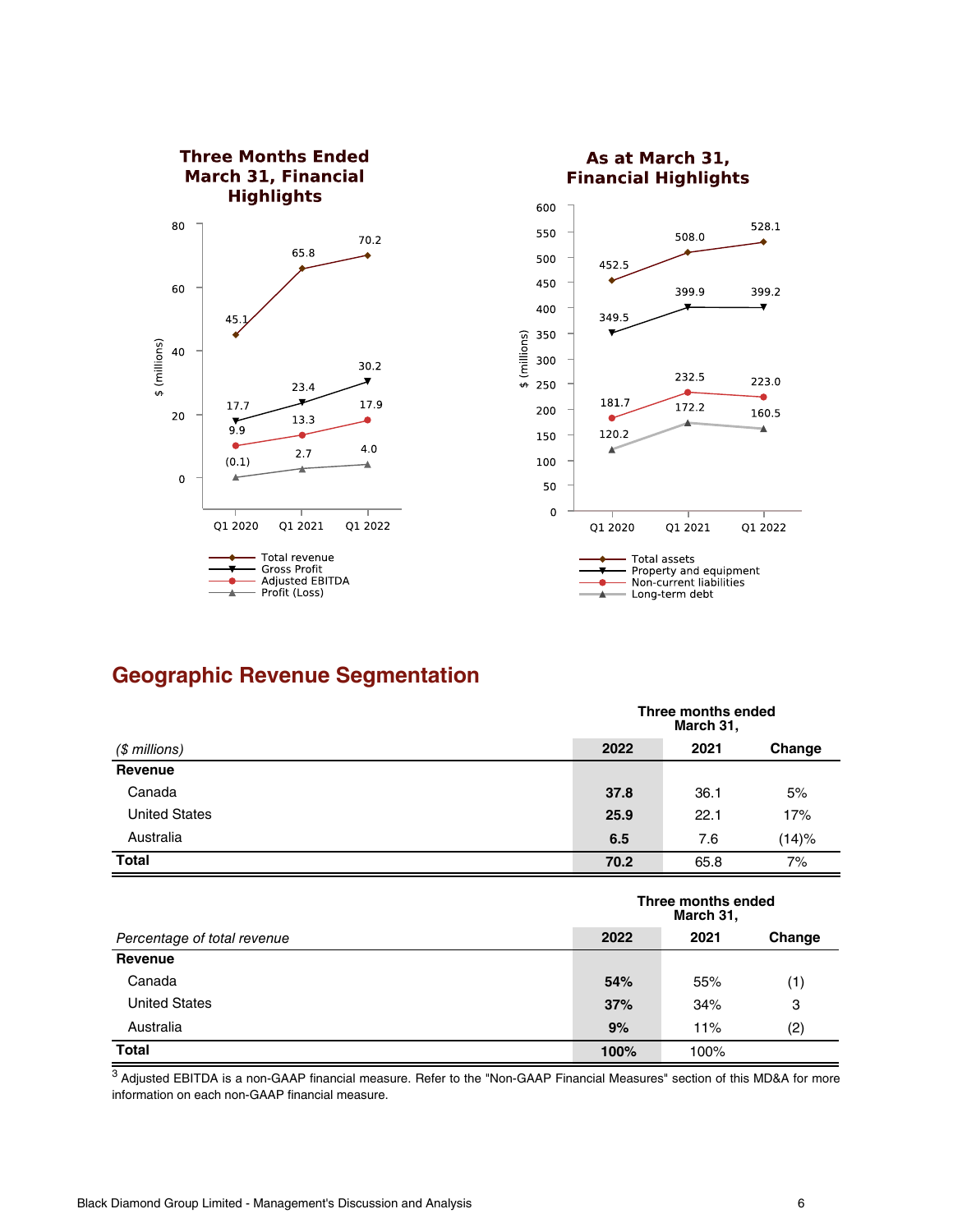

#### QTD Rental Revenue by Geography

#### QTD Total Revenue by Industry

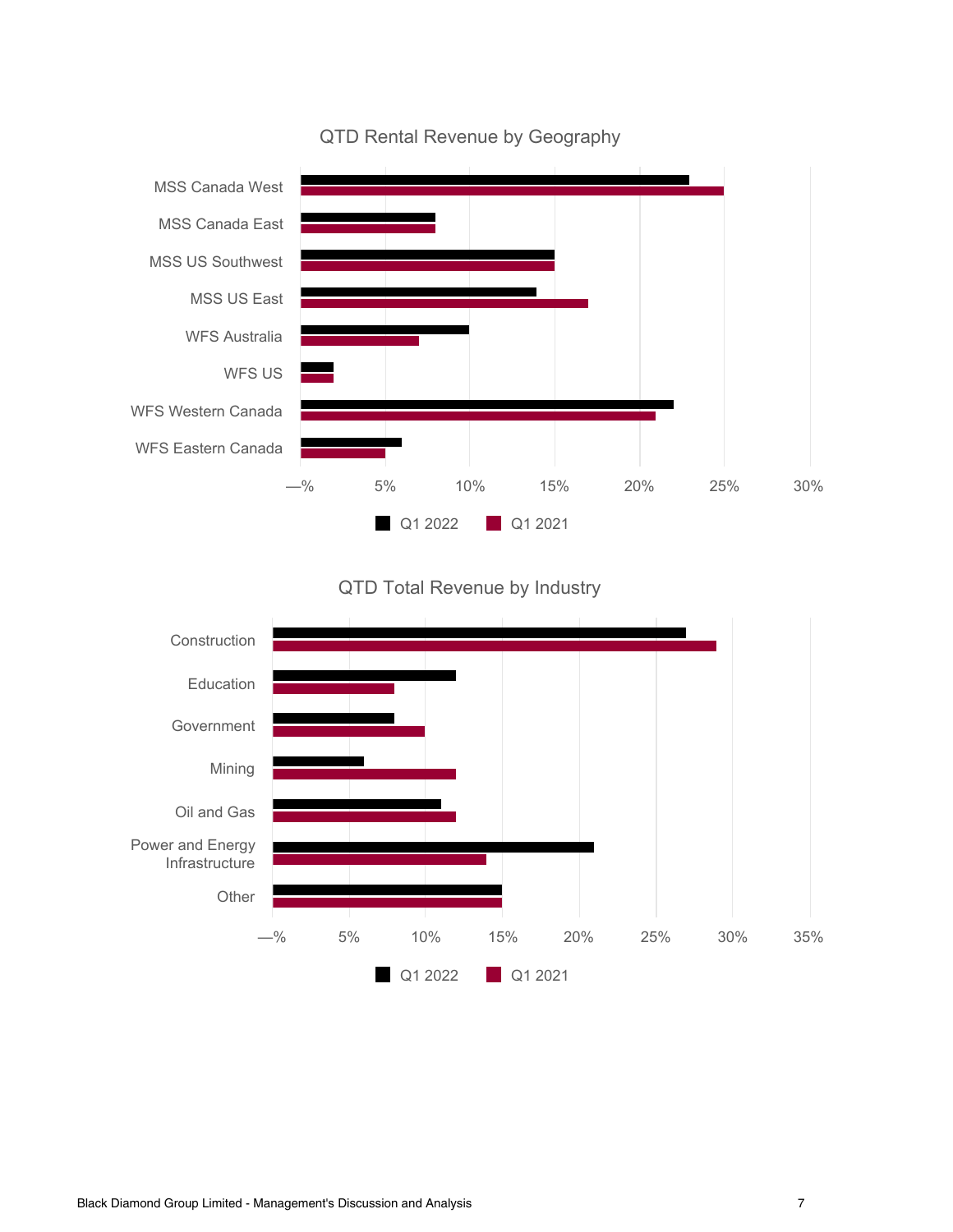## **Capital Plan**

**Net capital expenditures (proceeds)** is a non-GAAP financial measure which is calculated as gross capital expenditures less used fleet sales revenue. A reconciliation to gross capital expenditure, the most comparable GAAP measure, is provided below. Management believes this ratio is an important supplemental measure as it emphases cash used or generated on used fleet purchases and disposals relating to the net change in property and equipment and intangible assets.

|                                     | Three months ended<br>March 31, |       |        |
|-------------------------------------|---------------------------------|-------|--------|
|                                     | 2022                            | 2021  | Change |
| (in millions, except as noted)      | \$                              | S     | %      |
| Gross capital expenditures          | 6.7                             | 4.0   | 68%    |
| Used fleet sales revenue            | 2.3                             | 8.8   | (74)%  |
| Net capital expenditures (proceeds) | 4.4                             | (4.8) | 192%   |
| Maintenance capital                 | 1.6                             | 1.0   | 60%    |
| Capital commitments                 | 20.4                            | 14.2  | 44%    |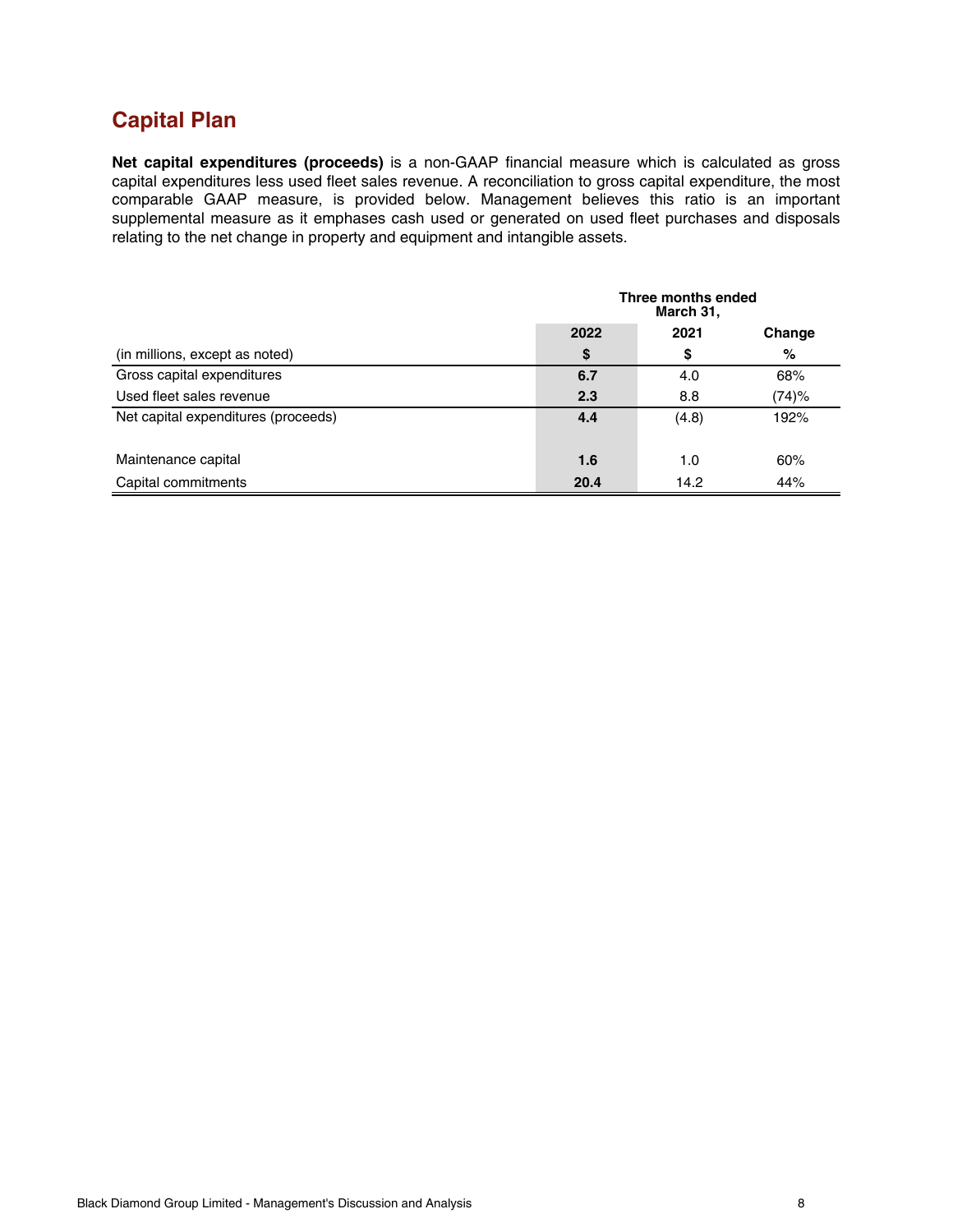## <span id="page-8-0"></span>**SELECTED FINANCIAL INFORMATION**

The following is a summary of selected financial and operating information that has been derived from, and should be read in conjunction with the unaudited interim condensed consolidated financial statements of Black Diamond for the three months ended March 31, 2022 and 2021.

|                                           |       | Three months ended<br>March 31, |       |
|-------------------------------------------|-------|---------------------------------|-------|
| (in millions, except as noted)            | 2022  | Change                          |       |
| <b>Financial Highlights</b>               | \$    | \$                              | %     |
| Total revenue                             | 70.2  | 65.8                            | 7%    |
| Gross profit                              | 30.2  | 23.4                            | 29%   |
| Administrative expenses                   | 12.3  | 10.1                            | 22%   |
| Adjusted EBITDA <sup>(1)</sup>            | 17.9  | 13.3                            | 35%   |
| Adjusted EBIT <sup>(1)</sup>              | 9.3   | 5.2                             | 79%   |
| Funds from Operations <sup>(1)</sup>      | 19.2  | 17.3                            | 11%   |
| Per share (\$)                            | 0.33  | 0.30                            | 10%   |
| Profit before income taxes                | 6.6   | 3.4                             | 94%   |
| Profit                                    | 4.0   | 2.7                             | 48%   |
| Profit per share (\$) - Basic and diluted | 0.07  | 0.05                            | 40%   |
| Capital expenditures                      | 6.7   | 4.0                             | 68%   |
| Property & equipment                      | 399.2 | 399.9                           | $-\%$ |
| <b>Total assets</b>                       | 528.1 | 508.0                           | 4%    |
| Long-term debt                            | 160.5 | 172.2                           | (7)%  |
| Cash and cash equivalents                 | 3.9   | 3.0                             | 30%   |
| Return on Assets $(\%)$ <sup>(1)</sup>    | 17%   | 12%                             | 5     |
| Free Cashflow <sup>(1)</sup>              | 13.5  | 13.6                            | (1)%  |

(1) Adjusted EBITDA, Adjusted EBIT, Funds from Operations and Free Cashflow are non-GAAP financial measures. Return on Assets is a non-GAAP ratio. Refer to the "Non-GAAP Financial Measures" section of this MD&A for more information on each non-GAAP financial measure and ratio.

| <b>Margin Summary</b>          | Three months ended<br>March 31, |     |   |
|--------------------------------|---------------------------------|-----|---|
| (Percent of revenue)           | Change $(1)$<br>2021<br>2022    |     |   |
| Gross profit                   | 43%                             | 36% |   |
| Administrative expenses        | 18%                             | 15% | 3 |
| Adjusted EBITDA <sup>(2)</sup> | 25%                             | 20% | 5 |

(1) Percentage point basis.

(2) Adjusted EBITDA is a non-GAAP financial measure. Refer to the "Non-GAAP Financial Measures" section of this MD&A for more information on each non-GAAP financial measure.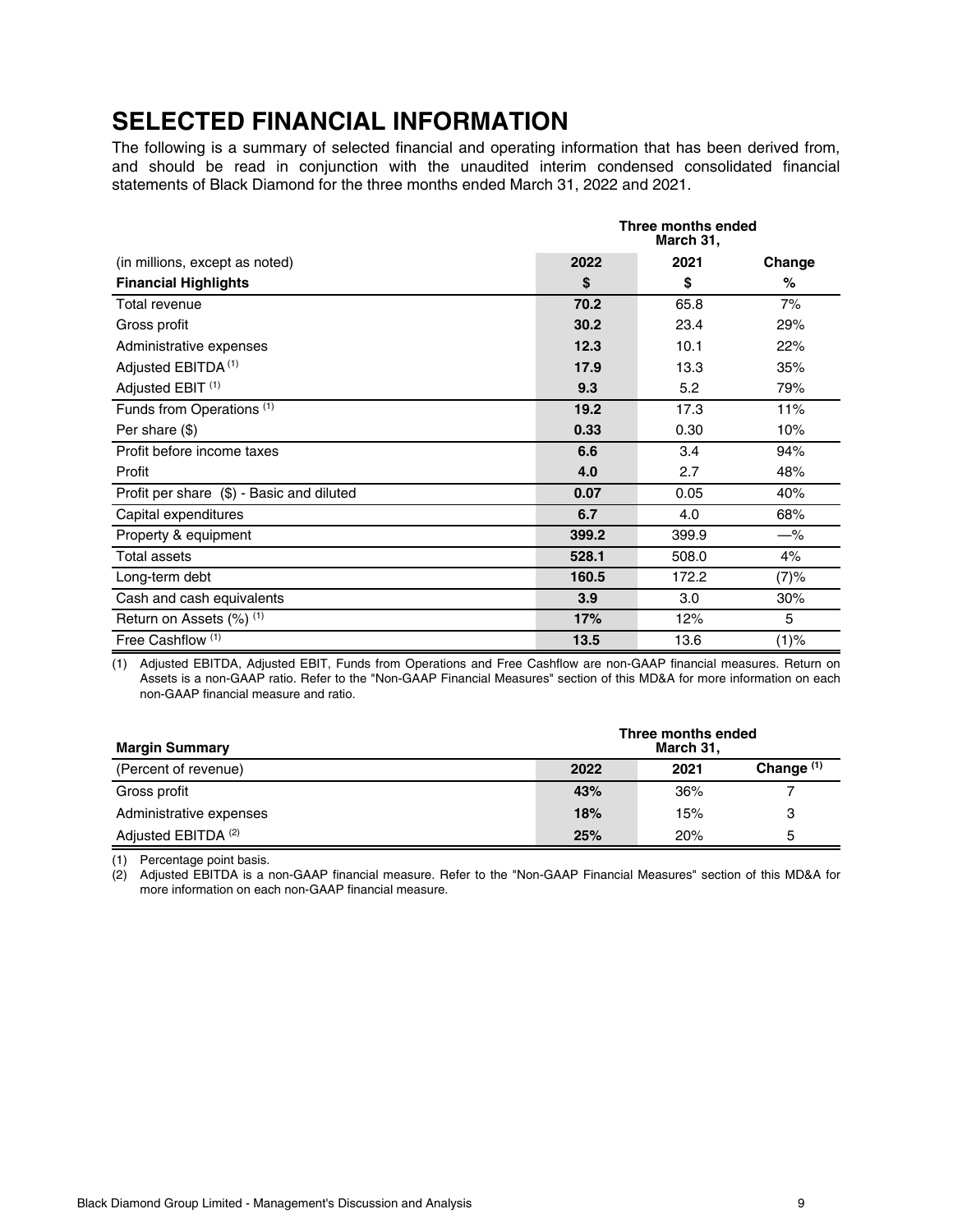## <span id="page-9-0"></span>**SUMMARY OF QUARTERLY RESULTS**

The following is a summary of the previous eight quarters:



The net income (loss) and Adjusted  $EBITDA<sup>4</sup>$  over the last eight quarters generally trended positively with increasing higher margin rental revenue over the same period. Net loss in Q4 2020 was driven by acquisition costs offset by one month of Vanguard operations.

In Q3 2021, revenue and net income increased due to a significant increase in non-rental activities in the quarter in both North America and Australia in WFS and increased non-rental margins in WFS and MSS.

In Q4 2021, revenue decreased compared to Q3 2021 due to less non-rental activities in the quarter in WFS and MSS. Net income increased due to the recognition of a deferred tax asset.

In Q1 2022, revenue decreased compared to Q4 2021 due to less non-rental and sales activities in the Quarter in WFS and MSS.

<sup>4</sup>Adjusted EBITDA is a non-GAAP financial measure. Refer to the "Non-GAAP Financial Measures" section of this MD&A for more information on each non-GAAP financial measure.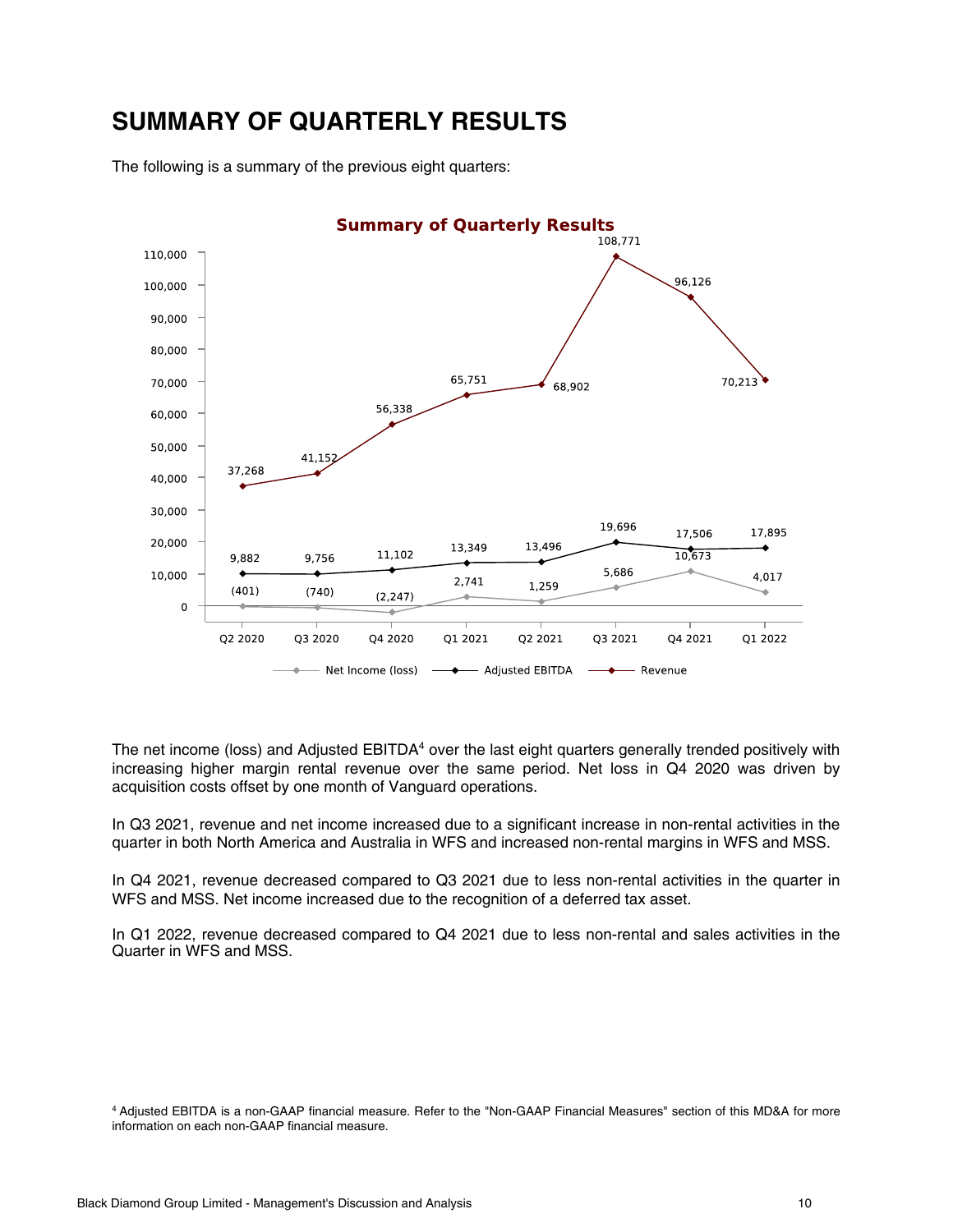<span id="page-10-0"></span>

In the Quarter, the Company increased its annual dividend per share payout by 20% from \$0.05 to \$0.06 and declared a first quarter dividend of \$0.015 per share which was subsequently paid on April 15, 2022. In Q4 2021, the Company declared two dividends on its common shares in the amount of \$0.0125 each or \$0.0250 per share. No dividends were declared or paid in the previous ten quarters.

## **CONSOLIDATED FINANCIAL AND OPERATIONAL REVIEW**

### **Consolidated Fleet**

The consolidated number of rental units in Black Diamond's global fleet decreased to 15,753 units at the end of the Quarter compared with 16,116 in the Comparative Quarter primarily due to used fleet sales in WFS in North America. The decrease in units is part of the Company's strategy to reallocate invested capital from underutilized assets to asset types that are in higher demand in the current environment. Consolidated unit count includes accommodation units, modular space rental units and surface rental units. Consolidated room count in Black Diamond's global fleet decreased to 11,568 rooms in the Quarter compared with 12,517 rooms in the Comparative Quarter due to used fleet sales in WFS.

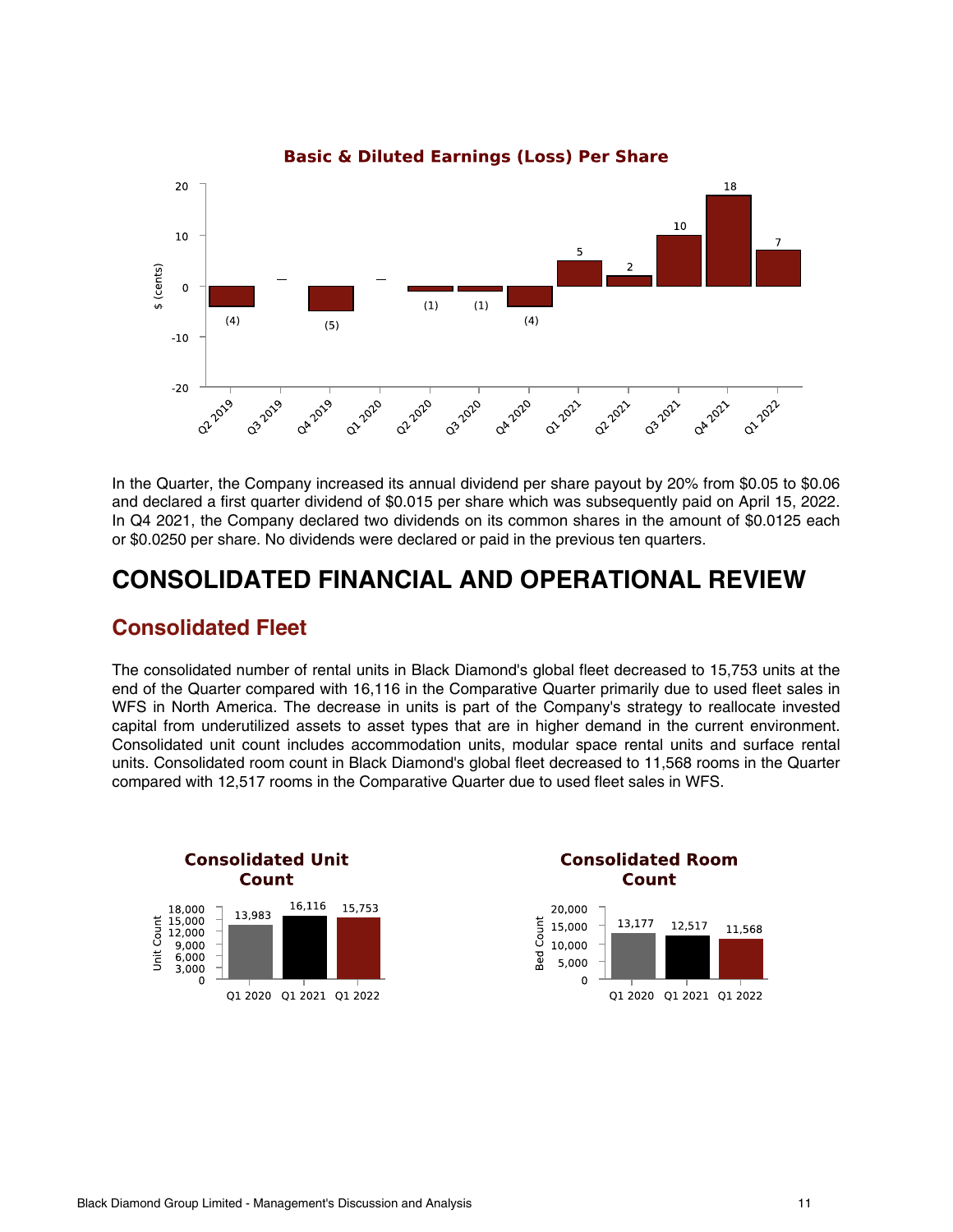### **Fleet Utilization Rates**

|                                | Three months ended<br>March 31, |      |              |
|--------------------------------|---------------------------------|------|--------------|
|                                | 2022                            | 2021 | Change $(1)$ |
| <b>Modular Space Solutions</b> | 83%                             | 81%  | 2            |
| <b>Workforce Solutions</b>     | 48%                             | 36%  | 12           |
| Consolidated                   | 70%                             | 63%  |              |

(1) Percentage point basis.

Black Diamond measures utilization on the basis of the net book value of assets on rent, divided by the net book value of the business unit's total fleet assets.

#### **Q1 2022 vs Q1 2021**

The increase in utilization in MSS is primarily due to increased activity in all regions. The increase in utilization in WFS is primarily due to increased activity across all regions, particularly within Canada and Australia.

### **Revenue**

Black Diamond's revenues are broken out into four categories: rental, sales, non-rental and lodge services:

**Rental Revenues** are associated with the rental of Black Diamond's owned assets to customers. Rental revenue is the highest margin of the Company's revenues.

**Sales Revenues** are derived from the sale of both new and used assets, including modular space, workforce accommodations, wellsite accommodations and surface equipment assets.

**Non-Rental Revenues** are derived from a number of services that are typically associated with the rental or sale of the Company's modular space or workforce assets, including the delivery, installation, pickup, dismantling of assets, sublease equipment, maintenance and catering services. The services offered are often required to support the deployment and remobilization of these assets. Also included in non-rental revenue is the revenue earned on bookings at third party lodges and hotels through LodgeLink.

**Lodge Services Revenues** are generated from provision of full turnkey lodge services provided to customers. The rooms in our lodge services fleet are marketed to individual customers at man day rates through LodgeLink or are contracted with customers for specific rates and/or number of man days. A man day is defined as one overnight stay in one room at a lodge and is used in calculating occupancy.

|                                | Three months ended<br>March 31, |      |       |
|--------------------------------|---------------------------------|------|-------|
| (\$ millions, except as noted) | 2022<br>2021<br>Change          |      |       |
| Rental revenue                 | 26.9                            | 21.4 | 26%   |
| Sales revenue                  | 8.5                             | 17.7 | (52)% |
| Non-rental revenue             | 25.4                            | 21.1 | 20%   |
| Lodge services revenue         | 9.4                             | 5.6  | 68%   |
| Total revenue                  | 70.2                            | 65.8 | 7%    |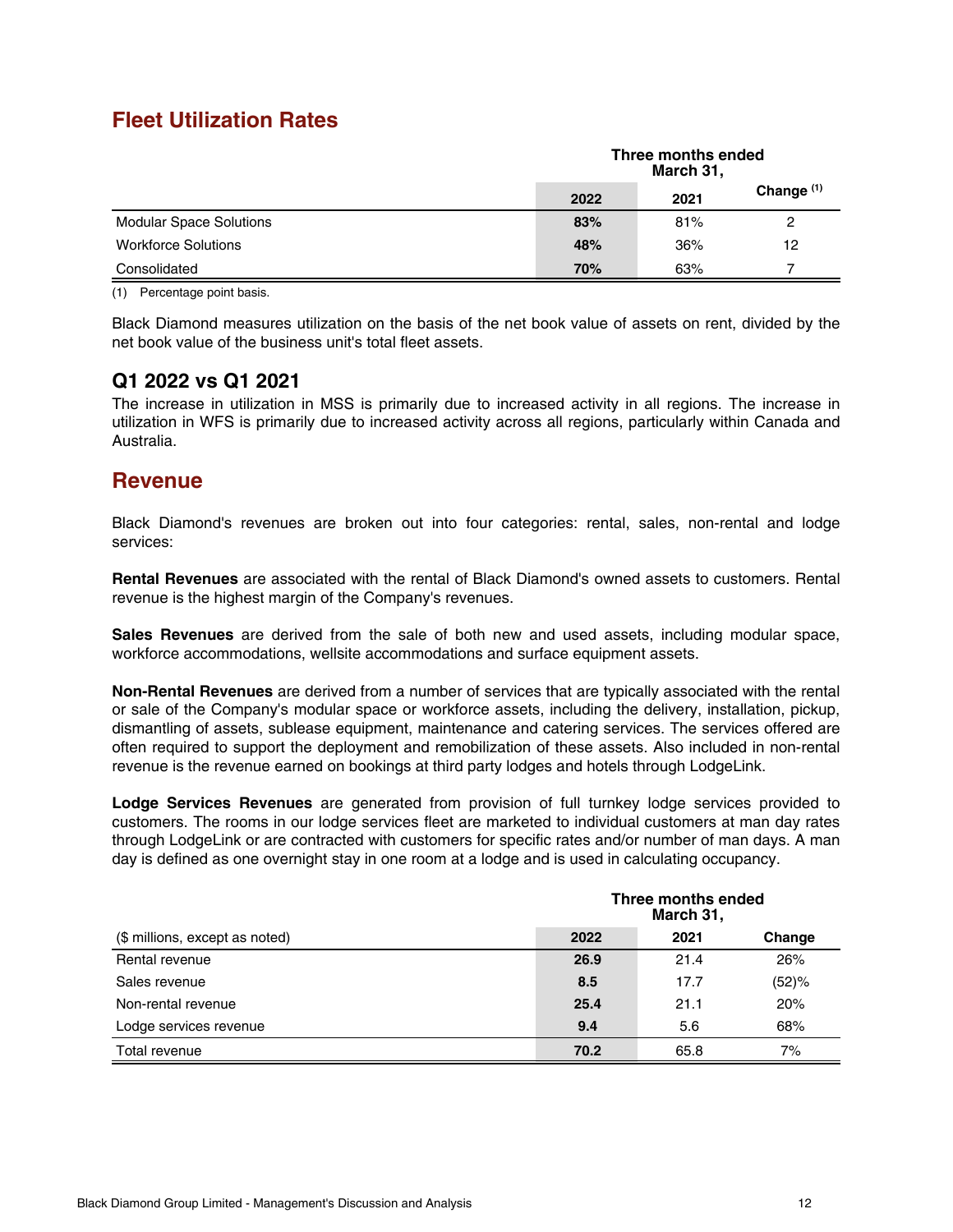|                                    | ппес попив спаса<br>March 31, |      |              |
|------------------------------------|-------------------------------|------|--------------|
| Percentage of consolidated revenue | 2022                          | 2021 | Change $(1)$ |
| Rental revenue                     | 38%                           | 33%  | 5            |
| Sales revenue                      | 12%                           | 27%  | (15)         |
| Non-rental revenue                 | 37%                           | 31%  | 6            |
| Lodge services revenue             | 13%                           | 9%   | 4            |

**Three months ended**

(1) Percentage point basis.

#### **Q1 2022 vs Q1 2021**

Rental revenue for the Quarter was \$26.9 million, up 26% or \$5.5 million from the Comparative Quarter primarily due to a \$3.3 million increase in WFS rental revenue due to increased utilization across all regions, particularly within Canada and Australia, along with a \$2.2 million increase in MSS rental revenue due to higher average rental rates and an increase in utilization in all regions.

Sales revenue for the Quarter was \$8.5 million, down 52% or \$9.2 million from the Comparative Quarter driven by a \$5.6 million decrease in WFS sales revenue due to a large fleet sale in Canada in the Comparative Quarter, combined with a \$3.6 million decrease in MSS sales revenue primarily due to a decrease in custom sales as a result of manufacturing and customer permitting delays as well as lower used fleet sales.

Non-rental revenue for the Quarter was \$25.4 million, up 20% or \$4.3 million from the Comparative Quarter due to a \$3.8 million increase in WFS non-rental revenue due to increased activities in the Quarter in the U.S. and Canada, partially offset by a decrease in Australia tied to a significant project in the Comparative Quarter, combined with a \$0.5 million increase in MSS non-rental revenue primarily due to an increase in U.S. transportation revenue.

Lodge services revenue for the Quarter was \$9.4 million, up 68% or \$3.8 million from the Comparative Quarter due to increased occupancy.

## **Direct Costs and Gross Profit**

|                                | Three months ended<br>March 31, |                |         |  |  |
|--------------------------------|---------------------------------|----------------|---------|--|--|
| (\$ millions, except as noted) | 2022                            | 2021<br>Change |         |  |  |
| Direct costs                   | 40.0                            | 42.4           | $(6)$ % |  |  |
| Gross profit                   | 30.2                            | 23.4           | 29%     |  |  |

|                                    | Three months ended<br>March 31, |      |              |
|------------------------------------|---------------------------------|------|--------------|
| Percentage of consolidated revenue | 2022                            | 2021 | Change $(1)$ |
| Direct costs                       | 57%                             | 64%  | (7)          |
| Gross Profit Margin (2)            | 43%                             | 36%  |              |

(1) Percentage point basis

(2) Gross Profit Margin is a non-GAAP financial measure. Refer to the "Non-GAAP Financial Measures" section of this MD&A for more information on each non-GAAP financial measure.

Gross Profit Margin<sup>5</sup> fluctuates depending on the mix between rental, sales, non-rental and lodge services revenue streams. Revenue streams ancillary to rental revenue generally realize lower gross margins than fleet rental margins.

<sup>5</sup>Gross Profit Margin is a non-GAAP financial measure. Refer to the "Non-GAAP Financial Measures" section of this MD&A for more information on each non-GAAP financial measure.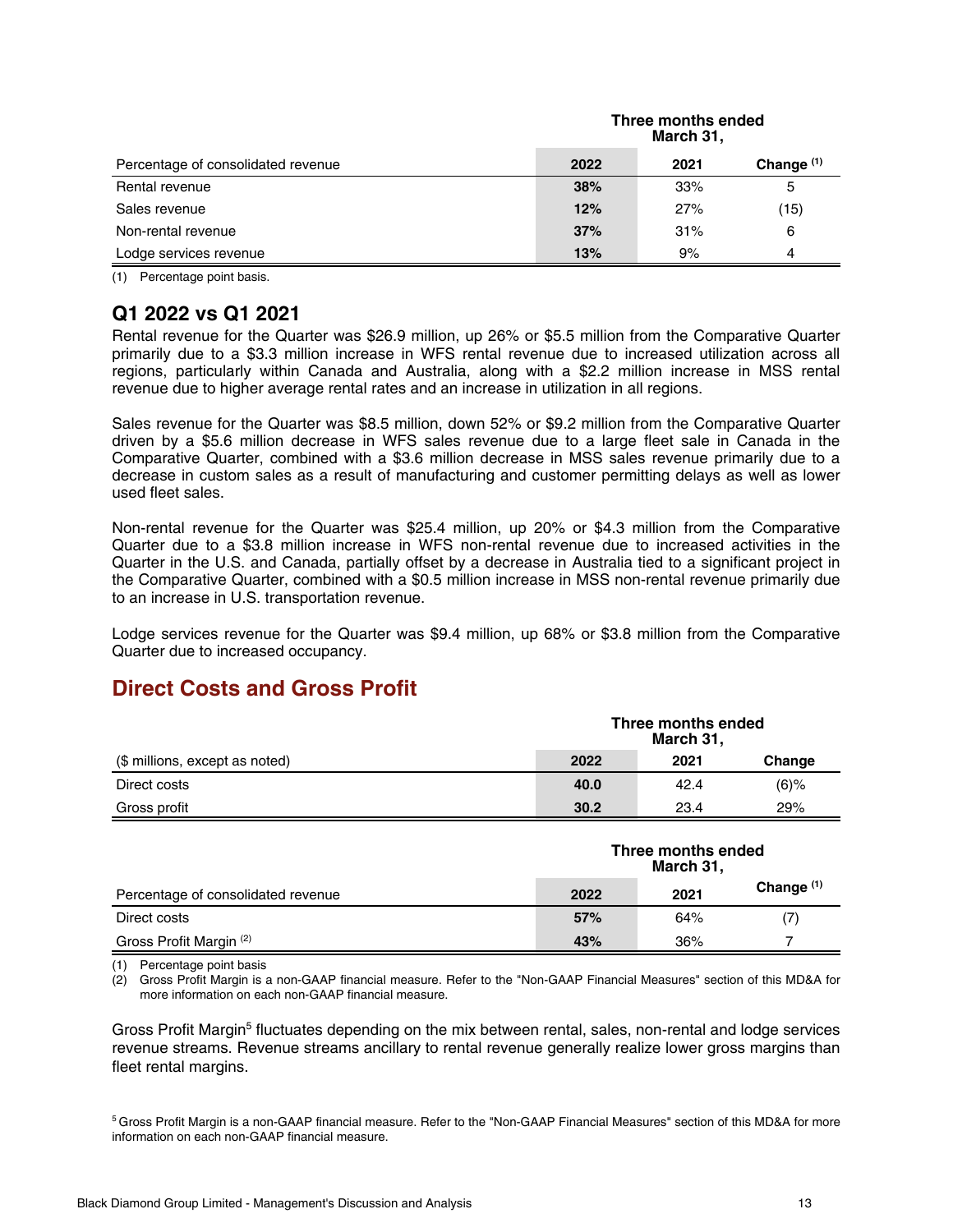Direct costs related to rental revenue include labour, fuel, materials, freight, maintenance and servicing of rental units. Direct costs related to lodge services revenue include catering services, utilities costs, consumable materials and other services required to provide turnkey lodge services. From time to time, Black Diamond will sell used units from its fleet, rent equipment from third parties and re-rent the equipment, provide installation and render other services to customers. These activities are captured in sales and non-rental revenues. Direct costs related to non-rental and sales revenues include the net book value of used units that have been sold, the cost of units sub-leased from others, and the cost of third parties in delivering some of these services.

|                                                | Three months ended<br>March 31, |      |          |
|------------------------------------------------|---------------------------------|------|----------|
| <b>Direct Costs</b>                            | 2022                            | 2021 | Change   |
| (\$ million, except as noted)                  | \$                              | \$   |          |
| Construction and transportation services       | 13.6                            | 14.1 | (4)%     |
| Catering, utilities and other consumable costs | 6.6                             | 5.0  | 32%      |
| New sales                                      | 5.1                             | 7.3  | (30)%    |
| Labour costs                                   | 4.4                             | 3.6  | 22%      |
| Subleased equipment                            | 4.3                             | 1.9  | 126%     |
| Repairs and maintenance                        | 3.4                             | 3.7  | $(8)\%$  |
| Used fleet sales                               | 1.4                             | 4.7  | $(70)$ % |
| Other direct costs                             | 0.5                             | 1.1  | (55)%    |
| Fleet Insurance                                | 0.5                             | 0.6  | (17)%    |
| Rent expense - subleased properties            | 0.2                             | 0.4  | (50)%    |
| <b>Total direct costs</b>                      | 40.0                            | 42.4 | $(6)$ %  |

#### **Q1 2022 vs Q1 2021**

Direct costs for the Quarter were \$40.0 million, down 6% or \$2.4 million from the Comparative Quarter primarily due to decreases in used fleet sales, new sales and construction and transportation services, partially offset by increases in subleased equipment and catering, utilities and other consumable services.

Gross profit for the Quarter was \$30.2 million, up 29% or \$6.8 million from the Comparative Quarter primarily due to an increase in lodge services, rental and non-rental margins.

## **Administrative Expenses**

|                                      |      | Three months ended<br>March 31, |        |  |  |
|--------------------------------------|------|---------------------------------|--------|--|--|
| (\$ millions, except as noted)       | 2022 | 2021                            | Change |  |  |
| Personnel costs                      | 8.6  | 7.3                             | 18%    |  |  |
| Other administrative expenses        | 2.6  | 2.0                             | 30%    |  |  |
| Occupancy and insurance              | 1.1  | 0.8                             | 38%    |  |  |
| <b>Total administrative expenses</b> | 12.3 | 10.1                            | 22%    |  |  |
| % of consolidated revenue            | 18%  | 15%                             | 3      |  |  |

Other administrative expenses include costs related to professional services, office administration and communication, bad debts, travel and accommodation.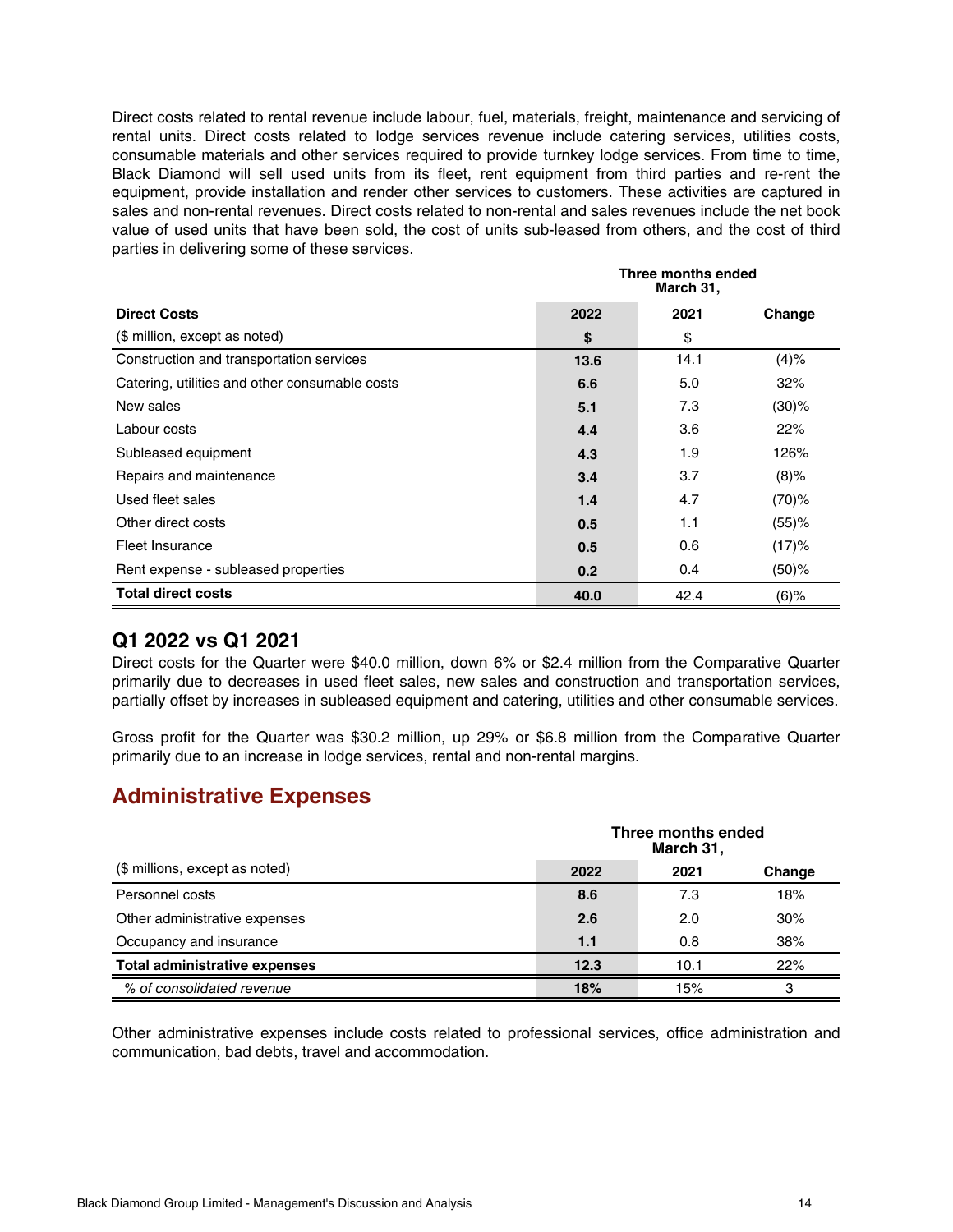### **Q1 2022 vs Q1 2021**

Total administrative expenses for the Quarter were \$12.3 million, up 22% or \$2.2 million from the Comparative Quarter.

The various components of Black Diamond's total administrative expenses are broken out below:

- Personnel costs for the Quarter were \$8.6 million, up 18% or \$1.3 million from the Comparative Quarter primarily due to an increase in staffing levels and higher profit incentive expenses.
- Other administrative expenses for the Quarter were \$2.6 million, up 30% or \$0.6 million from the Comparative Quarter primarily due to increased employee travel and entertainment, information technology and advertising costs.
- Occupancy and insurance costs for the Quarter were \$1.1 million, up 38% or \$0.3 million from the Comparative Quarter due to increased insurance expenses and property taxes.

## **Adjusted EBITDA**

|                                         | Three months ended<br>March 31, |      |        |
|-----------------------------------------|---------------------------------|------|--------|
| (\$ millions, except as noted)          | 2022                            | 2021 | Change |
| Adjusted EBITDA <sup>(1)</sup>          | 17.9                            | 13.3 | 35%    |
| Adjusted EBITDA as a % of Revenue $(1)$ | 25%                             | 20%  | 5      |

(1) Adjusted EBITDA is a non-GAAP financial measure. Adjusted EBITDA as a % of Revenue is a non-GAAP ratio. Refer to the "Non-GAAP Financial Measures" section of this MD&A for more information on each non-GAAP financial measure and ratio.

Adjusted EBITDA as a % of Revenue<sup>6</sup> will fluctuate from period to period depending on the proportion of rental revenue compared to ancillary revenue streams such as lodge services, used and custom manufactured fleet sales, installation, subleases and other services which generally yield a lower Adjusted EBITDA as a % of Revenue.

#### **Q1 2022 vs Q1 2021**

Adjusted EBITDA<sup>6</sup> for the Quarter was \$17.9 million, up 35% or \$4.6 million from the Comparative Quarter primarily due to increased lodging, rental and non-rental revenues, partially offset by increased personnel costs and other administrative expenses.

### **Depreciation and Amortization**

|                                | Three months ended<br>March 31. |      |        |
|--------------------------------|---------------------------------|------|--------|
| (\$ millions, except as noted) | 2022                            | 2021 | Change |
| Depreciation and amortization  | 8.6                             |      | 6%     |

#### **Q1 2022 vs Q1 2021**

Depreciation and amortization for the Quarter was \$8.6 million, up 6% or \$0.5 million from the Comparative Quarter primarily due to an increase in fleet assets and intangible assets.

 $^6$  Adjusted EBITDA as a % of Revenue is a non-GAAP ratio. Adjusted EBITDA is a non-GAAP financial measure. Refer to the "Non-GAAP Financial Measures" section of this MD&A for more information on each non-GAAP financial measure and ratio.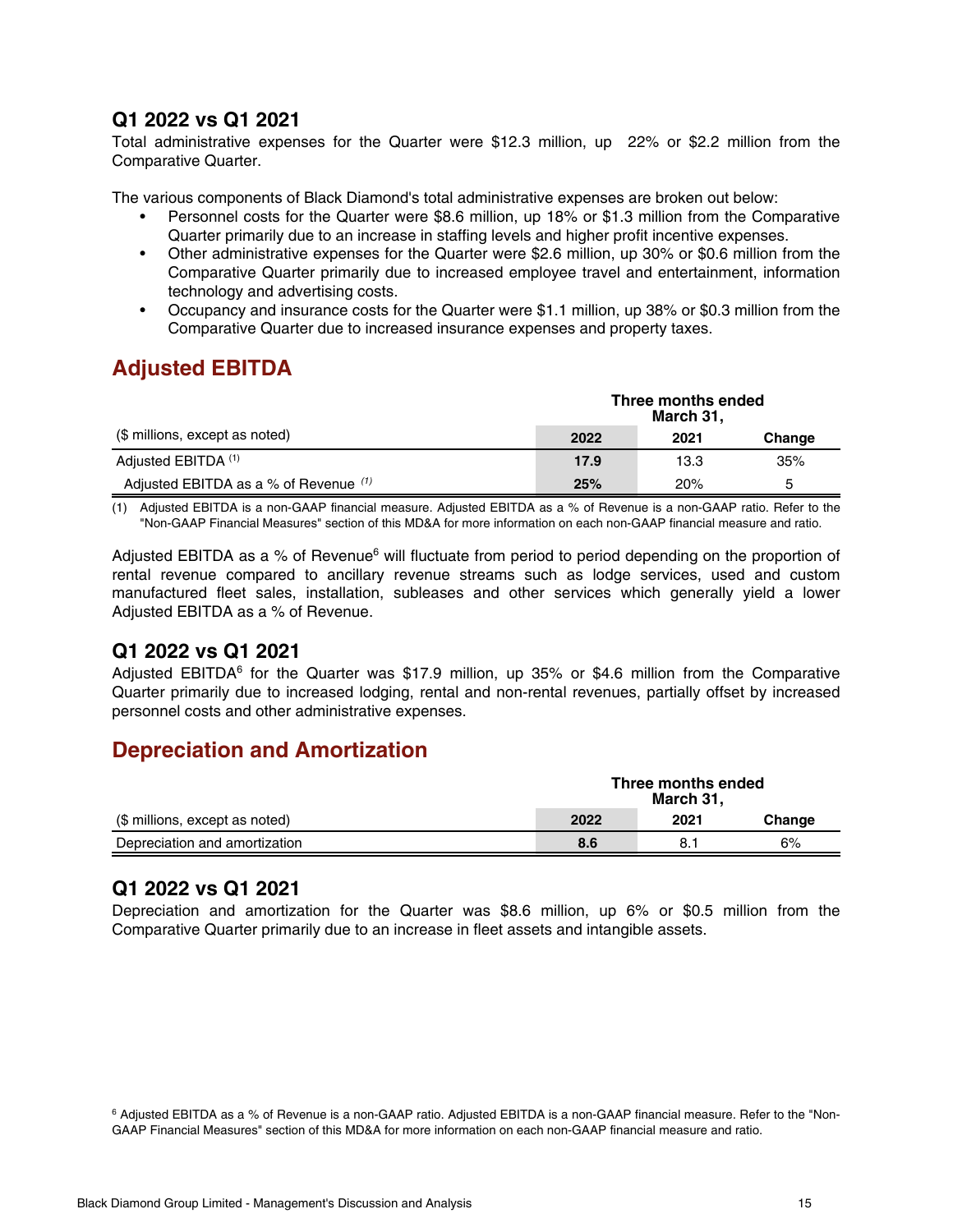## **Finance Costs**

|                                | Three months ended<br>March 31, |          |        |
|--------------------------------|---------------------------------|----------|--------|
| (\$ millions, except as noted) | 2022                            | 2021     | Change |
| Finance cost                   | 1.5                             | 1.3      | 15%    |
| Long-term debt                 | 160.5                           | 172.2    | (7)%   |
| Average interest rate (1)      | 2.38%                           | $2.01\%$ | 37 bps |

(1) Average interest rates do not include lease interest.

### **Q1 2022 vs Q1 2021**

Finance costs for the Quarter were \$1.5 million, up 15% or \$0.2 million from the Comparative Quarter due to an increase in accretion expense on asset retirement obligations, along with higher market interest rates charged on the Company's asset-based credit facility (the "ABL Facility").

## **Income Tax**

|                                | Three months ended<br>March 31, |      |        |
|--------------------------------|---------------------------------|------|--------|
| (\$ millions, except as noted) | 2022                            | 2021 | Change |
| Deferred tax expense           | 2.1                             | 0.4  | 425%   |
| Total tax expense              | 2.1                             | 0.4  | 425%   |

#### **Q1 2022 vs Q1 2021**

For the Quarter, Black Diamond recognized a deferred income tax expense of \$2.1 million, a change of \$1.7 million from the Comparative Quarter. The tax expense for the Quarter is reflective of earnings in the Quarter adjusted for non-deductible items such as stock-based compensation, resulting in an increase in deferred tax liabilities. The tax provision has been calculated at the enacted rate of 24% in Canada, 25% in the U.S., and 30% in Australia.

## **Non-Controlling Interest**

The non-controlling interests ("NCI") represent earnings attributable to the Fort Nelson First Nation's interest in the Black Diamond Dene Limited Partnership, the West Moberly First Nation's interest in the Black Diamond West Moberly Limited Partnership, the Beaver Lake Cree Nation's interest in the Black Diamond Nehiyawak Limited Partnership and the Whitecap Dakota First Nation's interest in Whitecap Black Diamond Limited Partnership.

In connection with the acquisition of Vanguard, the Company issued 867 preferred shares (the "Preferred Shares") of its wholly owned subsidiary BOXX Modular Holdings Inc. for gross proceeds of approximately US\$8.7 million (C\$11.3 million). The Preferred Shares have been accounted for as non-controlling interest within the consolidated financial statements of Black Diamond. In 2021, the Company redeemed 183 Preferred Shares for US \$1.8 million (C\$2.4 million). In 2022, the Company redeemed 171 Preferred Shares for US \$1.7 million (C\$2.2 million).

|                                | Three months ended<br>March 31. |      |        |
|--------------------------------|---------------------------------|------|--------|
| (\$ millions, except as noted) | 2022                            | 2021 | Change |
| Non-controlling interest       | 0.5                             | 0.2  | 150%   |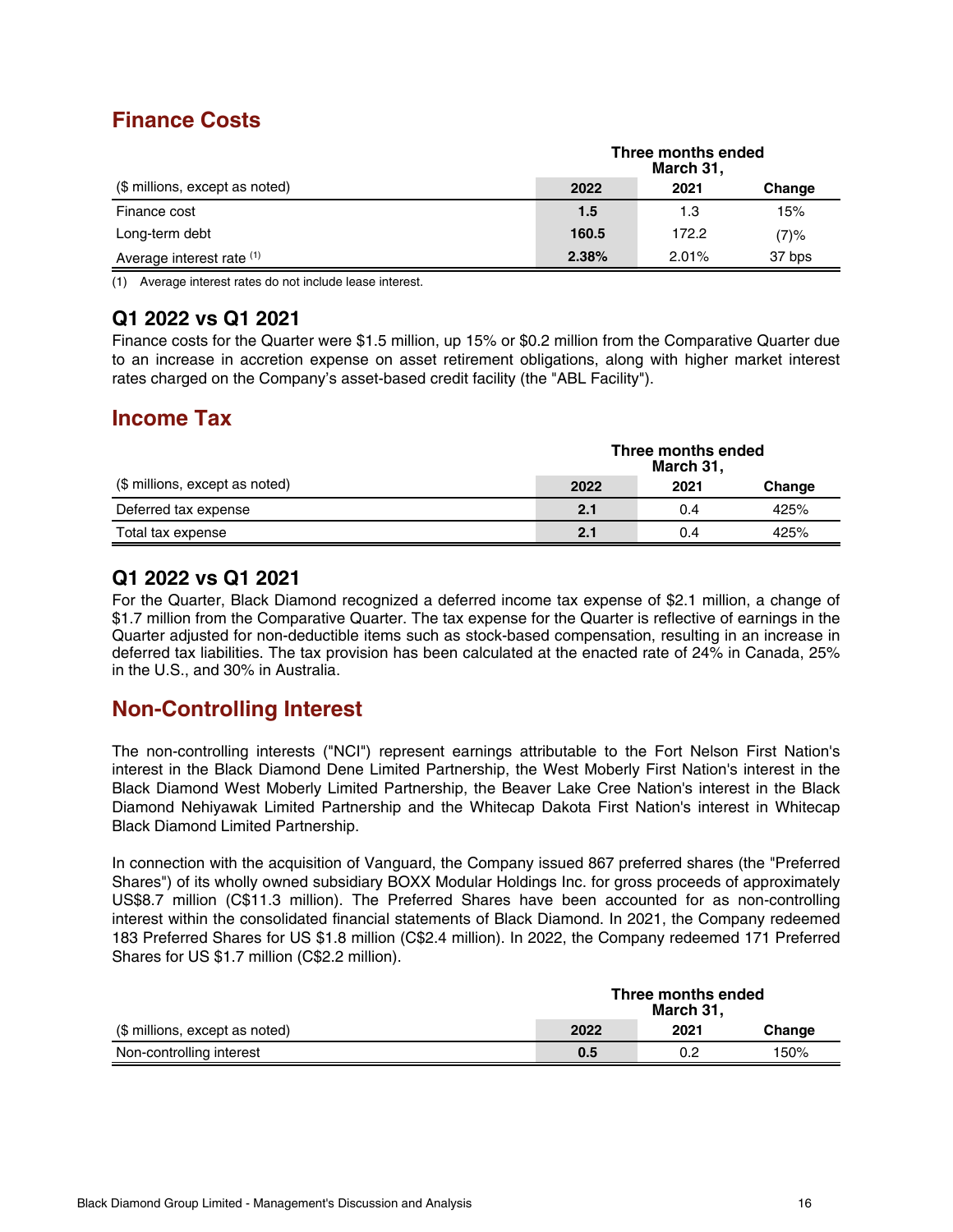### **Q1 2022 vs Q1 2021**

The NCI for the Quarter was \$0.5 million, up \$0.3 million from the Comparative Quarter due to increased net income earned through the limited partnerships and dividends paid to holders of Preferred Shares.

#### **Net Income**

|                                | Three months ended<br>March 31, |      |        |
|--------------------------------|---------------------------------|------|--------|
| (\$ millions, except as noted) | 2022                            | 2021 | Change |
| Net income                     | 4.0                             | - 27 | 48%    |

#### **Q1 2022 vs Q1 2021**

Net income for the Quarter was \$4.0 million, an improvement of 48% or \$1.3 million from the Comparative Quarter primarily due to margin increases from lodging, rental and non-rental streams.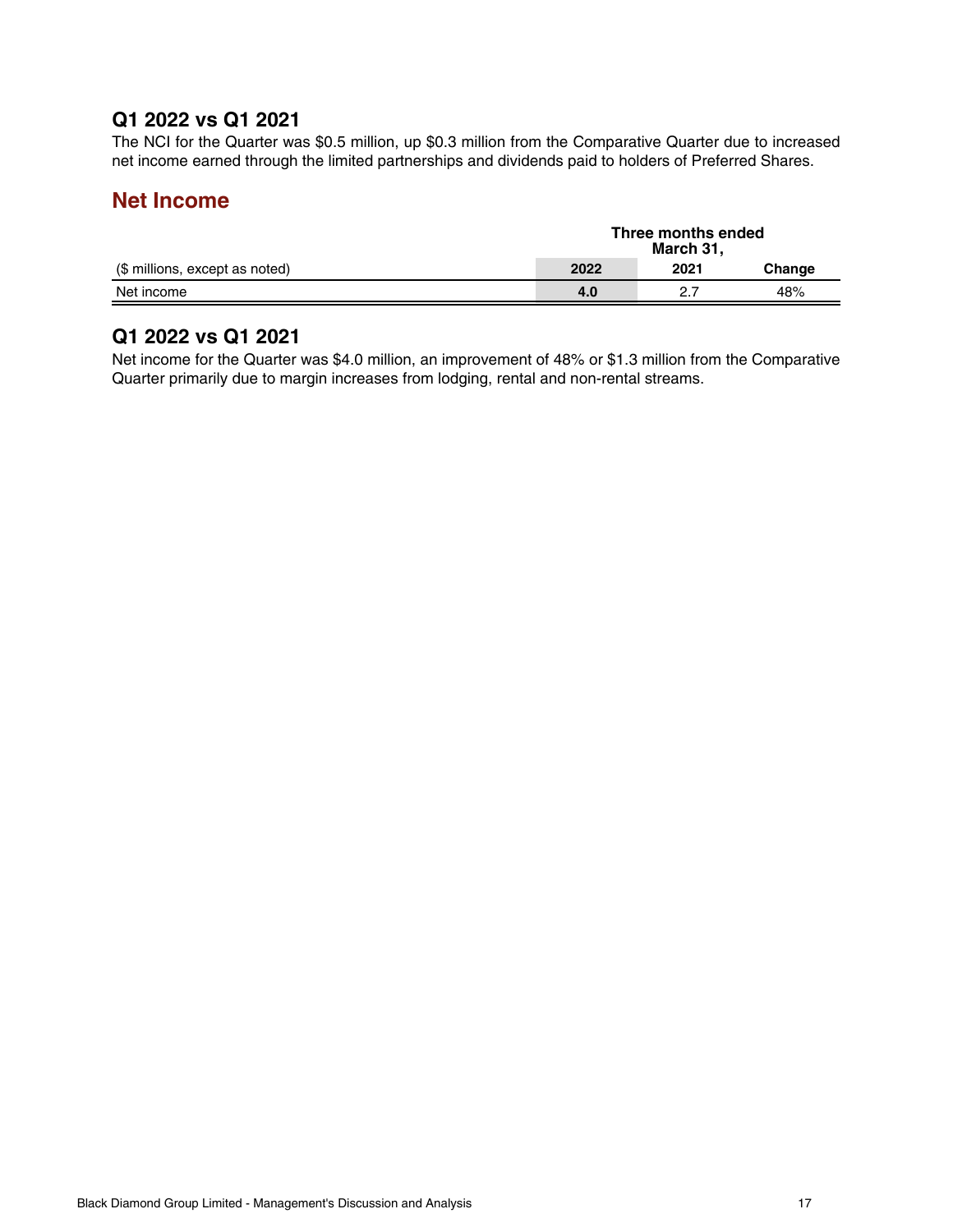## <span id="page-17-0"></span>**SEGMENTED REVIEW OF FINANCIAL PERFORMANCE**

The Company's senior management evaluates segment performance based on a variety of financial measures including revenue, profit, operating expenses and Adjusted EBITDA<sup>7</sup> .

The following is a summary of the Company's segmented results for the three months ended March 31, 2022 and 2021, detailing revenues and Adjusted EBITDA by each of the Company's business units.

#### **Segmented Revenue**

Revenues presented by segment in the tables below exclude inter-segment revenue.

|                                   | Three months ended<br>March 31, |      |         |
|-----------------------------------|---------------------------------|------|---------|
|                                   | 2022                            | 2021 | Change  |
| (in millions, except where noted) | \$                              | S    | %       |
| Revenue                           |                                 |      |         |
| <b>Modular Space Solutions</b>    | 34.4                            | 35.3 | $(3)$ % |
| <b>Workforce Solutions</b>        | 35.8                            | 30.5 | 17%     |
| <b>Total revenue</b>              | 70.2                            | 65.8 | 7%      |

## **Segmented Adjusted EBITDA**

Adjusted EBITDA by segment excludes finance costs, tax expense, depreciation, amortization, accretion, foreign exchange gains or losses, stock-based compensation, acquisition costs, non-controlling interests, write-down of property and equipment, impairment of goodwill, restructuring costs, and gains or losses on the sale of non-fleet assets in the normal course of business.

|                                   |       | Three months ended<br>March 31, |        |  |  |
|-----------------------------------|-------|---------------------------------|--------|--|--|
|                                   | 2022  | 2021                            | Change |  |  |
| (in millions, except where noted) | \$    | \$                              | %      |  |  |
| Adjusted EBITDA <sup>(1)</sup>    |       |                                 |        |  |  |
| <b>Modular Space Solutions</b>    | 10.4  | 10.3                            | $1\%$  |  |  |
| <b>Workforce Solutions</b>        | 12.0  | 6.1                             | 97%    |  |  |
| Corporate and Other               | (4.5) | (3.1)                           | (45)%  |  |  |
| <b>Total Adjusted EBITDA</b>      | 17.9  | 13.3                            | 35%    |  |  |

(1) Adjusted EBITDA is a non-GAAP financial measure. Refer to the "Non-GAAP Financial Measures" section of this MD&A for more information on each non-GAAP financial measure.

<sup>7</sup>Adjusted EBITDA is a non-GAAP financial measure. Refer to the "Non-GAAP Financial Measures" section of this MD&A for more information on each non-GAAP financial measure.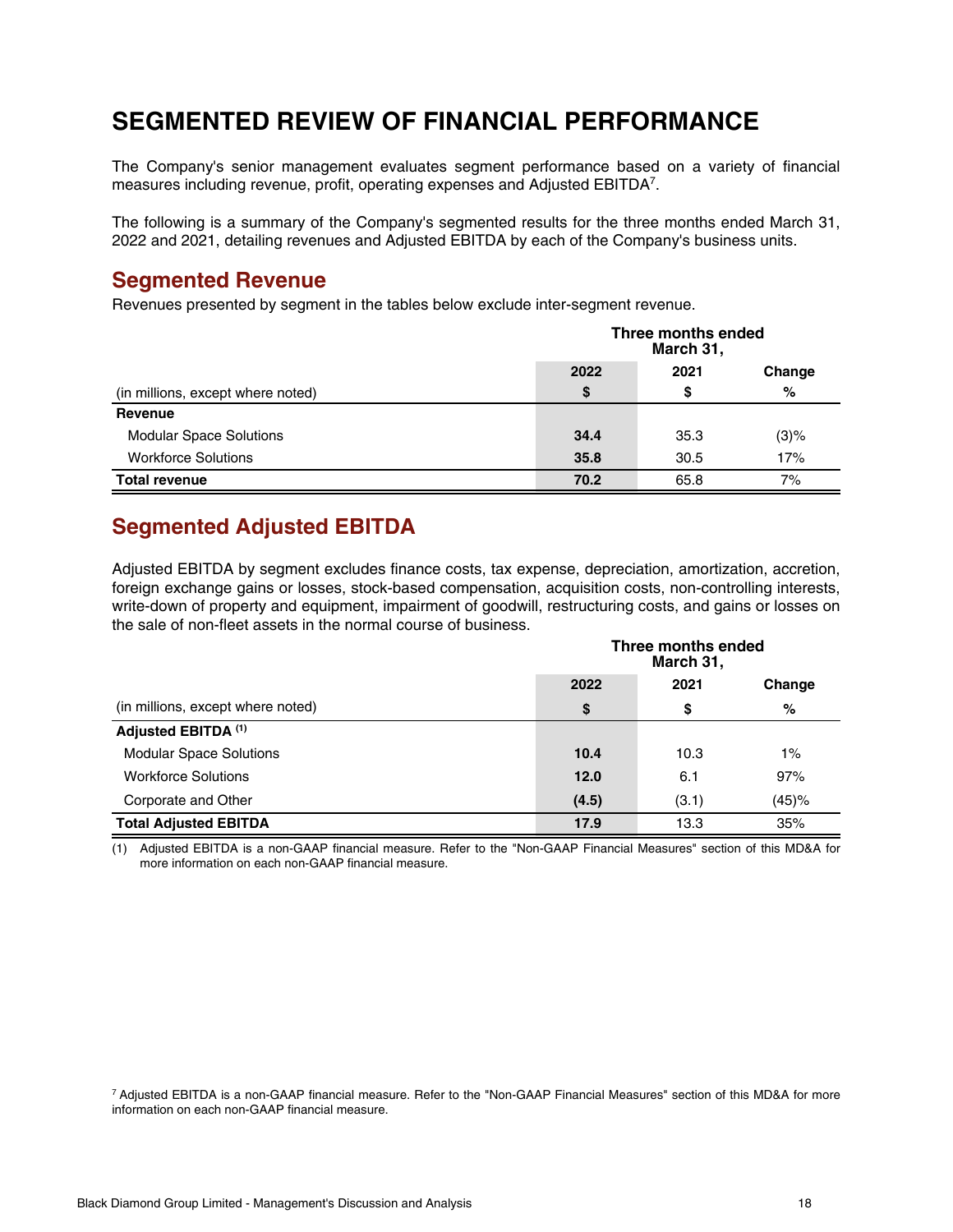## <span id="page-18-0"></span>**MODULAR SPACE SOLUTIONS**

MSS has a network of branches in key geographic areas across North America where we provide modular buildings, either for rent, or as a permanent solution through custom sales or used fleet sales. Products include mobile office units, large multi-unit office complexes, classroom facilities, lavatories, storage units, health care facilities, high security modular buildings, custom manufactured modular facilities and blast resistant structures. We provide delivery, installation, and dismantlement of these modules as support to the primary rental or sales equipment.

MSS provides ancillary products and services that are complementary to our modular buildings and gives the customer a packaged solution that enhances their productivity and allows for immediate use. These value added products and services ("VAPS") include furniture rental, steps/ramps and landings, appliances, maintenance programs, utility services, disaster recovery programs, subleased equipment and more.

Our customers operate in the construction, real estate development, education, manufacturing, health care, financial, government and defense industries. As a result of this diversity in the customer and geographic end markets, MSS generates steady cash flows from its recurring rental revenue.

## **Financial Highlights**

Rental revenue for MSS is directly proportional to the number of rental fleet units, the utilization rate of the fleet and the realized rental rate. Rental rates will vary between projects and periods due to the complexity of the fleet unit types available, asset configuration, quantity, project location and contract duration.

Due to the diversity of our locations and customers we contract with, the rental revenue in MSS is predictable and experiences consistent margins. Non-rental and sales revenue, on the other hand, can fluctuate with less consistent margins. The realized margins on non-rental and sales revenues are lower than margins for rental revenues due to the operating costs associated with non-rental revenue. As a result, changes in the mix between rental, non-rental and sales revenue, and the general variability in Non-rental and sales revenue margins, can lead to fluctuations in Adjusted EBITDA as a % of Revenue between periods.

|                                                            |      | Three months ended<br>March 31, |        |  |
|------------------------------------------------------------|------|---------------------------------|--------|--|
| <b>Revenue by Stream</b><br>(\$ millions, except as noted) | 2022 | 2021                            | Change |  |
| Rental revenue                                             | 16.1 | 13.9                            | 16%    |  |
| Sales revenue                                              | 7.5  | 11.1                            | (32)%  |  |
| Non-rental revenue                                         | 10.8 | 10.3                            | 5%     |  |
| Total revenue                                              | 34.4 | 35.3                            | (3)%   |  |
| Adjusted EBITDA <sup>(1)</sup>                             | 10.4 | 10.3                            | 1%     |  |
| Adjusted EBITDA as a % of Revenue (1)                      | 30%  | 29%                             |        |  |
| Return on Assets (1)                                       | 16%  | 16%                             |        |  |

(1) Adjusted EBITDA is a non-GAAP financial measure. Adjusted EBITDA as a % of Revenue and Return on Assets are non-GAAP ratios. Refer to the "Non-GAAP Financial Measures" section of this MD&A for more information on each non-GAAP financial measure and ratio.

**VAPS as a % of Rental Revenue excluding VAPS Revenue** is a non-GAAP financial measure which is calculated as VAPS revenue divided by Rental revenue excluding VAPS revenue. A reconciliation to Rental revenue, the most comparable GAAP measure, is provided below. Black Diamond uses this ratio as a measure of operating performance. Management believes this ratio is an important supplemental measure to appraise the growth of ancillary products and services in proportion to the growth of rental revenue.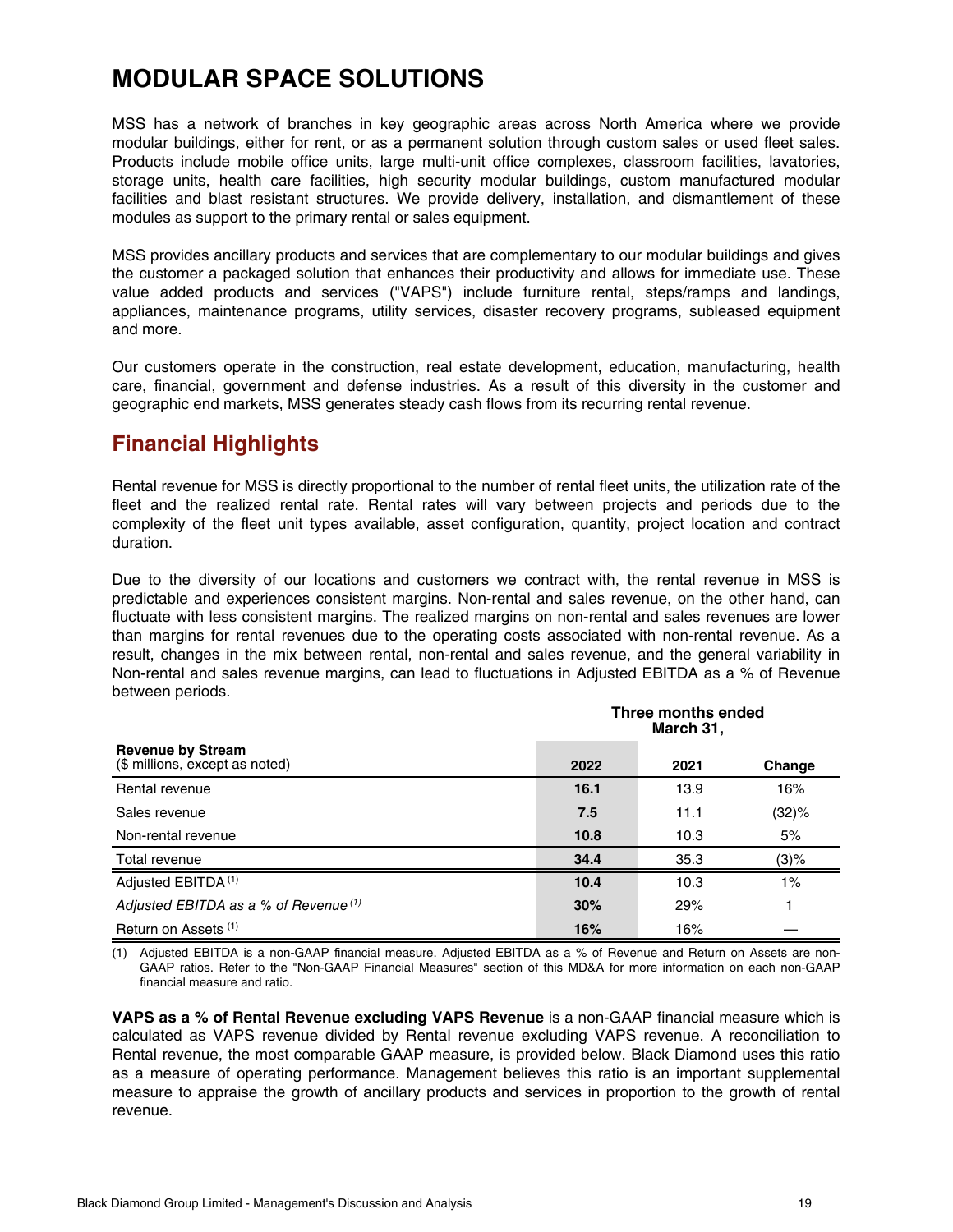|                                                                              | Three months ended<br>March 31, |      |        |
|------------------------------------------------------------------------------|---------------------------------|------|--------|
| <b>Value Added Products &amp; Services</b><br>(\$ millions, except as noted) | 2022                            | 2021 | Change |
| Rental revenue                                                               | 16.1                            | 13.9 | 16%    |
| Less:                                                                        |                                 |      |        |
| VAPS revenue within rental revenue                                           | 1.0                             | 0.8  | 25%    |
| Rental revenue excluding VAPS revenue                                        | 15.1                            | 13.1 | 15%    |
| VAPS revenue                                                                 | 1.6                             | 1.4  | 14%    |
| VAPS as a % of Rental Revenue excluding VAPS Revenue                         | 11%                             | 11%  |        |

|                                                               | Three months ended<br>March 31, |      |        |
|---------------------------------------------------------------|---------------------------------|------|--------|
| <b>Revenue by Geography</b><br>(\$ millions, except as noted) | 2022                            | 2021 | Change |
| <b>United States</b>                                          | 20.0                            | 21.1 | (5)%   |
| Canada                                                        | 14.4                            | 14.2 | $1\%$  |
| Total revenue                                                 | 34.4                            | 35.3 | (3)%   |

#### **Q1 2022 vs Q1 2021**

The MSS business unit's total revenue for the Quarter was \$34.4 million, down 3% or \$0.9 million from the Comparative Quarter.

- **Rental revenue** during the Quarter was \$16.1 million, up 16% or \$2.2 million from the Comparative Quarter due to higher average rental rates and an increase in utilization in all regions.
- **Sales revenue** during the Quarter was \$7.5 million, down 32% or \$3.6 million from the Comparative Quarter primarily due to a decrease in custom sales as a result of manufacturing and customer permitting delays as well as lower used fleet sales.
- **Non-rental revenue** during the Quarter was \$10.8 million, up 5% or \$0.5 million from the Comparative Quarter primarily due to an increase in U.S. project revenue.

VAPS revenue within rental revenue during the Quarter was \$1.0 million, an increase of \$0.2 million or 25% from the Comparative Quarter. VAPS as a % of rental revenue excluding VAPS revenue was 11%, flat compared to the Comparative Quarter.

Adjusted EBITDA<sup>8</sup> for the Quarter of \$10.4 million increased 1% or \$0.1 million from the Comparative Quarter. Adjusted EBITDA as a % of Revenue<sup>8</sup> increased one percentage point to 30% essentially flat compared to the Comparative Quarter driven by a shift in revenue mix to more rental revenue, which yields higher margins, partially offset by one-time final costs associated with the Vanguard acquisition of \$0.6 million. Vanguard's integration is now complete and has met the Company's synergy expectations.

Return on Assets<sup>8</sup> for the Quarter was 16%, essentially flat compared to the Comparative Quarter.

<sup>8</sup> Adjusted EBITDA is a non-GAAP financial measure. Adjusted EBITDA as a % of Revenue and Return on Assets are non-GAAP ratios. Refer to the "Non-GAAP Financial Measures" section of this MD&A for more information on each non-GAAP financial measure and ratio.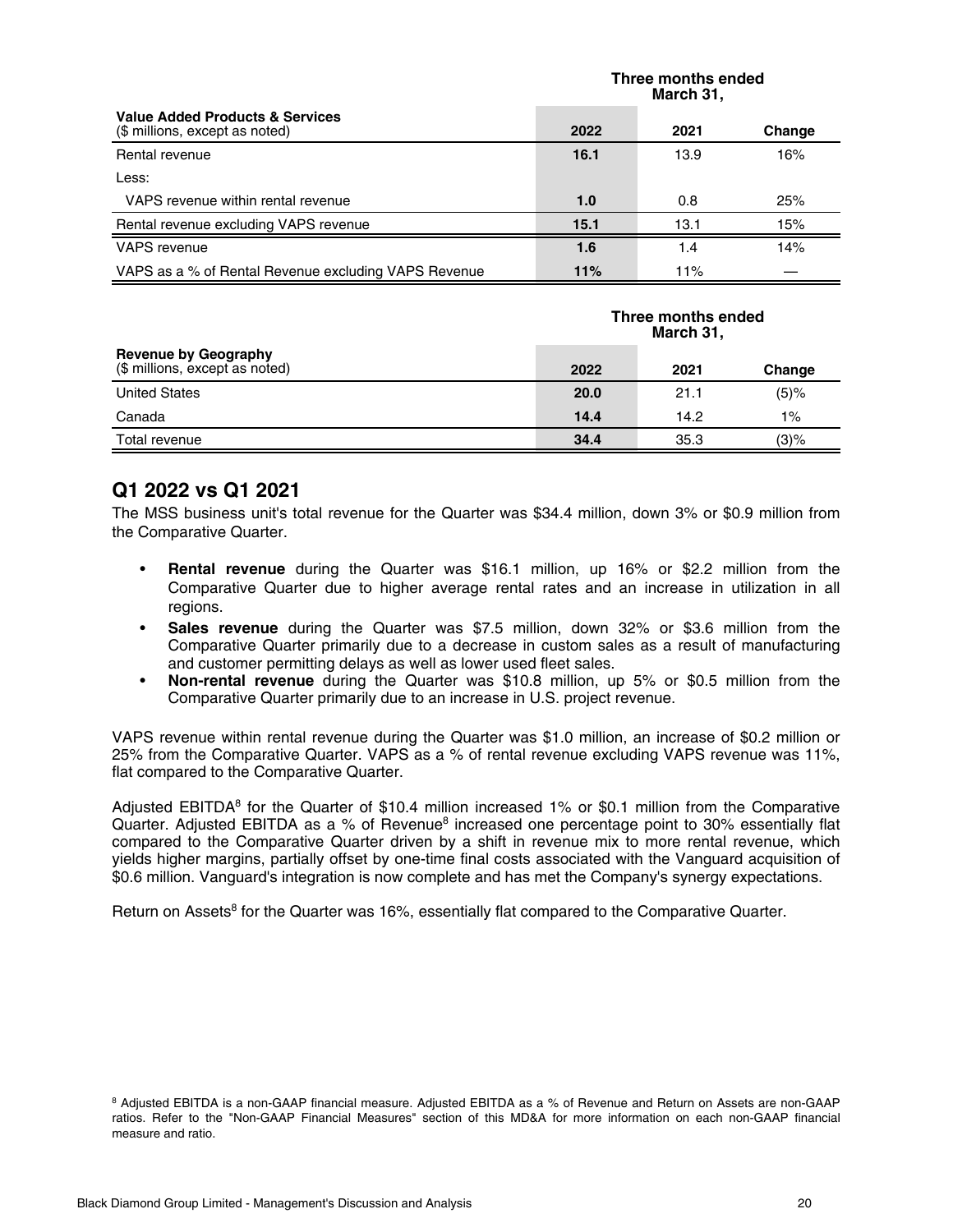#### **Rental Revenue**

Rental revenue for the Quarter continued the positive growth trend over the last two years (34% compound annual growth rate from Q1 2020 to Q1 2022).



### **Rental Term**

Rental durations typically exceed the initial contract terms and are renewable on a month-to-month basis. The average duration of the MSS lease portfolio was 44.0 months as at March 31, 2022, an increase of 2.1 months from 41.9 months as at March 31, 2021. The increase is mainly driven by recent deployment of assets with longer duration contracts.

#### **Contracted Future Revenue**

Contracted rental revenue for assets on rent is calculated as total value of rental revenue yet to be recognized in the future related to performance obligations unsatisfied at the reporting period. Assets on rent is comprised of only assets that are on rent on or before the reporting period.

Contracted rental revenue for assets on rent as at March 31, 2022 was \$56.5 million, an increase of \$10.9 million or 24% from \$45.6 million as at March 31, 2021. The increase is mainly driven by recent deployment of assets with longer duration contracts.

### **Space Rental Assets and Average Utilization**

The MSS fleet consisted of 8,874 units as at March 31, 2022, which increased from 8,752 units as at March 31, 2021. The change of 122 units was due to the addition of 539 new units, partially offset by 417 disposals. Disposals were primarily driven by selective disposal of older units.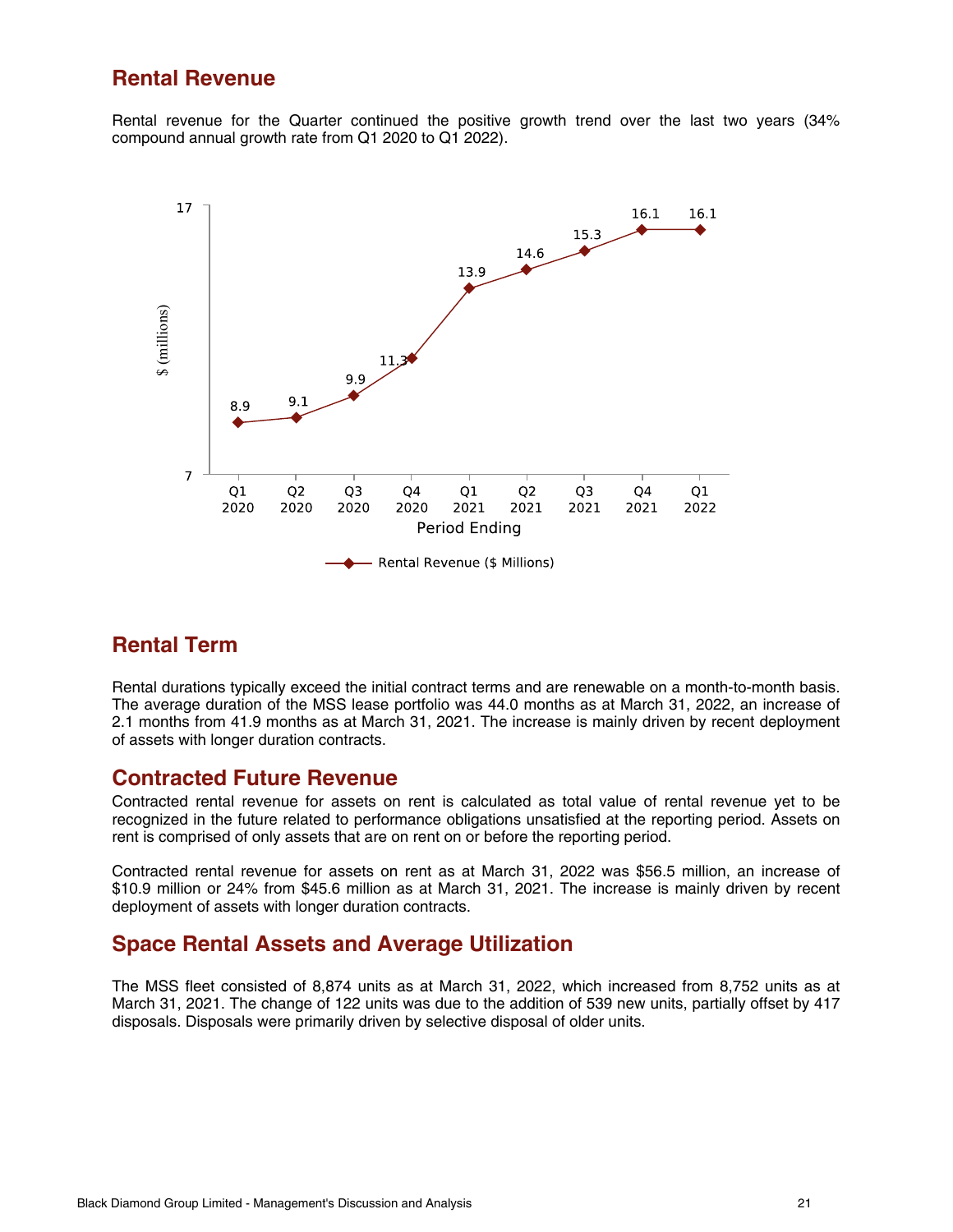### **MSS Consolidated**

|                                                         | Three months ended<br>March 31, |       |        |
|---------------------------------------------------------|---------------------------------|-------|--------|
| MSS assets, utilization, and rates                      | 2022                            | 2021  | Change |
| Property and equipment net book value (\$ millions) (1) | 244.0                           | 235.0 | 4%     |
| Modular space assets                                    | 8,874                           | 8.752 | $1\%$  |
| Average utilization (2)                                 | 83%                             | 81%   | 2      |
| Average monthly rental rate                             | \$720                           | \$662 | 9%     |

(1) Net book value of property and equipment is influenced by changes in foreign exchange rates.

(2) Calculated as the net book value of fleet assets on rent, divided by the net book value of total fleet assets.



#### **Space Rental Assets and Average Utilization - Quarterly**

#### **Q1 2022 vs Q1 2021**

Utilization for the Quarter was 83%, a two percentage point increase from 81% in the Comparative Quarter, mainly due to increased activity within all regions.

The average rental rate has improved as compared to the Comparative Quarter by 9%, due to higher rates across all regions.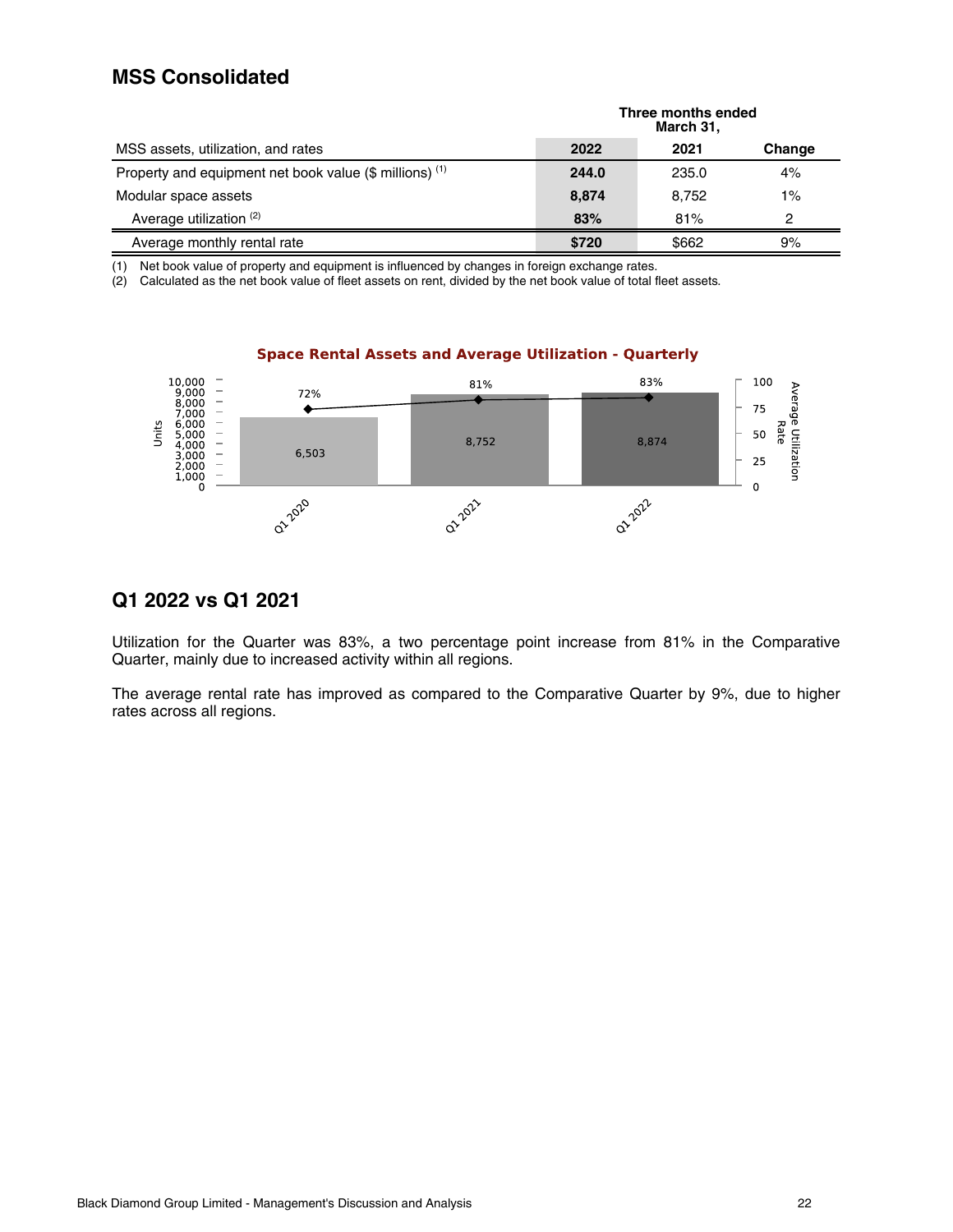## <span id="page-22-0"></span>**WORKFORCE SOLUTIONS**

WFS provides workforce accommodation solutions including rental of accommodations and surface equipment, provision of full turnkey lodge services and provision of travel management logistics through LodgeLink. WFS operates in Canada, the U.S. and Australia.

The primary service offerings in WFS are asset rental, lodge services and travel management logistics. To support the core rental business, WFS also offers associated services such as installation, transportation and dismantle, and the sale of used fleet assets.

The assets included in WFS are modular accommodation structures that are assembled into large scale camps in a variety of dormitory configurations with kitchen/diner complexes, recreation facilities and single unit or multi-unit complexes. These assets are often necessary for operations related to infrastructure and large-scale construction projects, oil and gas, mining, disaster recovery, government, and other industries. On occasion these assets are supplied to open lodges which generate revenue based on occupancy. These accommodations typically house workforces in remote locations where local accommodation infrastructure is either insufficient or non-existent.

LodgeLink is a digital marketplace and ecosystem that enables customers to efficiently find, book, and manage their crew travel and accommodation needs through a rapidly growing network of hotel, remote lodge, and travel partners. The LodgeLink digital platform was created to solve and address the unique challenges associated with crew travel with a goal to remove inefficiencies at every step of the crew travel process from booking, to management, to payments. LodgeLink's vision is to be the ecosystem for workforce travel, while applying innovative technology to transform the crew travel process.

### **Financial Highlights**

The following is a summary of the key metrics used by management to assess performance. Revenue, Adjusted EBITDA<sup>9</sup>, Adjusted EBITDA as a % of Revenue<sup>9</sup> and Return on Assets<sup>9</sup> are key financial measures which fluctuate in direct proportion to utilization, occupancy and rates.

|                                                            |      | Three months ended<br>March 31, |        |  |  |
|------------------------------------------------------------|------|---------------------------------|--------|--|--|
| <b>Revenue by Stream</b><br>(\$ millions, except as noted) | 2022 | 2021                            | Change |  |  |
| Rental revenue                                             | 10.8 | 7.5                             | 44%    |  |  |
| Sales revenue                                              | 1.0  | 6.6                             | (85)%  |  |  |
| Non-rental revenue                                         | 14.6 | 10.8                            | 35%    |  |  |
| Lodge services revenue                                     | 9.4  | 5.6                             | 68%    |  |  |
| Total revenue                                              | 35.8 | 30.5                            | 17%    |  |  |

|                                                               | Three months ended<br>March 31, |      |        |
|---------------------------------------------------------------|---------------------------------|------|--------|
| <b>Revenue by Geography</b><br>(\$ millions, except as noted) | 2022                            | 2021 | Change |
| Canada                                                        | 23.4                            | 21.9 | 7%     |
| <b>United States</b>                                          | 5.9                             | 1.0  | 490%   |
| Australia                                                     | 6.5                             | 7.6  | (14)%  |
| Total revenue                                                 | 35.8                            | 30.5 | 17%    |

9 Adjusted EBITDA is a non-GAAP financial measure. Adjusted EBITDA as a % of Revenue and Return on Assets are non-GAAP ratios. Refer to the "Non-GAAP Financial Measures" section of this MD&A for more information on each non-GAAP financial measure and ratio.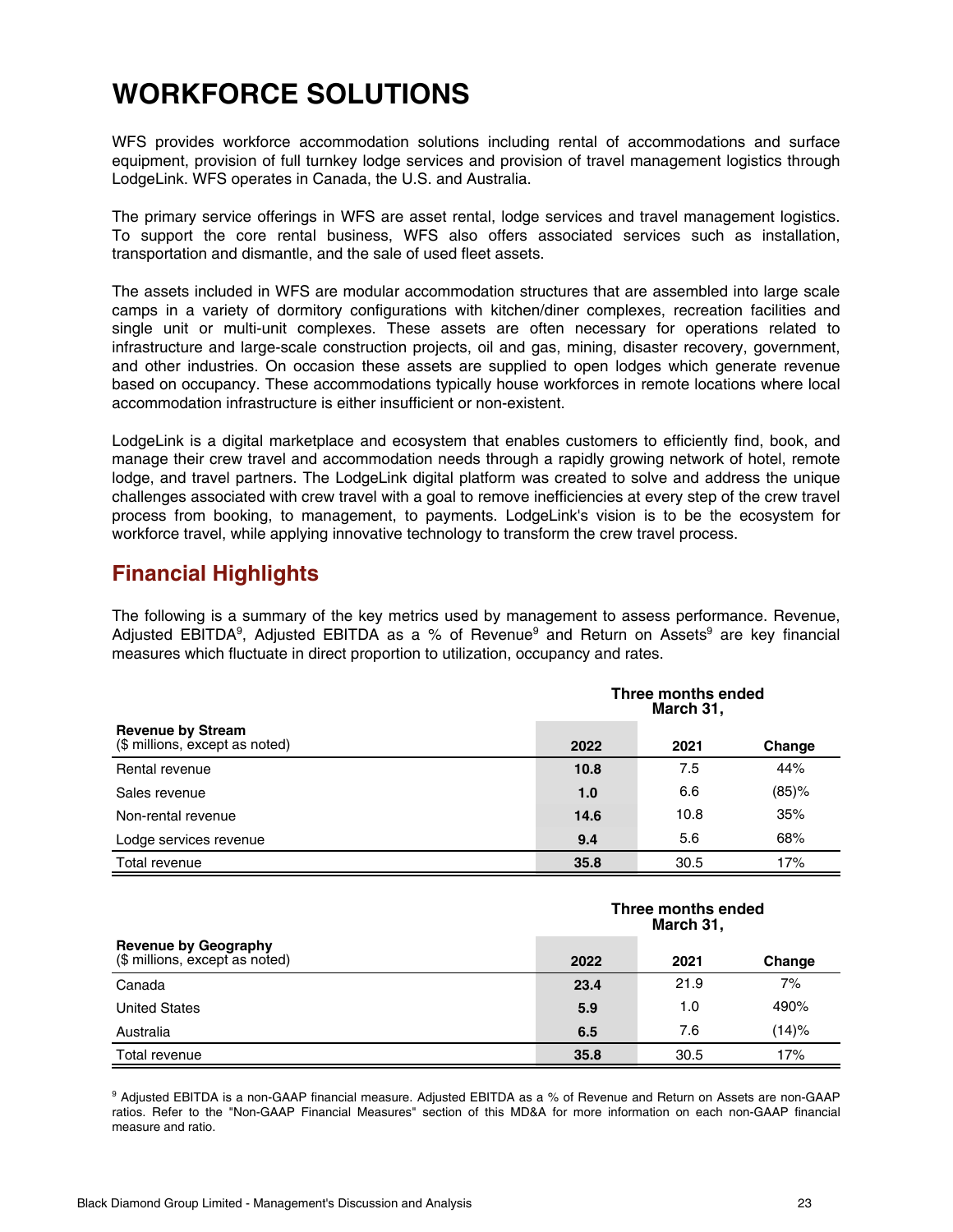| (\$ millions, except as noted)        | March 31, |      |        |
|---------------------------------------|-----------|------|--------|
|                                       | 2022      | 2021 | Change |
| Adjusted EBITDA <sup>(1)</sup>        | 12.0      | 6.1  | 97%    |
| Adjusted EBITDA as a % of Revenue (1) | 34%       | 20%  | 14     |
| Return on Assets (1)                  | 33%       | 16%  |        |

**Three months ended**

(1) Adjusted EBITDA is a non-GAAP financial measure. Adjusted EBITDA as a % of Revenue and Return on Assets are non-GAAP ratios. Refer to the "Non-GAAP Financial Measures" section of this MD&A for more information on each non-GAAP financial measure and ratio.

### **Q1 2022 vs Q1 2021**

Adjusted EBITDA<sup>10</sup> increased in the Quarter to \$12.0 million from \$6.1 million, an increase of \$5.9 million or 97% due to higher rental, non-rental and lodge services revenue. Adjusted EBITDA as a % of Revenue<sup>10</sup> was 34%, an increase of 14 percentage points from the Comparative Quarter due to stronger activity levels spread across fixed costs, as well as modest non-recurring chargeback items.

### **Rental**

The following are key metrics used to measure and report on performance of WFS assets. Average asset utilization for the Quarter is calculated by dividing the net book value of assets on rent by the total net book value of the assets.

|                                                     | Three months ended<br>March 31, |                 |          |
|-----------------------------------------------------|---------------------------------|-----------------|----------|
| <b>Average Asset Utilization</b>                    | 2022                            | 2021            | Change   |
| Canada                                              | 45%                             | 35%             | 10       |
| <b>United States</b>                                | 32%                             | 26%             | 6        |
| Australia                                           | 91%                             | 62%             | 29       |
| Consolidated average asset utilization              | 48%                             | 36%             | 12       |
|                                                     |                                 | As at March 31, |          |
| <b>Fleet Count (Units)</b>                          | 2022                            | 2021            | Change   |
| Canada                                              | 5,254                           | 5,760           | (9)%     |
| <b>United States</b>                                | 450                             | 555             | (19)%    |
| Australia                                           | 1,175                           | 1,049           | 12%      |
|                                                     |                                 | As at March 31, |          |
| <b>Consolidated Room Count by Geography</b>         | 2022                            | 2021            | Change   |
| Canada                                              | 9,390                           | 9,778           | $(4)\%$  |
| <b>United States</b>                                | 1,005                           | 1,575           | $(36)$ % |
| Australia                                           | 1,173                           | 1,164           | $1\%$    |
|                                                     | 11,568                          | 12,517          | (8)%     |
|                                                     |                                 |                 |          |
|                                                     |                                 | As at March 31, |          |
| <b>Net Book Value by Geography</b><br>(\$ millions) | 2022                            | 2021            | Change   |

| (\$ millions)        | 2022  | 2021  | Change  |
|----------------------|-------|-------|---------|
| Canada               | 94.3  | 101.1 | (7)%    |
| <b>United States</b> | 28.9  | 32.7  | (12)%   |
| Australia            | 17.3  | 14.7  | 18%     |
|                      | 140.5 | 148.5 | $(5)$ % |

<sup>10</sup> Adjusted EBITDA is a non-GAAP financial measure. Adjusted EBITDA as a % of Revenue is a non-GAAP ratio. Refer to the "Non-GAAP Financial Measures" section of this MD&A for more information on each non-GAAP financial measure and ratio.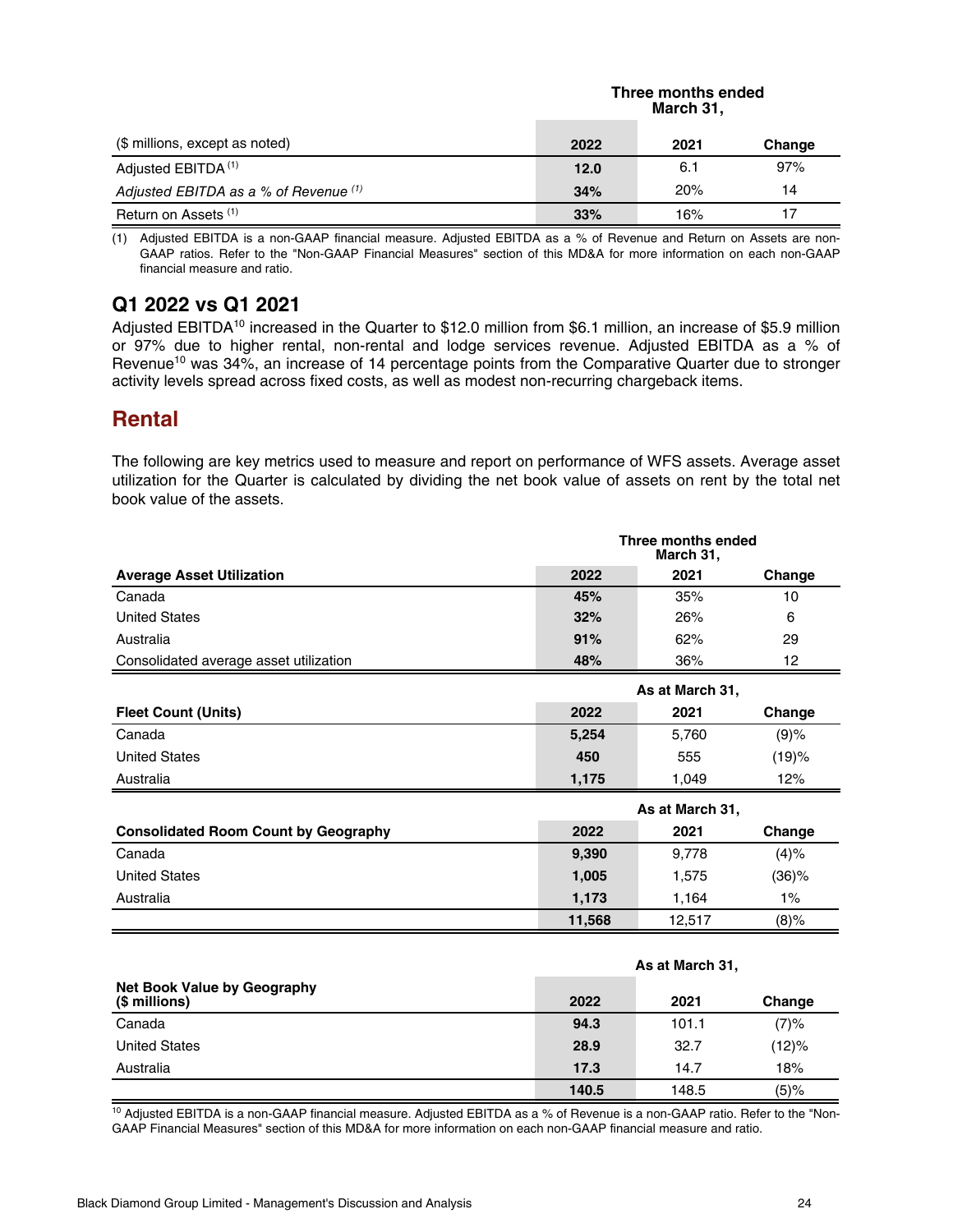#### **Q1 2022 vs Q1 2021**

Rental revenue during the Quarter was \$10.8 million, up 44% or \$3.3 million from the Comparative Quarter due to increased utilization across all regions, particularly within Canada and Australia.

### **Contracted Future Revenue**

Contracted rental revenue for contracts in place is calculated as total value of rental revenue yet to be recognized in the future related to performance obligations unsatisfied at the reporting period. Commencement date of the contracts in place include on or before the reporting period or in some instances future reporting periods.

At March 31, 2022, contracted rental revenue from contracts in place was \$20.3 million, a decrease of \$18.2 million or 47% from \$38.5 million as at March 31, 2021. The vast majority of rental contracts signed by WFS have a contracted term and are typically extended past their respective expiry date, usually on a month to month basis. Contracted rental revenue for contracts in place do not include rental contracts with a month to month term.

### **Sales**

#### **Q1 2022 vs Q1 2021**

Sales revenue during the Quarter was \$1.0 million, down \$5.6 million from the Comparative Quarter due to a large fleet sale in Canada in the Comparative Quarter.

#### **Non-Rental**

#### **Q1 2022 vs Q1 2021**

Non-rental revenue during the Quarter was \$14.6 million, up 35% or \$3.8 million from the Comparative Quarter due to increased activities in the Quarter in the U.S. and Canada, partially offset by a decrease in Australia tied to a significant project in the Comparative Quarter.

### **Lodge Services**

#### **Q1 2022 vs Q1 2021**

Lodge services revenue during the Quarter was \$9.4 million, up 68% or \$3.8 million from the Comparative Quarter due to increased occupancy.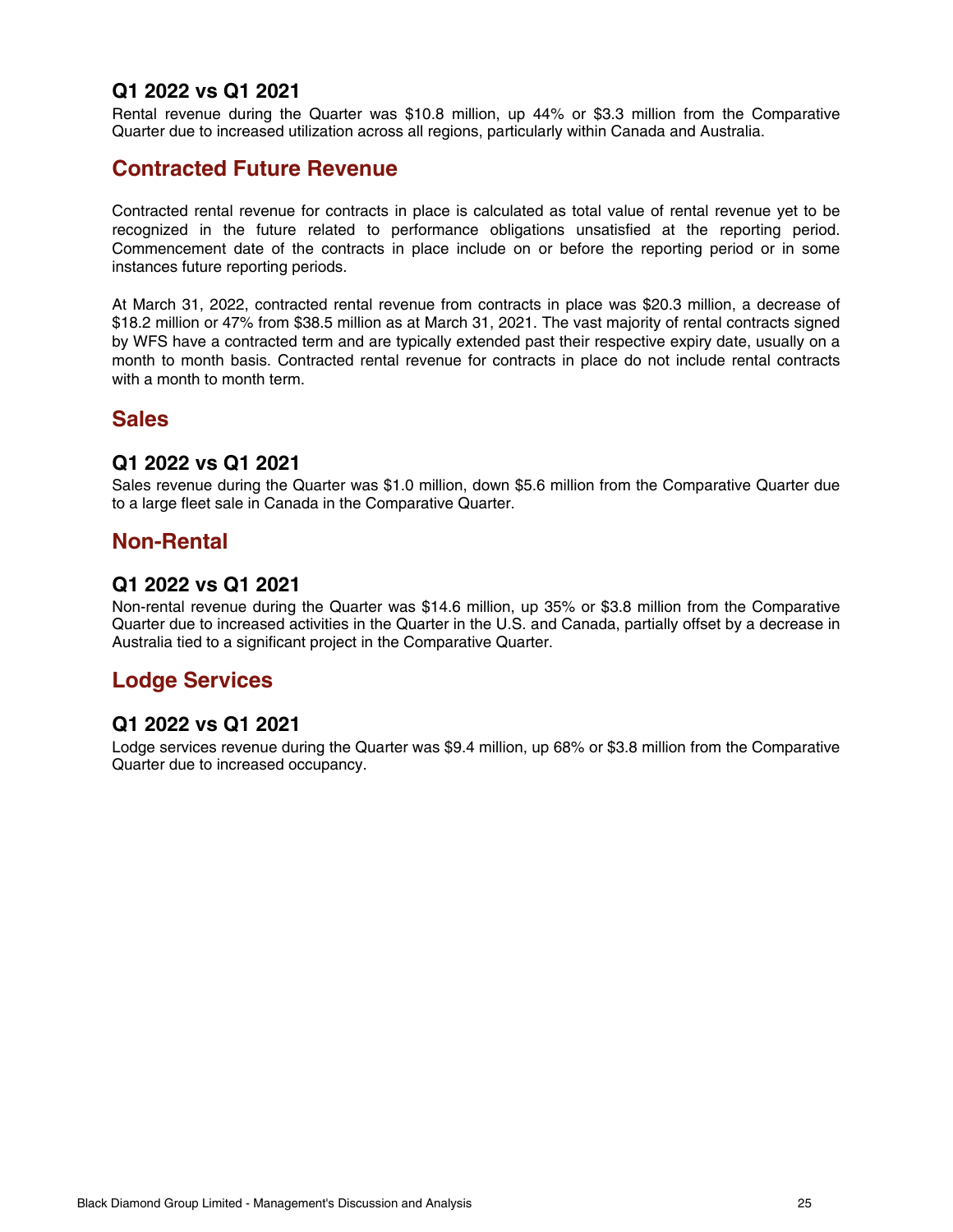## **LodgeLink**

LodgeLink revenue generated from bookings is typically based on a margin per room booked. When the room is booked in a third-party hotel or lodge the revenue is categorized as non-rental revenue (revenue from bookings at Black Diamond owned lodges is categorized as lodge services revenue).

|                                             | Three months ended<br>March 31, |        |        |
|---------------------------------------------|---------------------------------|--------|--------|
| LodgeLink                                   | 2022                            | 2021   | Change |
| Gross Bookings (\$ millions) <sup>(1)</sup> | 11.6                            | 7.5    | 55%    |
| Net revenue (\$ millions)                   | 1.3                             | 0.7    | 86%    |
| Net Revenue Margin (1)                      | 11%                             | 9%     | 2      |
| Total room nights booked                    | 76,253                          | 48.756 | 56%    |

(1) Gross Bookings is a non-GAAP financial measure. Net Revenue Margin is a non-GAAP ratio. Refer to the "Non-GAAP Financial Measures" section of this MD&A for more information on each non-GAAP financial measure and ratio.

Record highs set in the previous quarter were exceeded in the Quarter for total room nights, number of active properties, number of active customers, and revenue earned in the U.S. market. Total room nights booked in the Quarter increased 56% from the Comparative Quarter with U.S. booking volumes increasing more than threefold year over year.

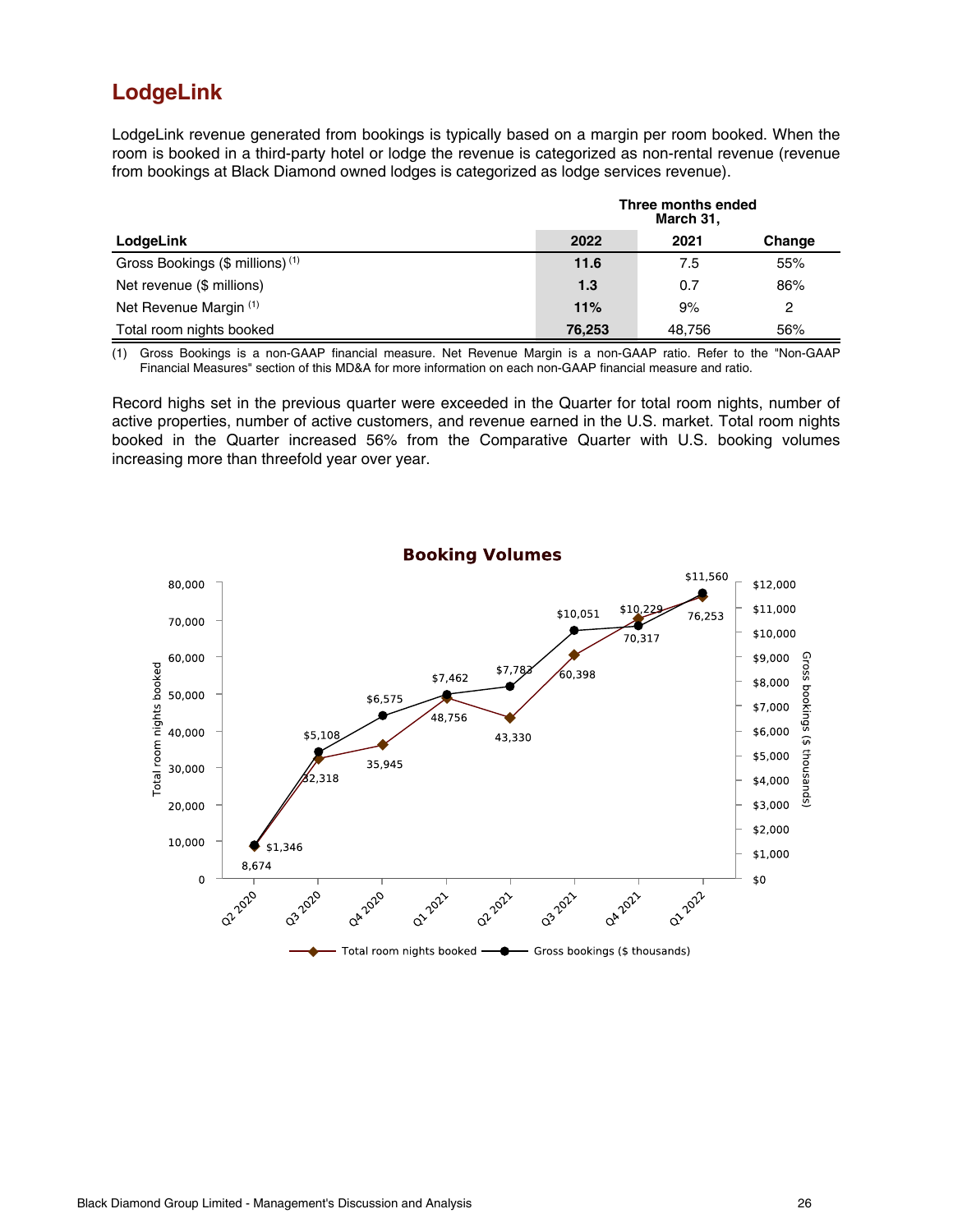

**Net Revenue and Net Revenue Margin** 

Unique corporate customers is a count of individual corporate customers. A individual corporate customer typically holds multiple user accounts which is not reflected in this metric.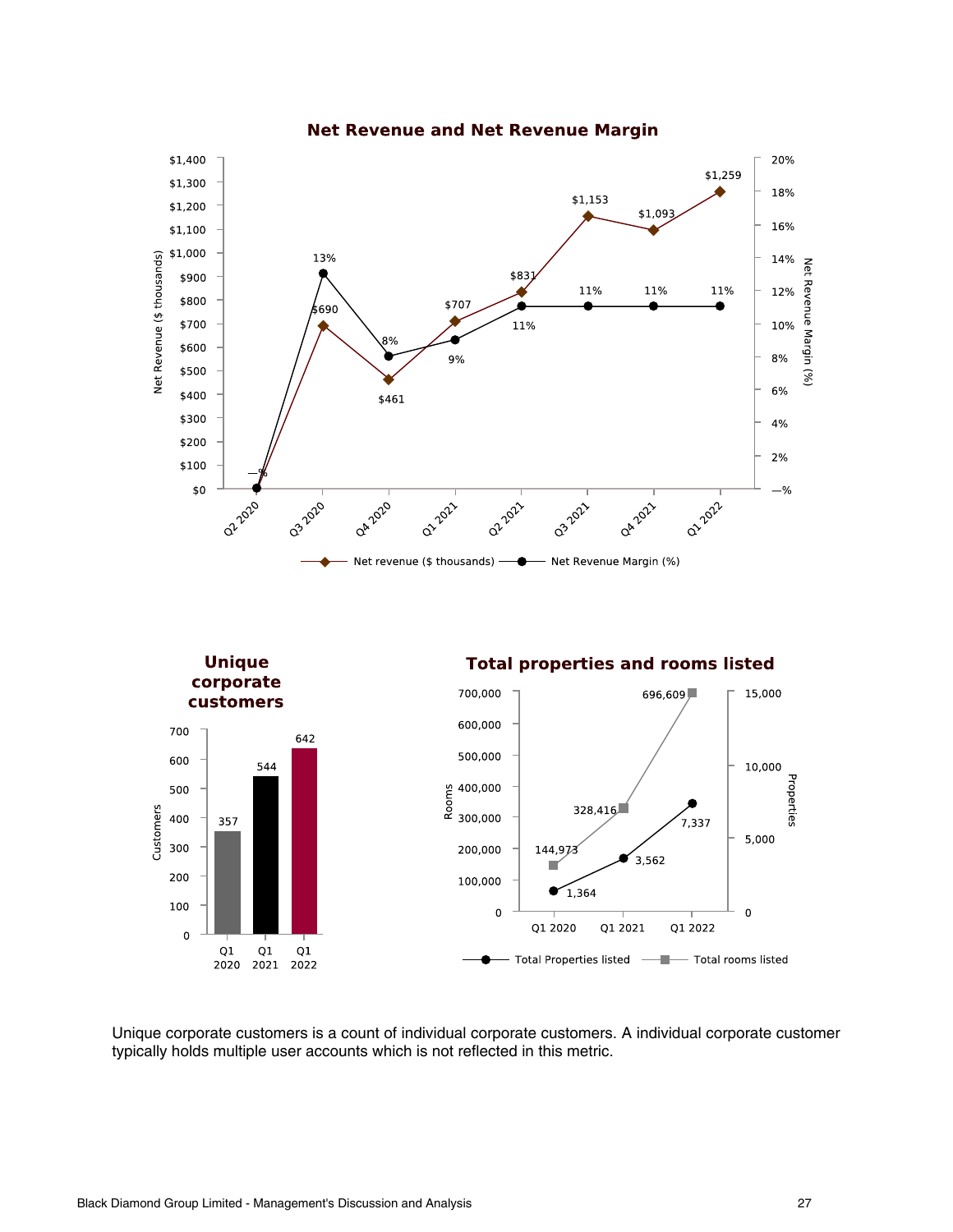## <span id="page-27-0"></span>**CORPORATE AND OTHER**

The Corporate and Other business unit includes costs related to administrative activities that support all business units. The administrative support functions include activities of the executive office, finance, human resources, health and safety, legal and information technology. Included in the Corporate and Other business unit are non-material revenues that are not significant enough to report on their own.

## **Financial Highlights**

|                                       | Three months ended<br>March 31, |       |        |
|---------------------------------------|---------------------------------|-------|--------|
| (\$ millions, except as noted)        | 2022                            | 2021  | Change |
| Property and equipment net book value | 14.7                            | 16.4  | (10)%  |
| Adjusted EBITDA <sup>(1)</sup>        | (4.5)                           | (3.1) | (45)%  |

(1) Adjusted EBITDA is non-GAAP financial measure. Refer to the "Non-GAAP Financial Measures" section of this MD&A for more information on each non-GAAP financial measure.

### **Q1 2022 vs Q1 2021**

Adjusted EBITDA<sup>11</sup> for the Quarter was negative \$4.5 million, a decrease of 45% or \$1.4 million, from negative \$3.1 million in the Comparative Quarter, primarily due to due to higher profit incentive expenses along with increased headcount and other administrative expenses.

<sup>11</sup> Adjusted EBITDA is a non-GAAP financial measure. Refer to the "Non-GAAP Financial Measures" section of this MD&A for more information on each non-GAAP financial measure.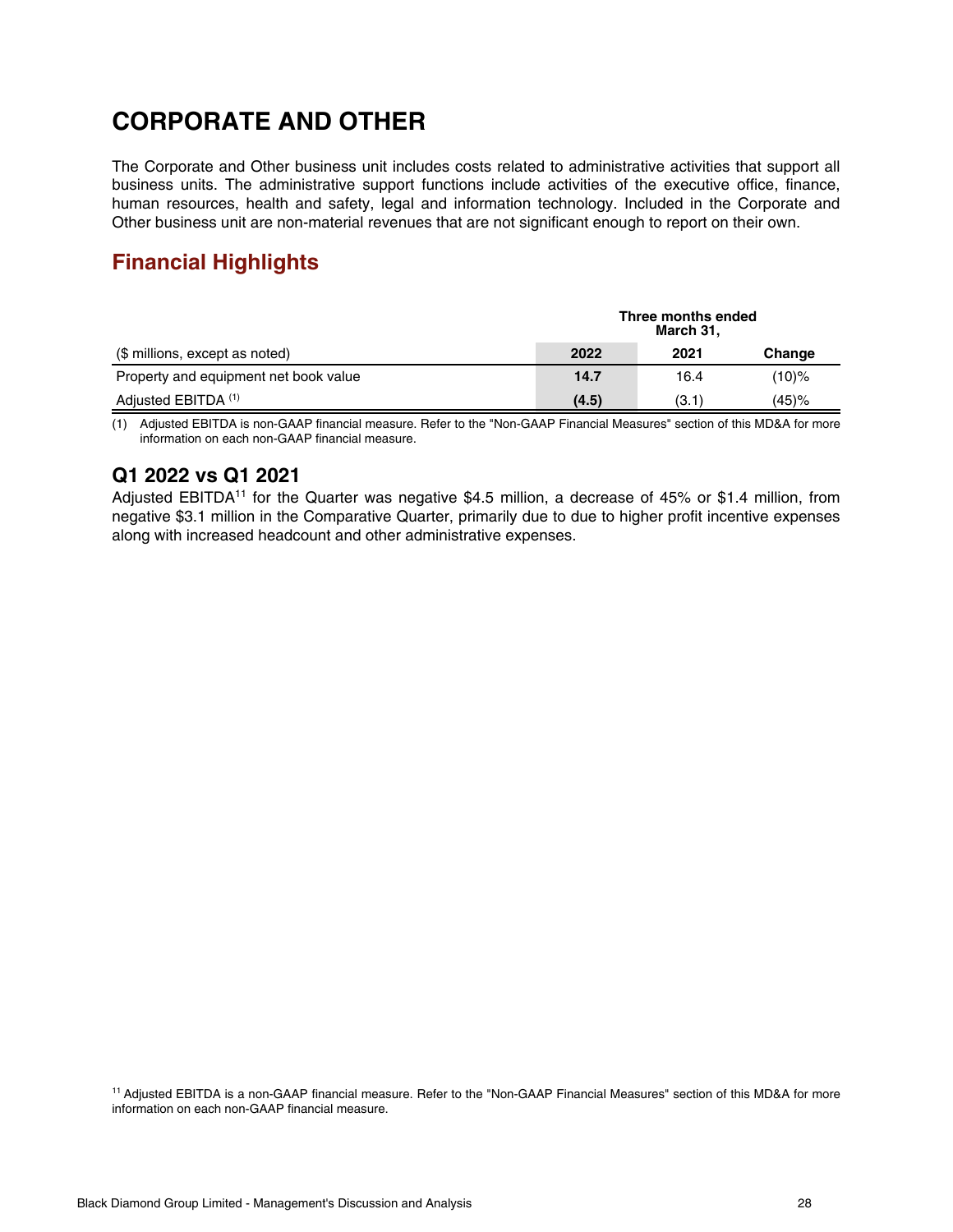## <span id="page-28-0"></span>**LIQUIDITY AND CAPITAL RESOURCES**

### **Cash Requirements**

#### **Capital Expenditures**

Black Diamond's capital expenditures relate primarily to:

- MSS space rental structures and ancillary equipment;
- WFS workforce accommodation structures, ancillary equipment, surface rental equipment, space rental structures in Australia, and LodgeLink development costs; and
- Corporate and Other land, leasehold improvements, computers, furniture and service related equipment.

For the Quarter, Black Diamond expended \$6.7 million (Comparative Quarter – \$4.0 million) on additions to property and equipment and intangible assets. The expenditures on additions are set out in the table below.

|                                | Three months ended<br>March 31, |      |          |
|--------------------------------|---------------------------------|------|----------|
| (\$ millions, except as noted) | 2022                            | 2021 | Change % |
| <b>Modular Space Solutions</b> | 4.3                             | 2.9  | 48%      |
| <b>Workforce Solutions</b>     | 2.2                             | 1.0  | 120%     |
| Corporate and Other            | 0.2                             | 0.1  | 100%     |
|                                | 6.7                             | 4.0  | 68%      |

## **Sources and Uses of Cash**

Cash flows from operating, investing and financing activities, as reflected in the unaudited consolidated statements of cash flows, are summarized in the following table:

|                                   | Three months ended<br>March 31, |       |          |  |
|-----------------------------------|---------------------------------|-------|----------|--|
| (\$ millions, except as noted)    | 2022                            | 2021  | Change % |  |
| Cash from operating activities    | 13.0                            | 13.4  | (3)%     |  |
| Cash used in investing activities | (11.6)                          | (7.3) | 59%      |  |
| Cash used in financing activities | (2.0)                           | (6.8) | 71%      |  |
| Total cash (decrease) increase    | (0.6)                           | (0.7) | 14%      |  |

Liquidity needs can be met through a variety of sources, depending on specific circumstances, including: available cash, cash generated from operations, drawdowns under the ABL Facility and the issuance of new equity or debt. Black Diamond's primary uses of funds are operational expenses, sustaining and opportunity capital spending, and interest, taxes and principal debt repayments.

Cash provided by operating activities was \$0.4 million lower in the Quarter than in the Comparative Quarter. The decrease in the Quarter is primarily due to a decrease in used fleet sales, an increase in risk management contracts and lower non-cash working capital, partially offset by higher deferred income taxes expense and an increase in net income.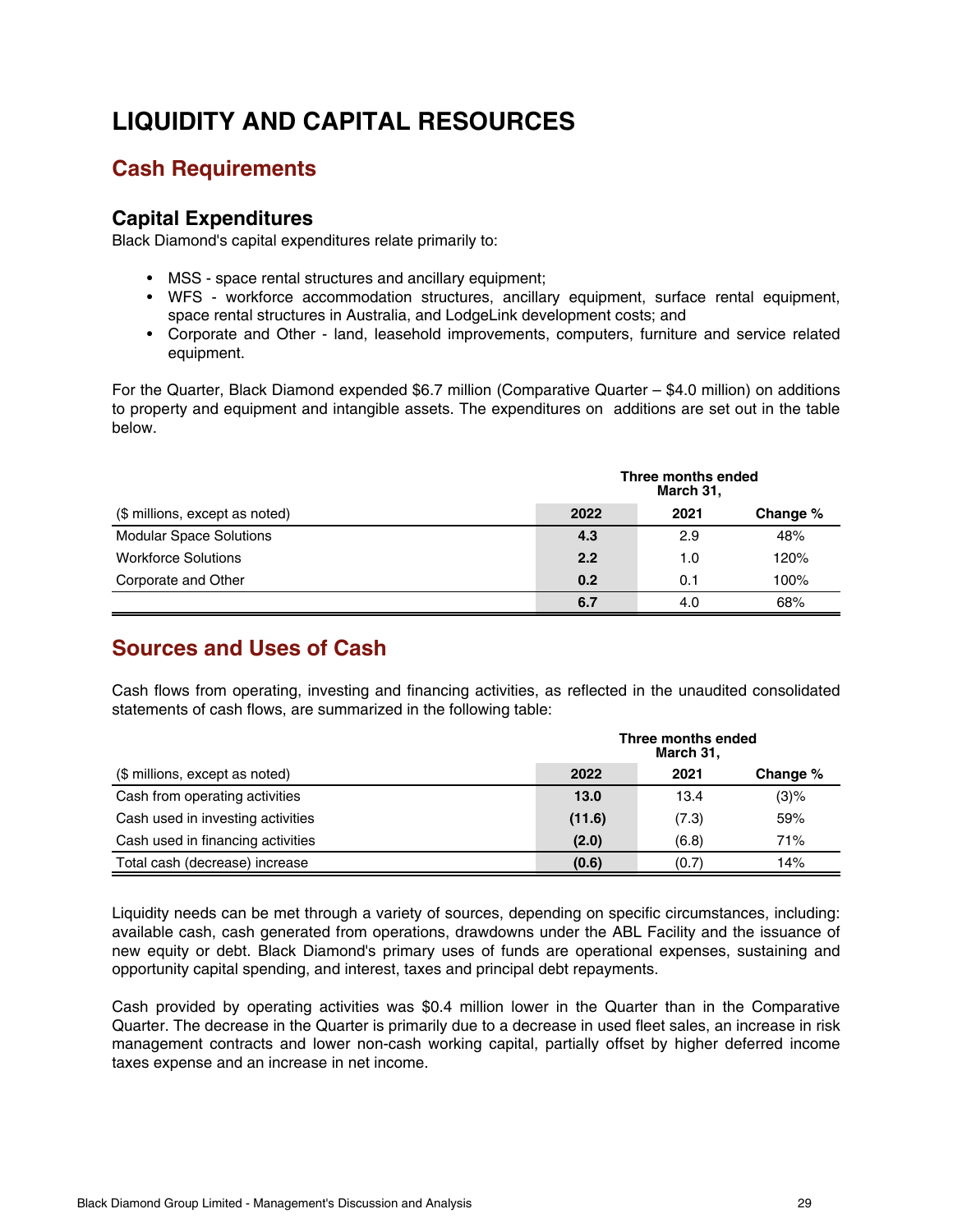Cash used in investing activities was \$4.3 million higher in the Quarter than in the Comparative Quarter. The increase in the Quarter is the result of higher capital expenditures.

The Company had higher cash from financing activities of \$4.8 million in the Quarter primarily due to a decrease in the net repayment of long-term debt, partially offset by the redemption of preferred shares.

### **Working Capital**

The following table presents summarized working capital information:

| (\$ millions, except as noted) | March 31,<br>2022 | December 31,<br>2021 | Change \$ | Change % |
|--------------------------------|-------------------|----------------------|-----------|----------|
| Current assets                 | 79.8              | 76.0                 | 3.8       | 5%       |
| <b>Current liabilities</b>     | 57.3              | 66.3                 | (9.0)     | (14)%    |
| Working capital <sup>(1)</sup> | 22.5              | 9.7                  | 12.8      | 132%     |

(1) Working capital, a supplementary financial measure, is calculated as current assets minus current liabilities.

The increase in current assets of \$3.8 million from December 31, 2021 was due to an increase in accounts receivable of \$2.6 million and an increase in other assets of \$1.9 million. This was partially offset by a decrease in cash of \$0.7 million.

The decrease in current liabilities of \$9.0 million from December 31, 2021 was due to a decrease of \$14.1 million in accounts payable, partially offset by a \$5.5 million increase in deferred revenue and a \$0.3 million decrease in current lease liabilities.

#### **Contractual Obligations and Other Commitments**

At March 31, 2022, Black Diamond had capital expenditure commitments in the amount of \$20.4 million. Additionally, Black Diamond has a commitment of \$6.2 million related to the Company's office and yard leases, which have varying terms over the next ten years. It is management's intention to meet the funding requirements for these commitments through internally generated cash flow.

#### **Principal Debt Instruments**

Effective December 17, 2021, the Company renewed the ABL Facility and extended the maturity date of the ABL Facility to October 31, 2026.

The borrowing base, or available amount at any given time under the ABL Facility is based on 85 - 90% of the net orderly liquidation value of eligible rental fleet and qualified receivables, up to \$300.0 million.

For the three months ended March 31, 2022, the average interest rate on outstanding debt was 2.38% (2021 - 2.01%).

The Company uses debt to finance its business activities. Management believes that Black Diamond has the liquidity, barring any unforeseen circumstances, to continue to operate through the foreseeable future, and pursue its planned business objectives.

Management believes that the ongoing management of cash generated from operations will be sufficient to allow it to meet ongoing requirements for working capital, repayment of the ABL Facility, maintenance costs, administrative expenses, and interest costs. Black Diamond's cash generated from operations will be dependent upon future financial performance, which in turn will be subject to financial, business and other risk factors, including factors beyond Black Diamond's control. Management also believes that,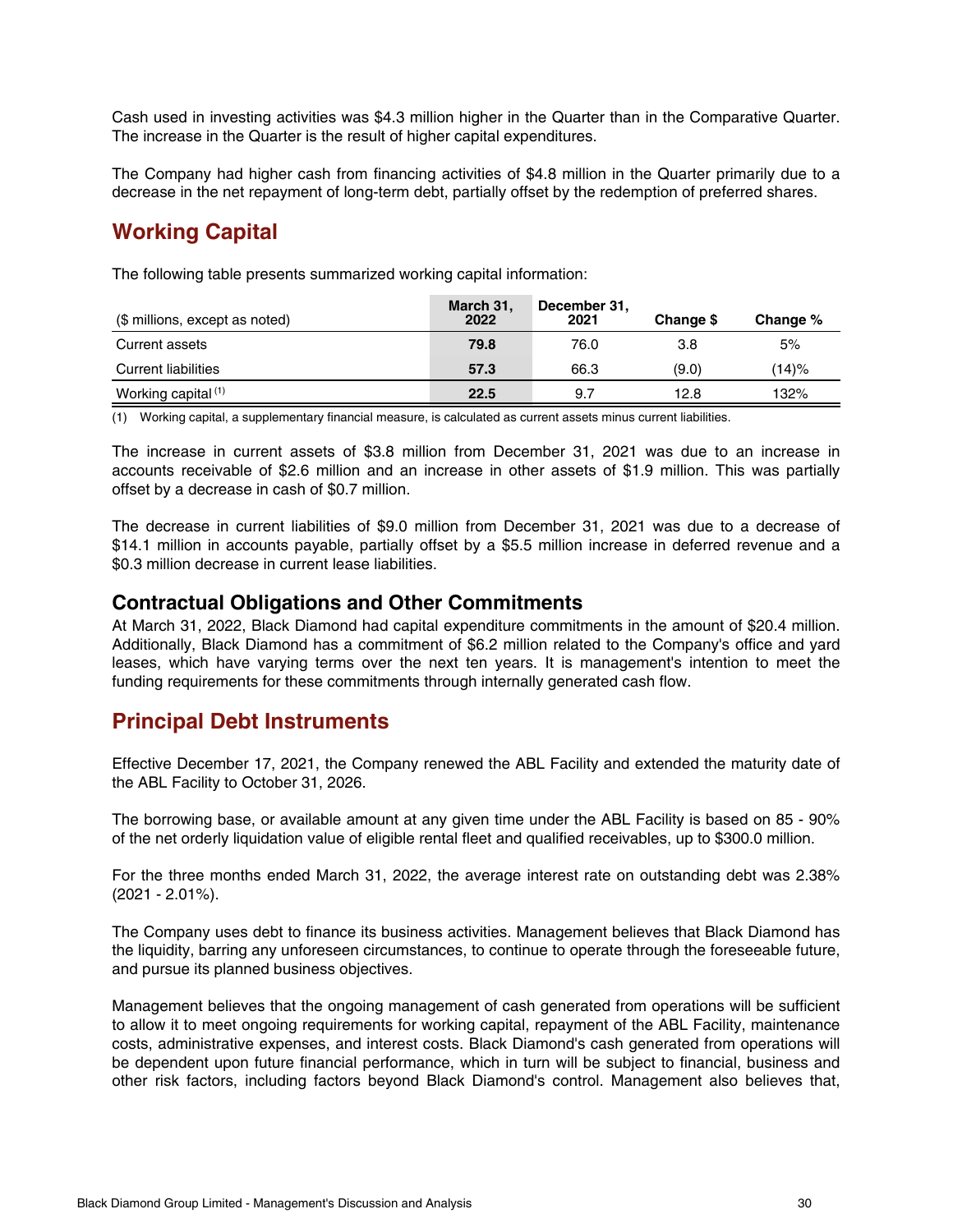dependent on capital market conditions, Black Diamond has room under its existing credit facilities and believes it has the ability to raise equity if required.

The Company is committed to maintaining a strong balance sheet and flexible capital structure.

During Q2 2021 and Q4 2021, the Company entered into risk management assets, or interest rate swap agreements, with the ABL Facility lending syndicate for an aggregate of \$55.0 million with termination dates occurring between October 29, 2023 and October 29, 2026. As at March 31, 2022, the total risk management asset was \$1.6 million (December 31, 2021 - less than \$0.1 million).

#### **Debt Covenants**

In accordance with the terms of the ABL Facility, the Company is required to maintain a fixed charge coverage ratio ("FCCR") of 1.1 to 1; however, this covenant is only tested in certain instances, principally when draws under the ABL Facility exceed 90% of the borrowing base. As at March 31, 2022, the Company's draws under the ABL Facility amounted to \$161.4 million (refer to the unaudited interim condensed consolidated financial statements), which represents 60% of the borrowing base of \$267.1 million, therefore the FCCR covenant was not applicable.

As at March 31, 2022, Black Diamond was in compliance with all debt covenants.

### **Share Capital**

At March 31, 2022, Black Diamond had 59.7 million (December 31, 2021 - 58.2 million) common shares outstanding, net of 0.7 million (December 31, 2021 - 1.2 million) held in trust to settle equity based compensation plans. In addition, at March 31, 2022, Black Diamond had 4.4 million (December 31, 2021 - 4.7 million) common shares reserved for issuance pursuant to the exercise of options and restricted share units which have been granted pursuant to Black Diamond's share option plan and restricted and performance incentive award plan.

The following table summarizes Black Diamond's equity capitalization as at May 4, 2022 (in thousands):

| Common shares (net of shares held in trust) | 59.543 |
|---------------------------------------------|--------|
| Common shares (held in trust)               | 819    |
| Stock options                               | 3.802  |
| Restricted and performance share units      | 507    |

## **Off-Balance Sheet Arrangements**

The Company does not have any off-balance sheet arrangements that have, or are likely to have, a material current or future effect on the Company's financial condition, revenues or expenses, results of operations, liquidity or capital expenses.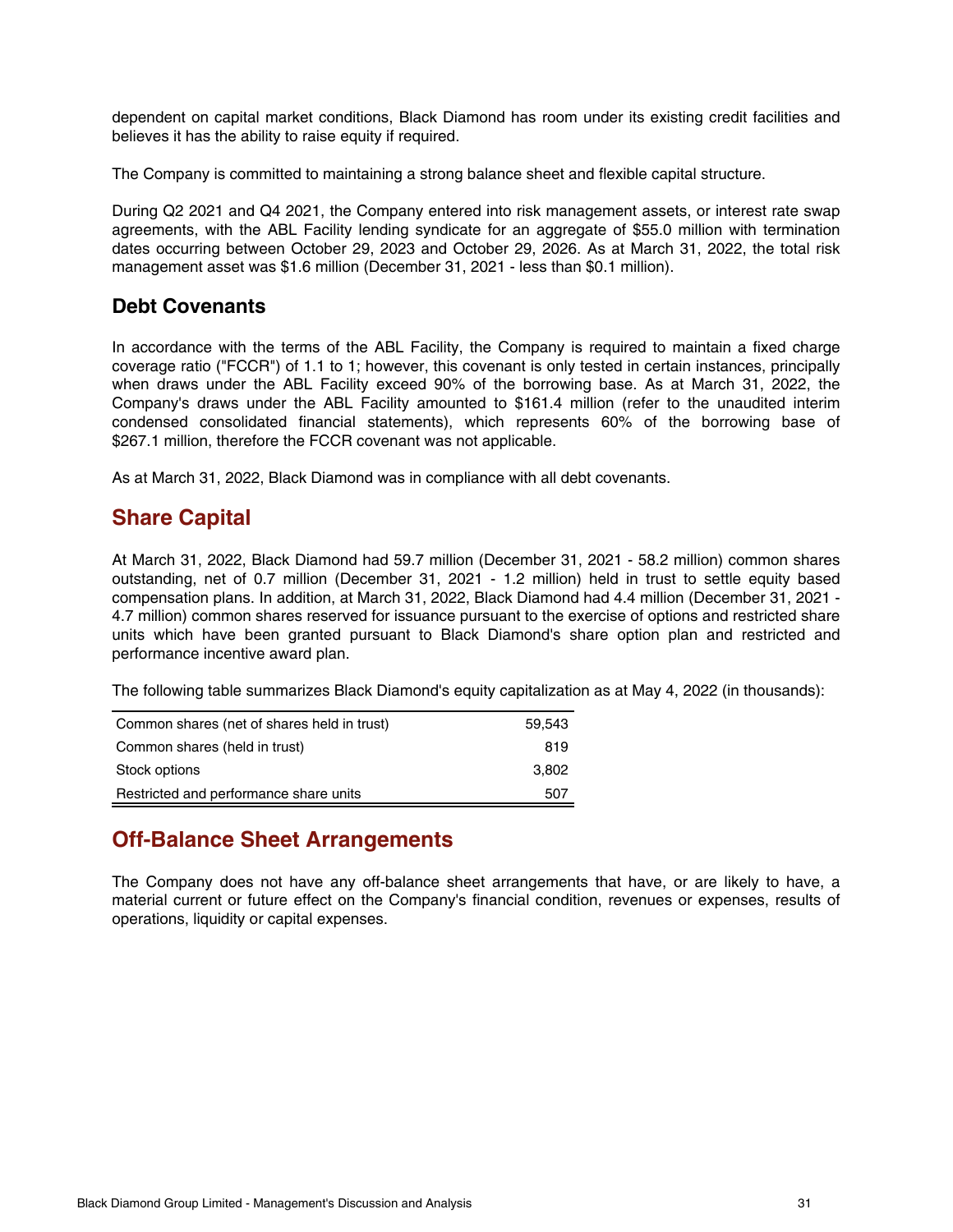## **Contractual Obligations**

The following table summarizes Black Diamond's total contractual obligations as at March 31, 2022:

| (\$ millions, except as noted)       | Total Less than 1 year | After 5 years |       |     |
|--------------------------------------|------------------------|---------------|-------|-----|
| Long-term debt                       | 161.4                  |               | 161.4 |     |
| Lease obligations, undiscounted      | 24.9                   | 7.0           | 17.6  | 0.3 |
| Commitments                          | 6.2                    | 1.5           | 4.7   |     |
| Capital commitments                  | 20.4                   | 20.4          |       |     |
| <b>Total contractual obligations</b> | 212.9                  | 28.9          | 183.7 | 0.3 |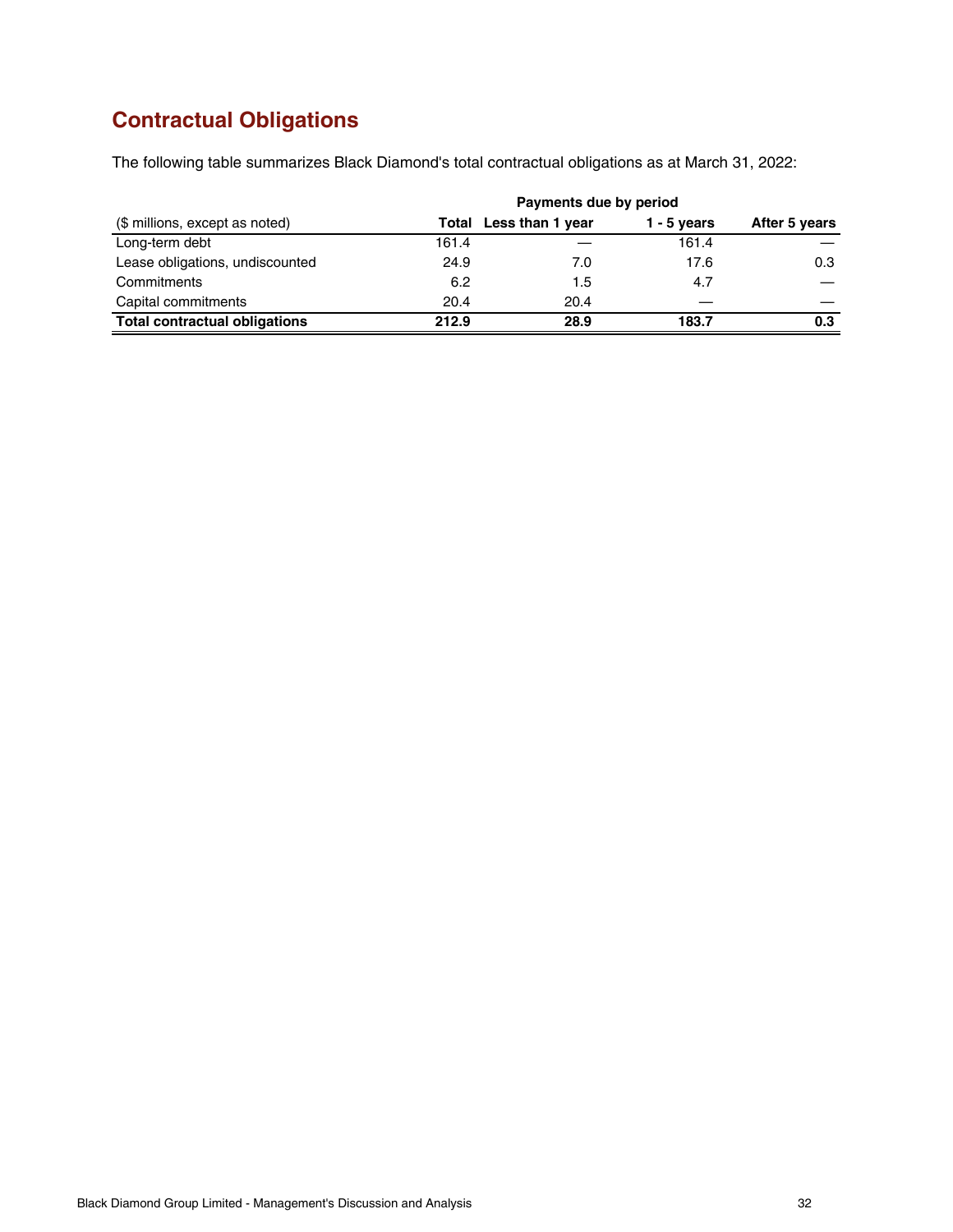## <span id="page-32-0"></span>**FINANCIAL INSTRUMENTS**

All of Black Diamond's financial instruments as at March 31, 2022 relate to standard working capital accounts, credit facility items and risk management contracts.

Black Diamond is subject to both cash flow and interest rate risk on its long-term debt facilities. The required cash flow to service the Company's long-term debt facilities will fluctuate as a result of changes in market rates.

## **NON-GAAP FINANCIAL MEASURES**

Black Diamond's unaudited interim condensed consolidated financial statements have been prepared in accordance with IFRS. Non-GAAP financial measures are used to assist investors in understanding Black Diamond's operating results that may not be evident when relying solely on the GAAP financial measures. Black Diamond believes securities analysts, investors and other interested parties frequently use non-GAAP financial measures in the evaluation of the Company's results. Black Diamond uses non-GAAP financial measures to evaluate operating results from period to period, as internal reporting key performance indicators, and to determine elements of management compensation. Non-GAAP financial measures do not have any standardized meaning prescribed by IFRS and are therefore unlikely to be comparable to similar measures presented by other issuers for these non-GAAP measures. These non-GAAP financial measures include Adjusted EBITDA, Adjusted EBIT, Adjusted EBITDA as a % of Revenue, Net Debt, Net Debt to TTM Adjusted EBITDA, Funds from Operations, Free Cashflow, Gross Profit Margin, Return on Assets, Gross Bookings and Net Revenue Margin.

**Adjusted EBITDA** is not a measure recognized under IFRS and does not have standardized meanings prescribed by IFRS. Adjusted EBITDA refers to consolidated earnings before finance costs, tax expense, depreciation, amortization, accretion, foreign exchange, stock-based compensation, acquisition costs, non-controlling interests, share of gains or losses of an associate, write-down of property and equipment, impairment, restructuring costs, and gains or losses on the sale of non-fleet assets in the normal course of business.

Black Diamond uses Adjusted EBITDA primarily as a measure of operating performance. Management believes that operating performance, as determined by Adjusted EBITDA, is meaningful because it presents the performance of the Company's operations on a basis which excludes the impact of certain non-cash items as well as how the operations have been financed. In addition, management presents Adjusted EBITDA because it considers it to be an important supplemental measure of the Company's performance and believes this measure is frequently used by securities analysts, investors and other interested parties in the evaluation of companies in industries with similar capital structures.

Adjusted EBITDA has limitations as an analytical tool, and readers should not consider this item in isolation, or as a substitute for an analysis of the Company's results as reported under IFRS. Some of the limitations of Adjusted EBITDA are:

- Adjusted EBITDA excludes certain income tax payments and recoveries that may represent a reduction or increase in cash available to the Company;
- Adjusted EBITDA does not reflect the Company's cash expenditures, or future requirements, for capital expenditures or contractual commitments;
- Adjusted EBITDA does not reflect changes in, or cash requirements for, the Company's working capital needs;
- Adjusted EBITDA does not reflect the significant interest expense, or the cash requirements necessary to service interest payments on the Company's debt;
- depreciation and amortization are non-cash charges, thus the assets being depreciated and amortized will often have to be replaced in the future and Adjusted EBITDA does not reflect any cash requirements for such replacements; and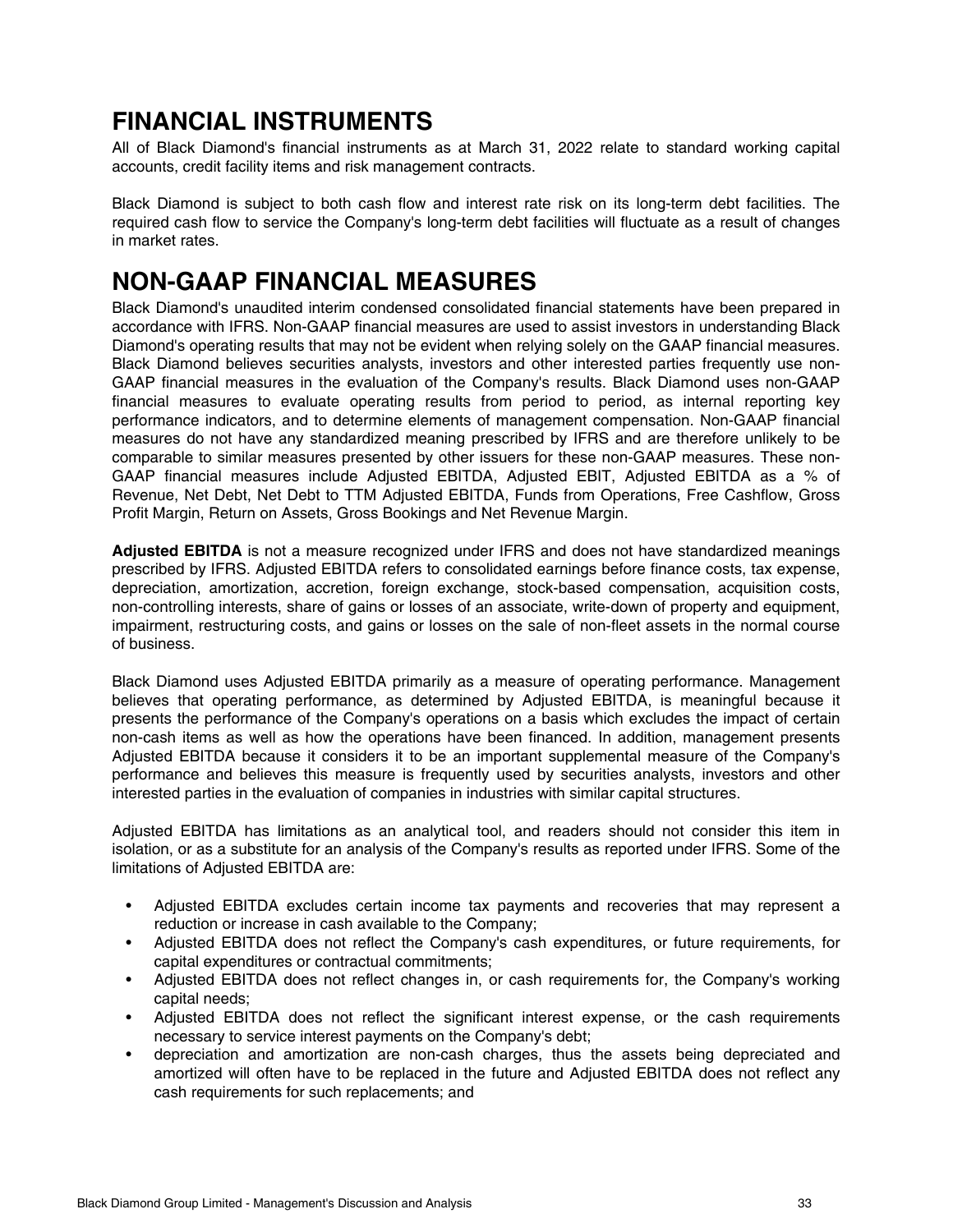• other companies in the industry may calculate Adjusted EBITDA differently than the Company does, limiting its usefulness as a comparative measure.

Because of these limitations, Adjusted EBITDA should not be considered as a measure of discretionary cash available to invest in the growth of the Company's business. The Company compensates for these limitations by relying primarily on the Company's IFRS results and using Adjusted EBITDA only on a supplementary basis. A reconciliation to profit (loss), the most comparable GAAP measure, is provided below.

**Adjusted EBIT** is Adjusted EBITDA less depreciation and amortization. Black Diamond uses Adjusted EBIT primarily as a measure of operating performance. Management believes that Adjusted EBIT is a useful measure for investors when analyzing ongoing operating trends. There can be no assurances that additional special items will not occur in future periods, nor that the Company's definition of Adjusted EBIT is consistent with that of other companies. As such, management believes that it is appropriate to consider both profit (loss) determined on a GAAP basis as well as Adjusted EBIT. A reconciliation to profit (loss), the most comparable GAAP measure, is provided below.

**Adjusted EBITDA as a % of Revenue** is calculated by dividing Adjusted EBITDA by total revenue for the period. Black Diamond uses Adjusted EBITDA as a % of Revenue primarily as a measure of operating performance. Management believes this ratio is an important supplemental measure of the Company's performance and believes these measures are frequently used by securities analysts, investors and other interested parties in the evaluation of companies in industries with similar capital structures.

**Return on Assets** is calculated as annualized Adjusted EBITDA divided by average net book value of property and equipment. Annualized Adjusted EBITDA is calculated by multiplying Adjusted EBITDA for the Quarter and Comparative Quarter by an annualized multiplier. Management believes that Return on Assets is a useful financial measure for investors in evaluating operating performance for the periods presented. When read in conjunction with our profit (loss) and property and equipment, two GAAP measures, this non-GAAP ratio provides investors with a useful tool to evaluate Black Diamonds ongoing operations and management of assets from period-to-period.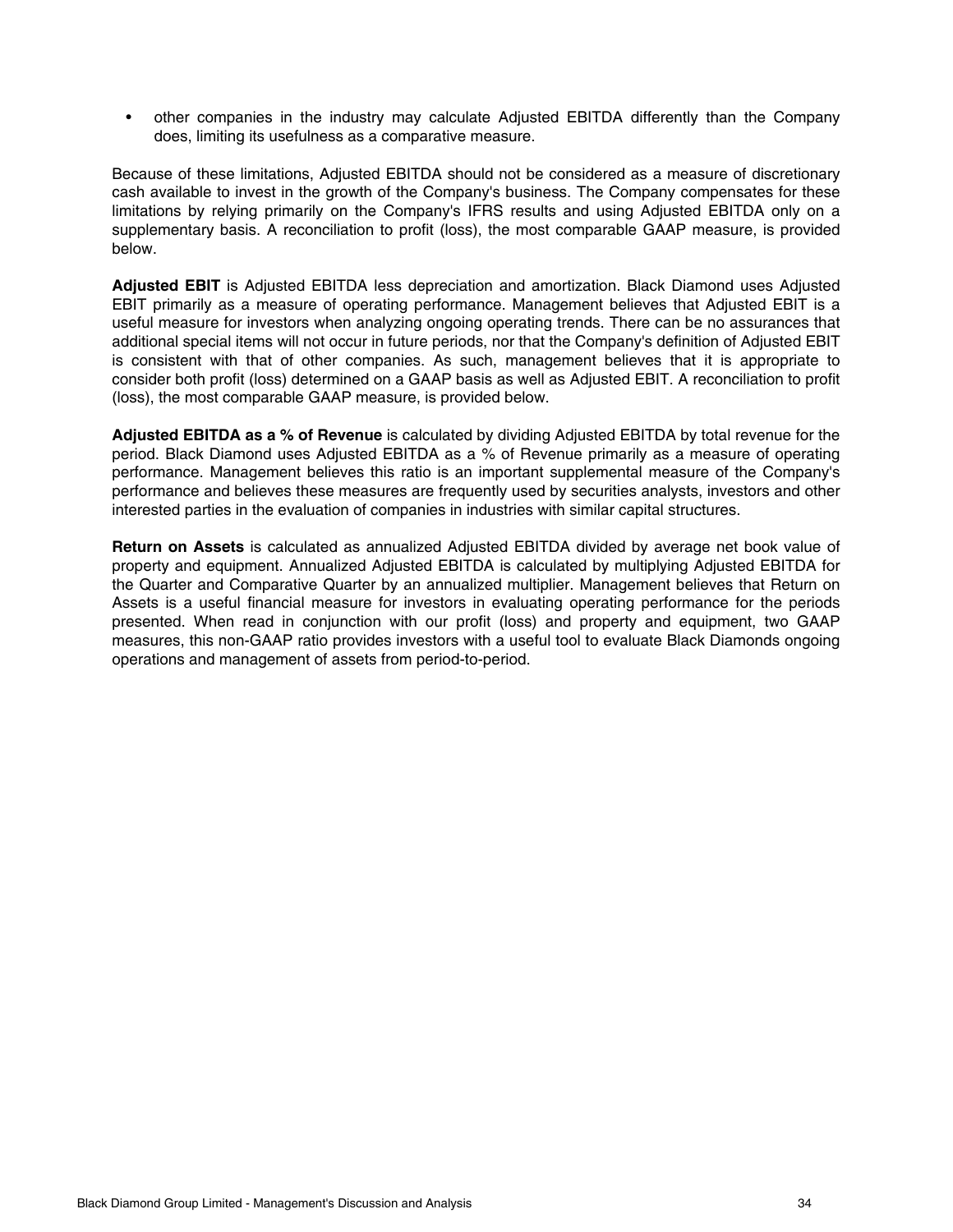## **Reconciliation of Consolidated Profit to Adjusted EBITDA, Adjusted EBIT, Adjusted EBITDA as a % of Revenue and Return on Assets:**

|                                                  | Three months ended<br>March 31, |       |             |
|--------------------------------------------------|---------------------------------|-------|-------------|
| (\$ millions, except as noted)                   | 2022                            | 2021  | Change<br>℅ |
| Profit (loss)                                    | 4.0                             | 2.7   | 48%         |
| Add:                                             |                                 |       |             |
| Depreciation and amortization                    | 8.6                             | 8.1   | 6%          |
| Finance costs                                    | 1.5                             | 1.3   | 15%         |
| Share-based compensation                         | 1.2                             | 0.6   | 100%        |
| Non-controlling interest                         | 0.5                             | 0.2   | 150%        |
| Deferred income taxes                            | 2.1                             | 0.4   | 425%        |
| <b>Adjusted EBITDA</b>                           | 17.9                            | 13.3  | 35%         |
| Less:                                            |                                 |       |             |
| Depreciation and amortization                    | 8.6                             | 8.1   | 6%          |
| <b>Adjusted EBIT</b>                             | 9.3                             | 5.2   | 79%         |
|                                                  |                                 |       |             |
| Total revenue                                    | 70.2                            | 65.8  | 7%          |
| Adjusted EBITDA as a % of Revenue                | 25%                             | 20%   | 5           |
|                                                  |                                 |       |             |
| Annualized multiplier                            | 4.0                             | 4.0   |             |
| Annualized adjusted EBITDA                       | 71.6                            | 53.2  | 35%         |
| Average net book value of property and equipment | 422.1                           | 427.6 | $(1)$ %     |
| <b>Return on Assets</b>                          | 17%                             | 12%   | 5           |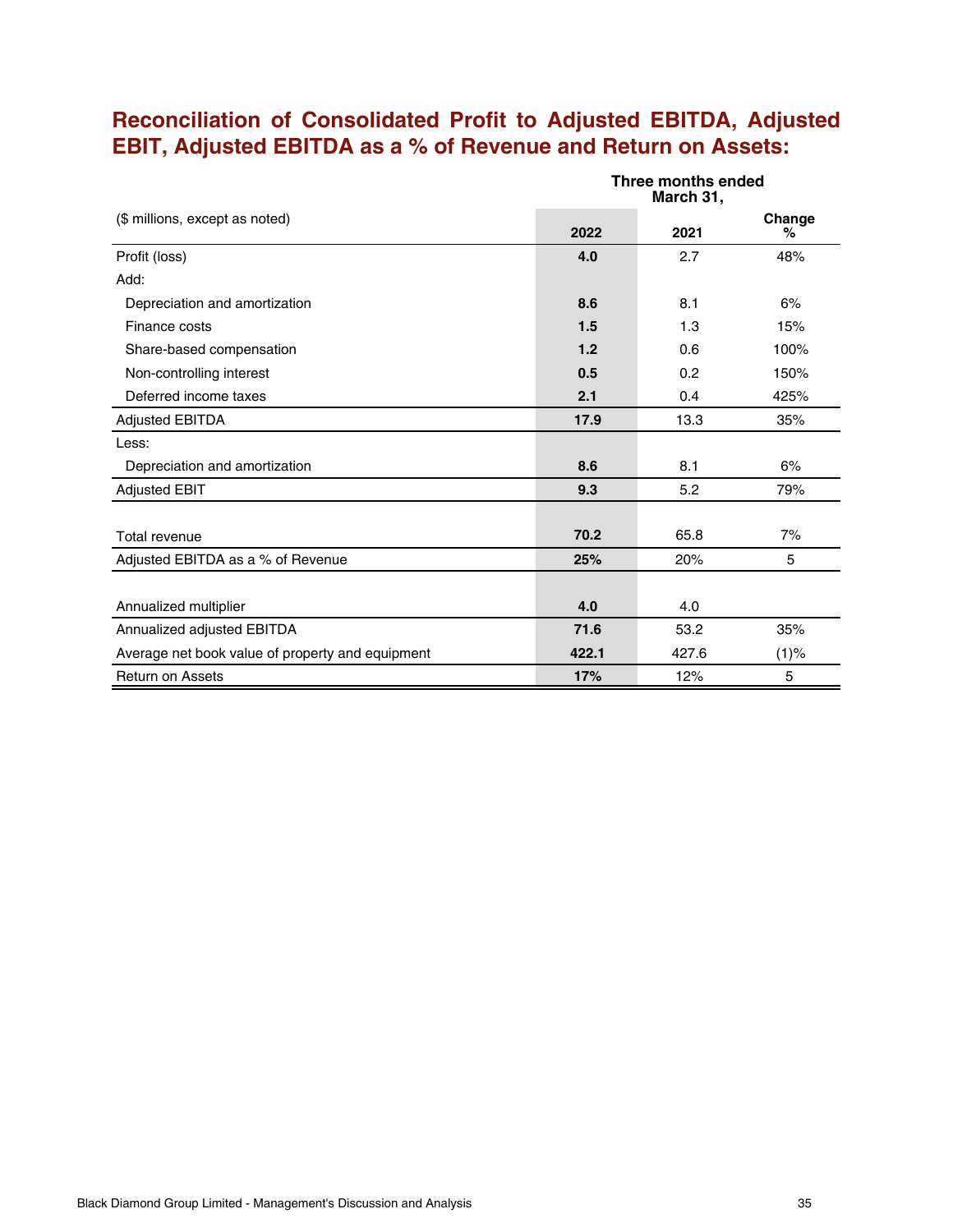### **Reconciliation of Consolidated Profit to Adjusted EBITDA, Net Debt and Net Debt to TTM Adjusted EBITDA:**

**Net Debt to TTM Adjusted EBITDA** is a non-GAAP financial ratio which is calculated as Net Debt divided by trailing twelve months Adjusted EBITDA. **Net Debt**, a non-GAAP financial measure, is calculated as long-term debt minus cash and cash equivalents. A reconciliation to long-term debt, the most comparable GAAP measure, is provided below. Net Debt and Net Debt to TTM Adjusted EBITDA removes cash and cash equivalents from the Company's debt balance. Black Diamond uses these ratios primarily as measures of operating performance. Management believes these ratios are important supplemental measures of the Company's performance and believes these measures are frequently used by securities analysts, investors and other interested parties in the evaluation of companies in industries with similar capital structures. In the Quarter, Net Debt to Adjusted EBITDA was renamed Net Debt to TTM Adjusted EBITDA, to provide additional clarity on the composition of the denominator of this non-GAAP ratio.

| (\$ millions, except as noted)     | 2022                     | 2021           | 2021                     | 2021                     | 2021  | 2020  | 2020           | 2020           | Change |
|------------------------------------|--------------------------|----------------|--------------------------|--------------------------|-------|-------|----------------|----------------|--------|
|                                    | Q <sub>1</sub>           | Q <sub>4</sub> | Q <sub>3</sub>           | Q <sub>2</sub>           | Q1    | Q4    | Q <sub>3</sub> | Q <sub>2</sub> |        |
| Profit (loss)                      | 4.0                      | 10.7           | 5.7                      | 1.3                      | 2.7   | (2.2) | (0.7)          | (0.4)          |        |
| Add:                               |                          |                |                          |                          |       |       |                |                |        |
| Depreciation and amortization      | 8.6                      | 8.9            | 9.4                      | 8.8                      | 8.1   | 9.0   | 8.4            | 8.1            |        |
| Acquisition costs                  |                          |                |                          |                          |       | 1.9   |                |                |        |
| Finance costs                      | 1.5                      | 1.7            | 1.5                      | 1.6                      | 1.3   | 1.6   | 1.2            | 1.2            |        |
| Share-based compensation           | 1.2                      | 1.0            | 1.0                      | 0.8                      | 0.6   | 0.8   | 0.8            | 0.8            |        |
| Non-controlling interest           | 0.5                      | 0.4            | 0.4                      | 0.4                      | 0.2   | 0.3   | 0.3            | 0.3            |        |
| Current income taxes               | $\overline{\phantom{0}}$ | 0.1            |                          |                          |       | 0.4   |                |                |        |
| Gain on sale of real estate assets | $\qquad \qquad -$        | (0.7)          | $\overline{\phantom{0}}$ | $\overline{\phantom{0}}$ |       |       |                |                |        |
| Deferred income taxes              | 2.1                      | (4.6)          | 1.7                      | 0.6                      | 0.4   | (0.7) | (0.2)          | (0.1)          |        |
| <b>Adjusted EBITDA</b>             | 17.9                     | 17.5           | 19.7                     | 13.5                     | 13.3  | 11.1  | 9.8            | 9.9            |        |
|                                    |                          |                |                          |                          |       |       |                |                |        |
| <b>TTM Adjusted EBITDA</b>         | 68.6                     |                |                          |                          | 44.1  |       |                |                | 56 %   |
|                                    |                          |                |                          |                          |       |       |                |                |        |
| Long-term debt                     | 160.5                    |                |                          |                          | 172.2 |       |                |                | (7)%   |
| Cash and cash equivalents          | 3.9                      |                |                          |                          | 3.0   |       |                |                | 30%    |
| Net Debt                           | 156.6                    |                |                          |                          | 169.2 |       |                |                | (7)%   |
| Net Debt to TTM Adjusted EBITDA    | 2.3                      |                |                          |                          | 3.8   |       |                |                | (39)%  |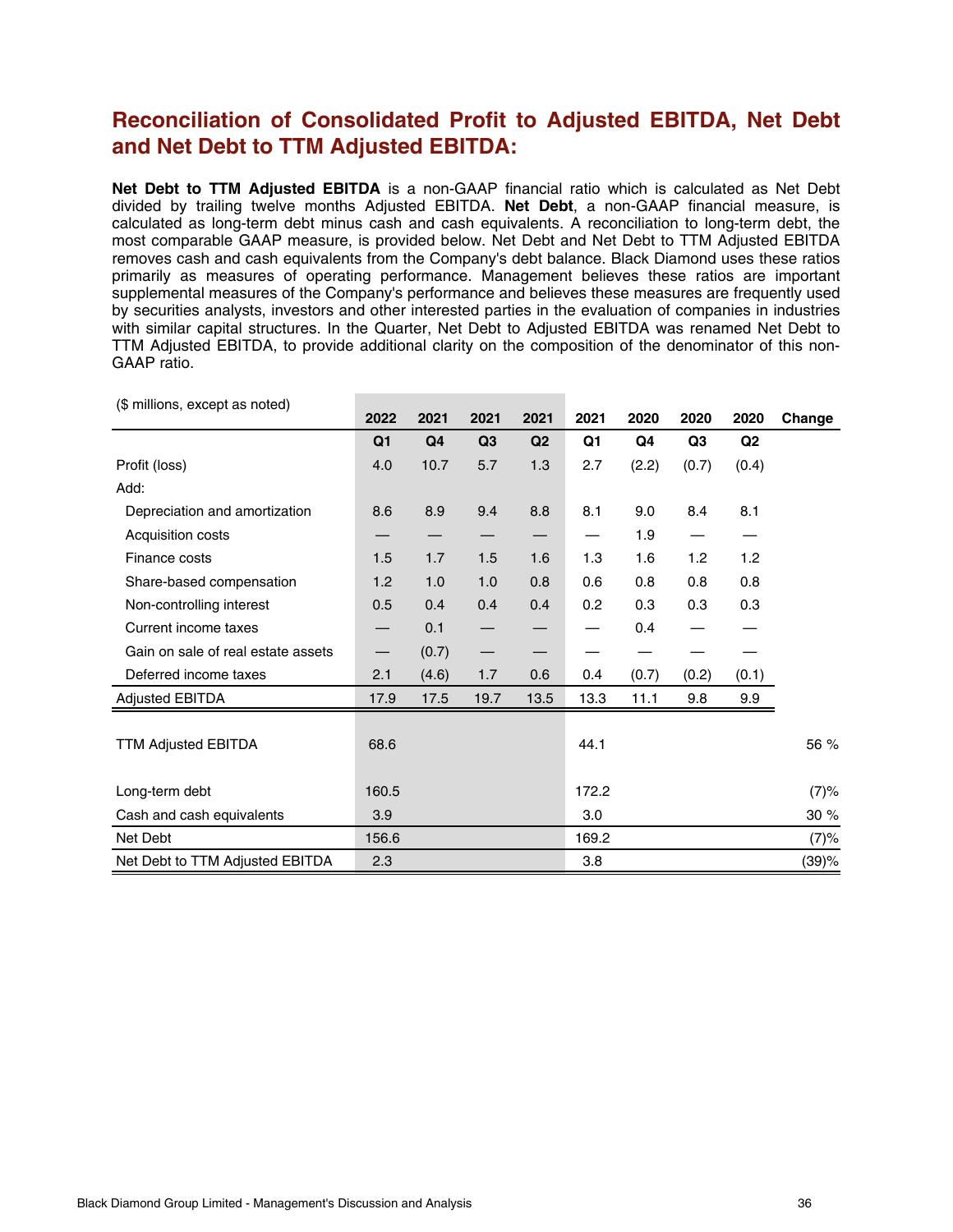**Funds from Operations** is calculated as the cash flow from operating activities, the most comparable GAAP measure, excluding the changes in non-cash working capital. Management believes that Funds from Operations is a useful measure as it provides an indication of the funds generated by the operations before working capital adjustments. Changes in long-term accounts receivables and non-cash working capital items have been excluded as such changes are financed using the operating line of Black Diamond's credit facilities. A reconciliation to cash flow from operating activities, the most comparable GAAP measure, is provided below.

**Free Cashflow** is calculated as Funds from Operations minus maintenance capital, net interest paid (including lease interest), payment of lease liabilities, net current income tax expense (recovery), distributions declared to non-controlling interest, dividends paid on common shares and dividends paid on preferred shares plus net current income taxes received (paid). Management believes that Free Cashflow is a useful measure as it provides an indication of the funds generated by the operations before working capital adjustments and other items noted above. Management believes this metric is frequently used by securities analysts, investors and other interested parties in the evaluation of companies in industries with similar capital structures. A reconciliation to cash flow from operating activities, the most comparable GAAP measure, is provided below.

### **Reconciliation of Cash Flow from Operating Activities to Funds from Operations and Free Cashflow:**

|                                                    | Three months ended<br>March 31, |       |           |
|----------------------------------------------------|---------------------------------|-------|-----------|
| (\$ millions, except as noted)                     | 2022                            | 2021  | Change    |
| Cash flow from Operating Activities                | 13.0                            | 13.5  | (4)%      |
| Add/(Deduct):                                      |                                 |       |           |
| Change in long-term accounts receivable            | 1.3                             | (0.3) | 533%      |
| Changes in non-cash operating working capital      | 4.9                             | 4.1   | 20%       |
| <b>Funds from Operations</b>                       | 19.2                            | 17.3  | 11%       |
| Add/(deduct):                                      |                                 |       |           |
| Maintenance capital                                | (1.6)                           | (1.0) | $(60)$ %  |
| Payment for lease liabilities                      | (1.6)                           | (1.3) | (23)%     |
| Net interest paid (including lease interest)       | (1.4)                           | (1.3) | $(8)\%$   |
| Dividends paid on common shares                    | (0.7)                           |       | $-\%$     |
| Distributions declared to non-controlling interest | (0.2)                           |       | $-\%$     |
| Dividends paid on preferred shares                 | (0.2)                           | (0.1) | $(100)$ % |
| <b>Free Cashflow</b>                               | 13.5                            | 13.6  | (1)%      |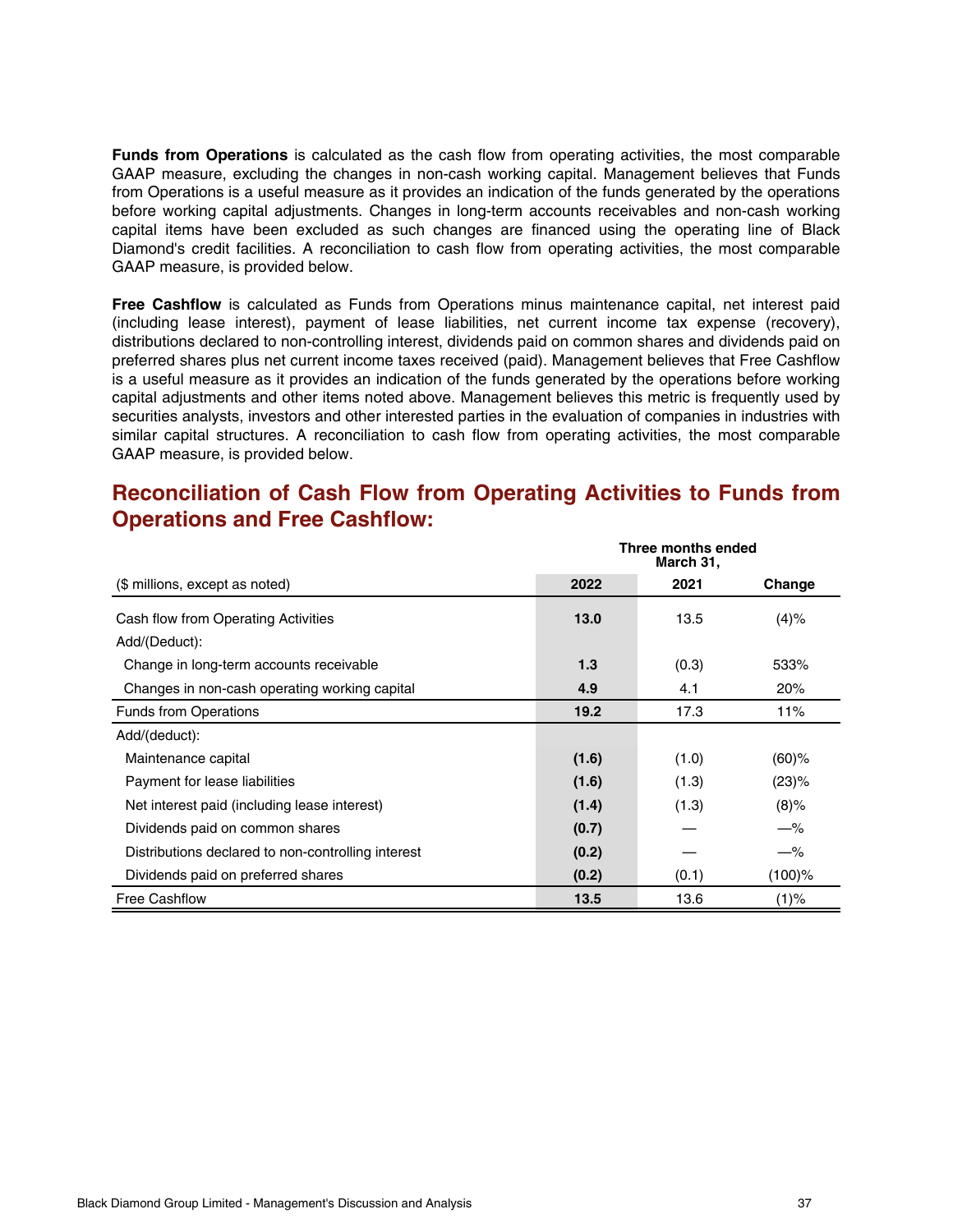**Gross Profit Margin** is a non-GAAP financial measure which is calculated by dividing gross profit, a GAAP measure calculated as total revenue less direct costs, by total revenue for the period. Management believes this ratio is an important supplemental measure of the Company's performance and believes this ratio is frequently used by securities analysts, investors and other interested parties in the evaluation of companies in industries with similar capital structures.

## **Reconciliation of Gross Profit to Gross Profit Margin:**

|                                | Three months ended<br>March 31, |      |         |  |
|--------------------------------|---------------------------------|------|---------|--|
| (\$ millions, except as noted) | 2022                            | 2021 | Change  |  |
| Total revenue                  | 70.2                            | 65.8 | 7%      |  |
| Direct costs                   | 40.0                            | 42.4 | $(6)\%$ |  |
| Gross profit                   | 30.2                            | 23.4 | 29%     |  |
| Gross profit Margin            | 43%                             | 36%  |         |  |

**Gross Bookings**, a non-GAAP measure, is total revenue billed to the customer which includes all fees and charges. Net revenue, a GAAP measure, is Gross Bookings less costs paid to suppliers. Revenue from bookings at third party lodges and hotels through LodgeLink are recognized on a net revenue basis. Lodgelink is an agent in the transaction as it is not responsible for providing the service to the customer and does not control the service provided by a supplier. Management believes this ratio is an important supplemental measure of LodgeLink's performance and cash generation and believes this ratio is frequently used by interested parties in the evaluation of companies in industries with similar forms of revenue generation.

**Net Revenue Margin** is calculated by dividing net revenue by Gross Bookings for the period. Management believes this ratio is an important supplemental measure of LodgeLink's performance and profitability and believes this ratio is frequently used by interested parties in the evaluation of companies in industries with similar forms revenue generation where companies act as agents in transactions.

## **Reconciliation of Net Revenue to Gross Bookings and Net Revenue Margin:**

|                                |      | Three months ended<br>March 31, |        |  |  |
|--------------------------------|------|---------------------------------|--------|--|--|
| (\$ millions, except as noted) | 2021 | 2020                            | Change |  |  |
| Net revenue (1)                | 1.3  | 0.7                             | 86%    |  |  |
| Costs paid to suppliers (1)    | 10.3 | 6.8                             | 51%    |  |  |
| Gross Bookings <sup>(1)</sup>  | 11.6 | 7.5                             | 55%    |  |  |
| Net Revenue Margin             | 11%  | 9%                              |        |  |  |

(1) Includes intercompany transactions.

Readers are cautioned that the non-GAAP measures are not alternatives to measures under IFRS and should not, on their own, be construed as an indicator of Black Diamond's performance or cash flows, a measure of liquidity or as a measure of actual return on the shares of Black Diamond. These non-GAAP measures should only be used in conjunction with the consolidated financial statements of Black Diamond.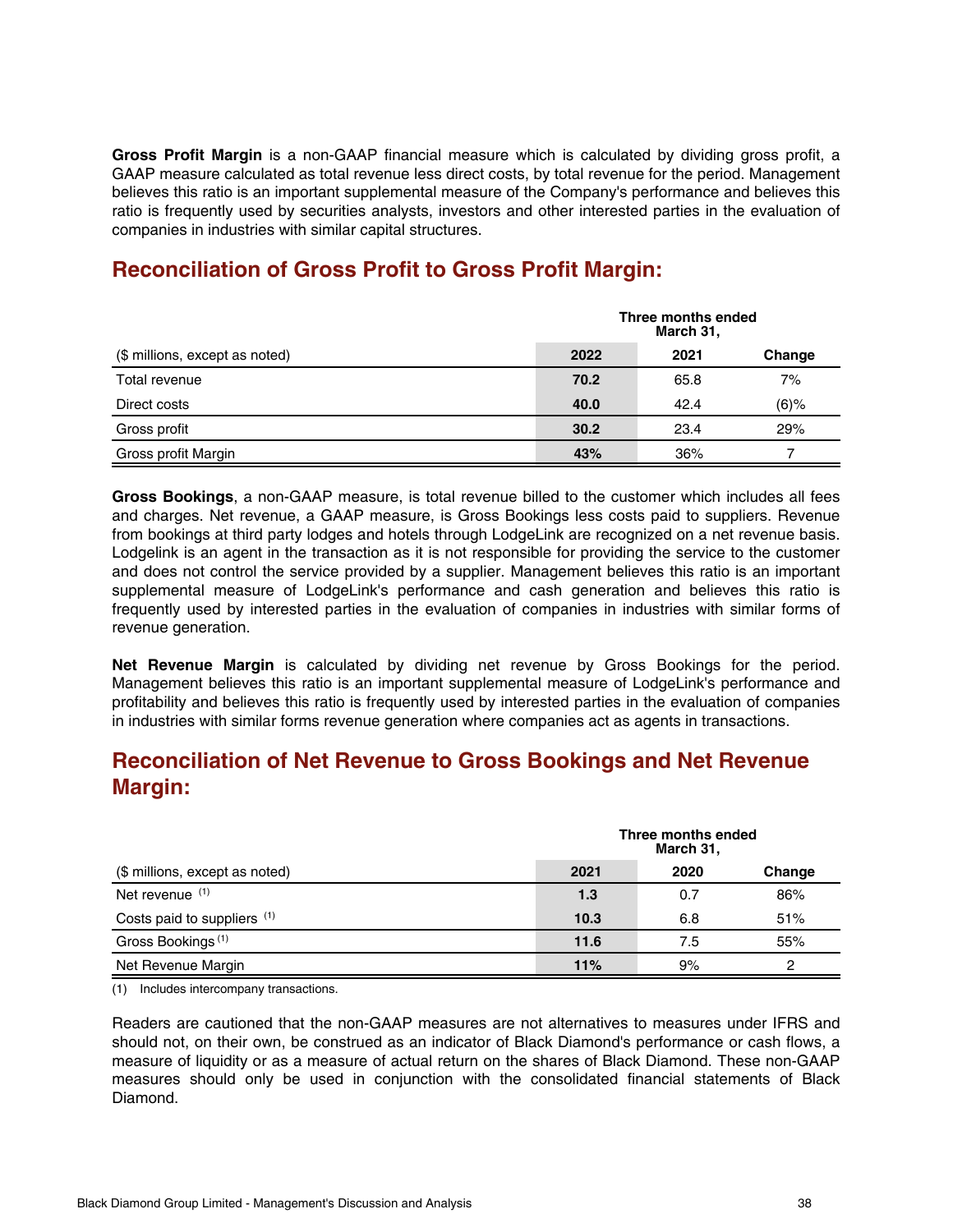## <span id="page-38-0"></span>**RELATED PARTY TRANSACTIONS**

The amounts due to limited partners include distributions and royalties payable to the non-controlling interests. They are non-interest bearing and due on demand. The amounts due to other related parties are unsecured and are payable in cash.

The following table provides the total amount of transactions that have been entered into with related parties during the three months ended March 31, 2022 and 2021, as well as balances with related parties as at March 31, 2022 and December 31, 2021.

|                                      | For the three months ended<br>March 31, |      | Due to related parties as at |                      |  |
|--------------------------------------|-----------------------------------------|------|------------------------------|----------------------|--|
|                                      | 2022                                    | 2021 | March 31,<br>2022            | December 31,<br>2021 |  |
| (\$ millions, except as noted)       | S                                       | \$   |                              | S                    |  |
| <b>Non-controlling interests</b>     |                                         |      |                              |                      |  |
| Limited partners                     |                                         |      |                              |                      |  |
| Royalties and distributions declared | 447                                     | 122  | (475)                        | (414)                |  |
| Other related parties                |                                         |      |                              |                      |  |
| Purchases of goods and services      | 90                                      |      |                              |                      |  |

Services purchased from the entity controlled by a member of the board of directors at fair value include sublease and servicing of generators and fuel tanks.

## **RISKS AND UNCERTAINTIES**

The operations of Black Diamond face a number of risks and uncertainties in the normal course of business that may be beyond its control, but which could have a material adverse effect on Black Diamond's financial condition, results of operations and cash flows. Many of these risk factors and uncertainties are outlined in the annual information form of Black Diamond for the year ended December 31, 2021 which is available on SEDAR at [www.sedar.com.](http://www.sedar.com) Additional risks and uncertainties that management may be unaware of may become important factors which affect Black Diamond.

## **DISCLOSURE CONTROLS AND PROCEDURES & INTERNAL CONTROLS OVER FINANCIAL REPORTING**

Black Diamond's Chief Executive Officer ("CEO") and Chief Financial Officer ("CFO") have, as at March 31, 2022, designed, or caused to be designed under their supervision, disclosure controls and procedures to provide reasonable assurance that: (i) material information relating to Black Diamond is made known to Black Diamond's CEO and CFO by others, particularly during the period in which the annual and interim filings are being prepared; and (ii) information required to be disclosed by Black Diamond in its annual filings, interim filings, or other reports filed or submitted by it under securities legislation is recorded, processed, summarized and reported within the time period specified in securities legislation.

Black Diamond's CEO and CFO have designed or caused to be designed under their supervision, internal controls over financial reporting ("ICFR") for the Company to provide reasonable assurance regarding the reliability of Black Diamond's financial reporting and the preparation of financial statements for external purposes in accordance with GAAP. Black Diamond's management, under the supervision of the CEO and CFO, used the criteria and framework established in the 2013 Internal Controls - Integrated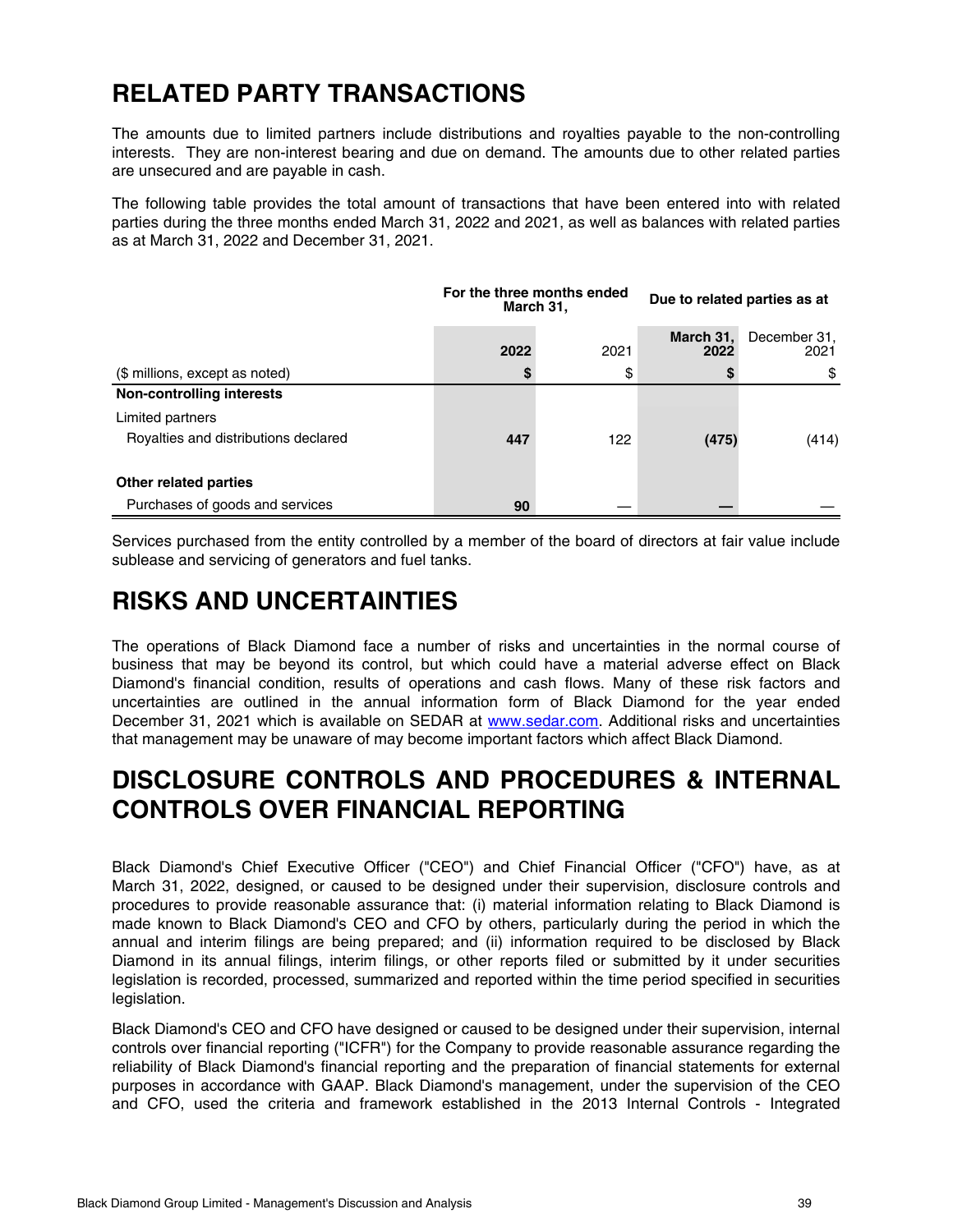<span id="page-39-0"></span>Framework, issued by the Committee of Sponsoring Organizations of the Treadway Commission to design Black Diamond's ICFR.

Black Diamond is required to disclose herein any change in Black Diamond's ICFR that occurred during the period beginning on January 1, 2022 and ended on March 31, 2022 that has materially affected, or is reasonably likely to materially affect, Black Diamond's ICFR. No material changes in Black Diamond's ICFR were identified during such period that have materially affected, or are reasonably likely to materially affect Black Diamond's ICFR. Due to the COVID-19 pandemic, Black Diamond has implemented social distancing measures which require non-essential employees to work remotely. These measures have not had a material impact on Black Diamond's ICFR to date, but will be continually monitored to mitigate any risks associated with changes in the Company's control environment.

It should be noted that a control system, including Black Diamond's disclosure and internal controls and procedures, no matter how well conceived or operated, can provide only reasonable, but not absolute, assurance that the objectives of the control system will be met and it should not be expected that the disclosure and internal controls and procedures will prevent all errors or fraud.

Additional information relating to Black Diamond, including Black Diamond's annual information form for the year ended December 31, 2021 is available on SEDAR at [www.sedar.com.](http://www.sedar.com)

## **CRITICAL ACCOUNTING POLICIES, JUDGMENTS & ESTIMATES**

The preparation of the Company's unaudited interim condensed consolidated financial statements requires management to make judgments, estimates and assumptions that affect the reported amounts of revenues, expenses, assets and liabilities, and the accompanying disclosures, and the disclosure of contingent liabilities. Uncertainty about these assumptions and estimates could result in outcomes that require a material adjustment to the carrying amount of assets or liabilities affected in future periods.

#### **Judgments**

In the process of applying the Company's accounting policies, management has made the following judgments, which have a significant effect on the amounts recognized in the consolidated financial statements:

#### **Impairment of non-financial assets**

Goodwill is assessed annually for impairment. Property and equipment and intangible assets are reviewed for impairment whenever events or changes in circumstances indicate that the carrying amount may not be recoverable. An impairment review requires estimates in a variety of areas including the determination of fair value, selling costs, timing and size of forecasted cash flows, long-term growth rates, anticipated gross margin, discount rates, and other valuation variables; the application of these variables in valuation models requires judgment. Judgement is required when determining the use of the exemption that allows the recoverable amount calculated from the preceding year to be used in the current year based on an analysis of events that have occurred and circumstances that have changed since the most recent recoverable amount calculation would not impact the margin from the preceding period.

#### **Determination of a Cash Generating Unit ("CGU")**

Management's judgment is required in determining the Company's CGUs for the impairment assessment of its property and equipment, goodwill and definite life intangible assets. The CGUs have been determined considering level of operating activities and independent cash flows generated from groups of assets. Management determined the smallest identifiable group of assets that independently generates cash inflows and whose cash flow is largely independent of the cash inflows from other assets or groups of assets as follows: Modular Space Solutions Canada East ("MSS Canada East"), Modular Space Solutions Canada West ("MSS Canada West"), Modular Space Solutions US ("MSS US"), Workforce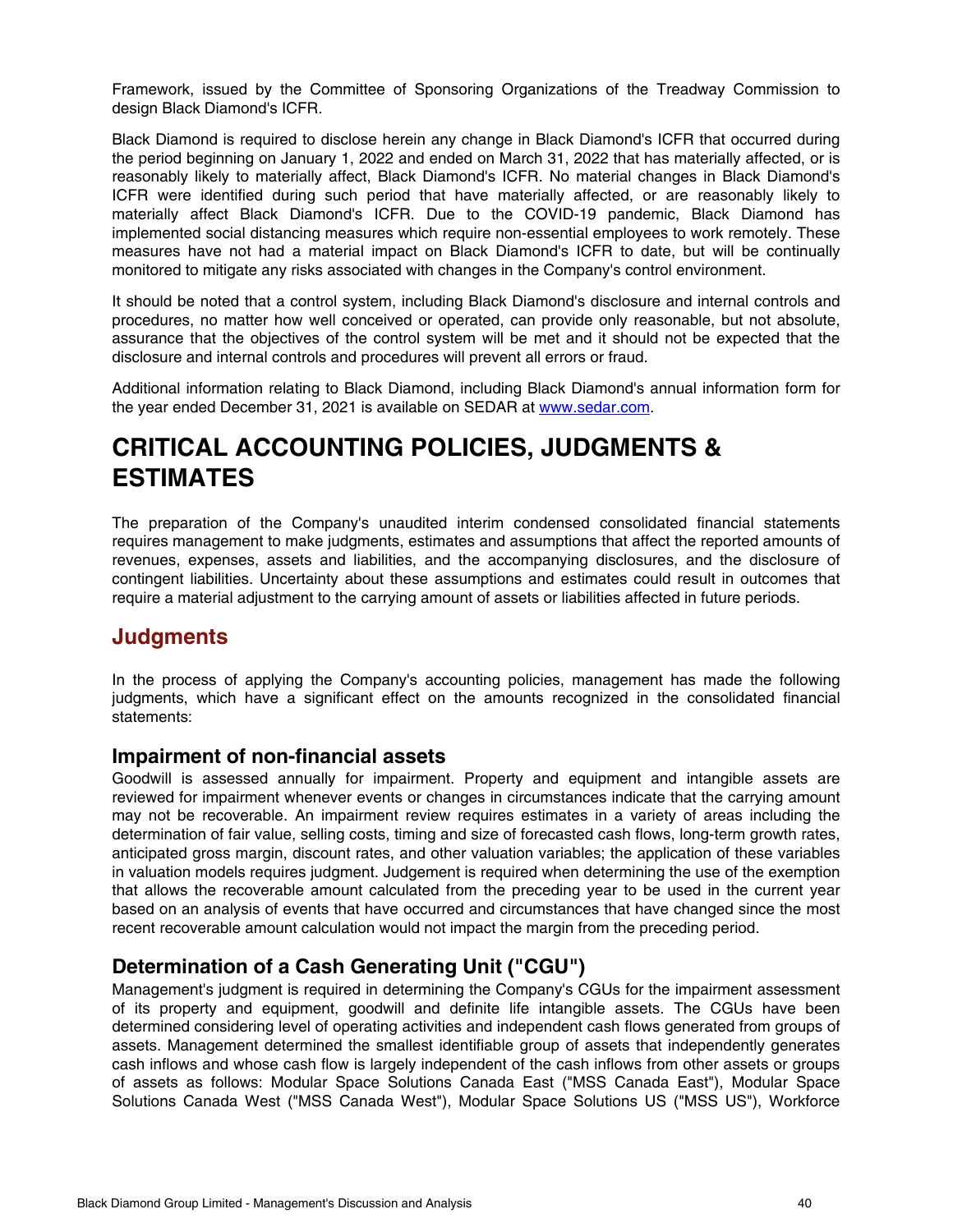Solutions - Canada ("WFS-Canada"), Workforce Solutions - United States ("WFS-US"), Australia - Workforce Accommodations and Australia - Space Rentals.

#### **Operating lease commitments – Company as lessor**

The Company has entered into rental contracts for its fleet. The Company has determined, based on an evaluation of the terms and conditions of the arrangements, such as the lease term not constituting a substantial portion of the economic life of the fleet, that it retains all the significant risks and rewards of ownership of these assets and accounts for the contracts as operating leases.

#### **Fair value measurement of financial instruments**

When the fair values of financial assets and financial liabilities recorded in the statement of financial position cannot be measured based on quoted prices in active markets, their fair value is measured using valuation techniques including discounted cash flow models and trading multiples. The inputs to these models are taken from observable markets where possible, but where this is not feasible, a degree of judgment is required in establishing fair values. Judgments include considerations of inputs such as liquidity risk, credit risk and volatility. Changes in assumptions about these factors could affect the reported fair value of financial instruments.

#### **Determination of control and significant influence**

Management has used judgment in assessing whether the Company exerts control and significant influence over its subsidiaries and investments, respectively. In general, significant influence is presumed to exist when the Company has between 20% and 50% of voting power. Significant influence may also be evidenced by other qualitative factors, including but not limited to the Company's representation on the board of directors.

#### **Income Taxes**

Uncertainties exist with respect to the interpretation of complex tax regulations, changes in tax laws, and the amount and timing of future taxable income. As a multinational group of legal entities and businesses, the Company has undertaken various cross border transactions. These transactions are subject to the review and audit of various tax authorities. The judgment used when developing and entering into these transactions is based on existing tax policies in each jurisdiction. Future changes in tax policies may necessitate associated adjustments to tax recoveries and expenses already recorded. The Company establishes provisions, based on reasonable estimates, for possible consequences of audits by the tax authorities of the respective countries in which it operates. The amount of such provisions is based on various factors, such as experience of previous tax audits and differing interpretations of tax regulations by the taxable entity and the responsible tax authority. Such differences in interpretation may arise for a wide variety of issues depending on the conditions prevailing in the respective domicile of the Company's legal entities. The Company applies judgement on/with respect to/in determining the realization of future benefits from deferred tax assets using available evidence about future events.

#### **Aggregation of interest in subsidiaries**

Management has used judgment in determining whether it is appropriate to aggregate the disclosures required by IFRS 12, Disclosure of interests in other entities for Black Diamond's interests in subsidiaries. In reaching a determination, management considered such factors as its interests in the subsidiaries' nature of business, their industry classification and their geographical location.

## **Estimates and Assumptions**

The key assumptions concerning the future and other key sources of estimation uncertainty at the reporting date, that have a significant risk of causing a material adjustment to the carrying amounts of assets and liabilities within the next financial year, are described below. The Company based its assumptions and estimates on parameters available when the consolidated financial statements were prepared. Existing circumstances and assumptions about future developments, however, may change due to market changes or circumstances arising beyond the control of the Company. Such changes are reflected in the assumptions when they occur.